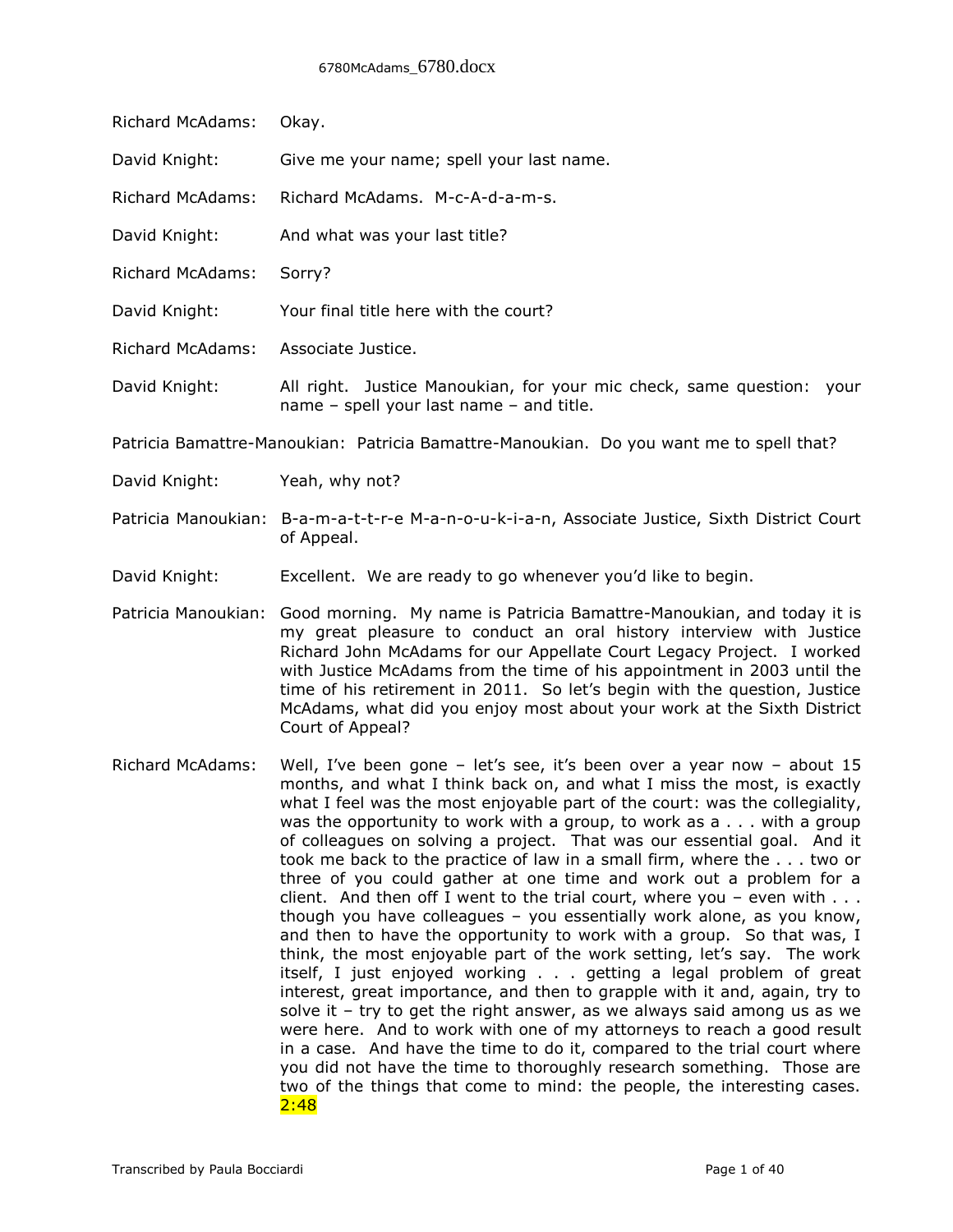- Patricia Manoukian: So let's talk a little bit about your journey to the Sixth District Court of Appeal. Let's start with your background. Can you tell us where you were born, a little bit about your parents and your family, and a little bit about the time you spent growing up?
- Richard McAdams: Oh, sure, yeah. I was born in Albany, California. My father was working in the shipyards, like many fathers of his age at that time who were in army reserves and being called up . . . two, three, four times he was called up during the war. And he . . . . So we lived over in El Cerrito at the time I was born. My parents had moved from San Francisco over to El Cerrito; they had met in San Francisco and stayed there when my brother was born. And then not long after I was born, my father was told he was . . . this time he really was going to be shipped out. So we moved . . . all of us moved down to Pasadena, which was my father's home, and we moved in with his mother, who was still alive at the time, and relatives, ready for him to ship out. And he . . . the . . . he shipped and then was sent back home again for the final time. The war didn't end for another year or so. But he . . . we stayed down in Pasadena, so I grew up – until the  $\ldots$  through the third grade, it would have been – in Pasadena and Altadena.

And those were great years. It was a typical suburban place in Altadena, where those years – from, let's say from '44 to '50 – every house had two or three kids. It was a block full of contemporaries. And it . . . memorable of . . . typical of . . . baseball in the street, and hide 'n' seek, and kick the can, and all those wonderful things that kids could do. Riding our bikes everywhere, getting lost, or scaring our parents by wandering off into the Pasadena foothills out there – the Arroyo Seco and all those areas. So I have very fond memories of that area. But, believe it or not, even in 1952, my mother was so bothered by the smog in southern California that . . . and I think she wanted to come up back closer to her parents, so we moved up to San Mateo. And that's where I spent my years from fourth grade all the way through high school – public high school.

Patricia Manoukian: And how many siblings do you have?

Richard McAdams: Older brother. One older brother. He's four and a half years older. And so we grew . . . wonderful years in San Mateo as well. Same kind of neighborhood, same kind of experiences, and a great high school experience at San Mateo High. And I . . . . We did all the things that kids do, and . . . including a paper route. I still remark, as I go up to the Bay Area, I'm trying to be . . . I was a scrawny little kid, and doing a paper route at the time with the big newspaper bundles on your handlebars. And if . . . . You know the winds that blow off of the San Francisco Bay, and trying to ride my bicycle around, I'd get knocked over all the time. So I used to have a Flexi-Flyer, and I'd use that to deliver my papers on windy days. And so it was great memories. And both of my parents worked, for the most part, during those years.

Patricia Manoukian: What did they do? 6:17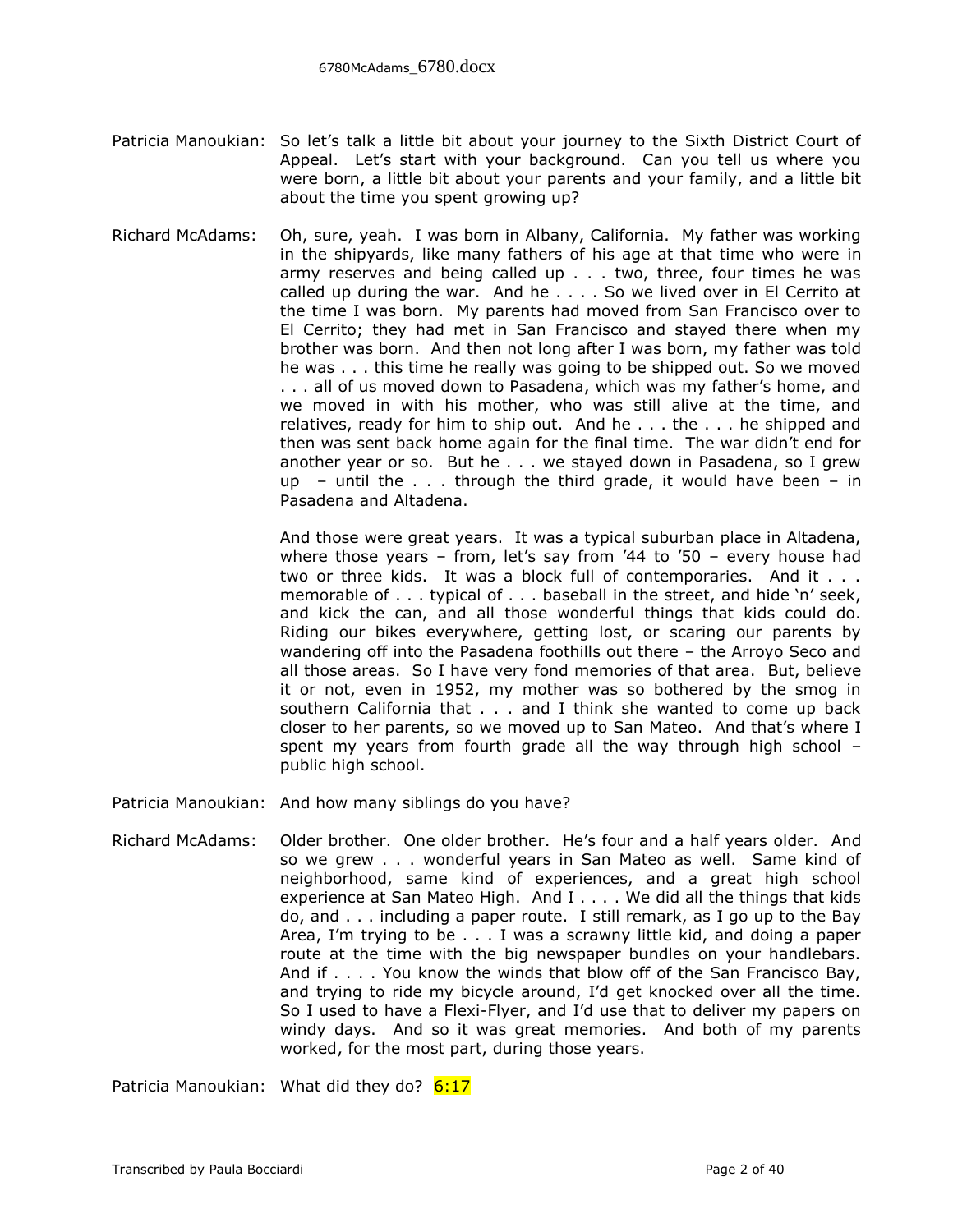- Richard McAdams: My father had been . . . was . . . has always been in the termite business – termite repairman, exterminator, eventually owning a company. And my mother did all kinds of jobs, with everything from grocery store clerk to – oh, gosh, I forget her other jobs. But her family is very rooted in the fashion business. And she was eventually able to get some jobs with department stores, and that developed into a job as fashion coordinator for Macy's when they opened at Hillsdale, and then eventually at Stanford when they expanded to Stanford. And then she took over for the whole Bay Area for some time, so she had quite a career. Went on and did a newspaper column – weekly column – on fashions, and had quite a career. So we grew up in a wonderful, loving, very typical American family, you know. Middle class, working class, never worried about food or shelter or any of those things. But it's interesting 'cause we went to school at the time with . . . first time in my life I'd gone to school with very, very wealthy kids – mostly from Hillsborough and that part, who'd come to San Mateo High – and then really poor kids from other parts of San Mateo. It was quite a spectrum, and something I know all of us who went to high school there, or similar high schools, really treasure, having had that experience to prepare us for later in life.
- Patricia Manoukian: So what did you do after you graduated from high school?
- Richard McAdams: I wasn't the world's greatest high school student. I sort of woke up, I think, in my junior year and decided that I had to get serious about this, and went from mediocre grades to really good grades and had good enough SATs that I could get into college. But my parents, I think, were concerned that I . . . unleashing me on to college. And so I went up to the University of Oregon where my uncle lived – my mother's youngest brother. So I think their idea was that he'd keep a watchful eye over me. And so I went up there for two years and then transferred down to Cal.
- Patricia Manoukian: So that was a huge change, from Oregon down to Cal.
- Richard McAdams: You know, it really was. What had happened, Oregon went through one of those streaks where they wanted to get rid of the California kids, so they hiked their out-of-state tuition so high that my parents said "gulp." And then I . . . during the summer, I was working at Macy's Stanford and . . . as a stock boy, and my mother was working there as fashion coordinator. And she had worked with this wonderful girl who had just graduated from high school at what was then Holy Cross in Mountain View. And they'd worked together on a fashion show. And this girl was working behind the scenes and was talking to my mother outside afterwards, and my mother said, "Oh, you've got to meet my son!" And I come up to pick up my mother, and there was the . . . that was Claire. That *is* Claire, I should say. So the story is always how my mother chose my wife for me. But . . . . So Claire and I started dating that summer, and I went back up to Oregon. And I . . . . Part of the equation of coming down to Cal was to be closer to my girlfriend, who was then going to go to San Jose State.

Patricia Manoukian: And your mother! And your mother. *[both laugh]* 9:50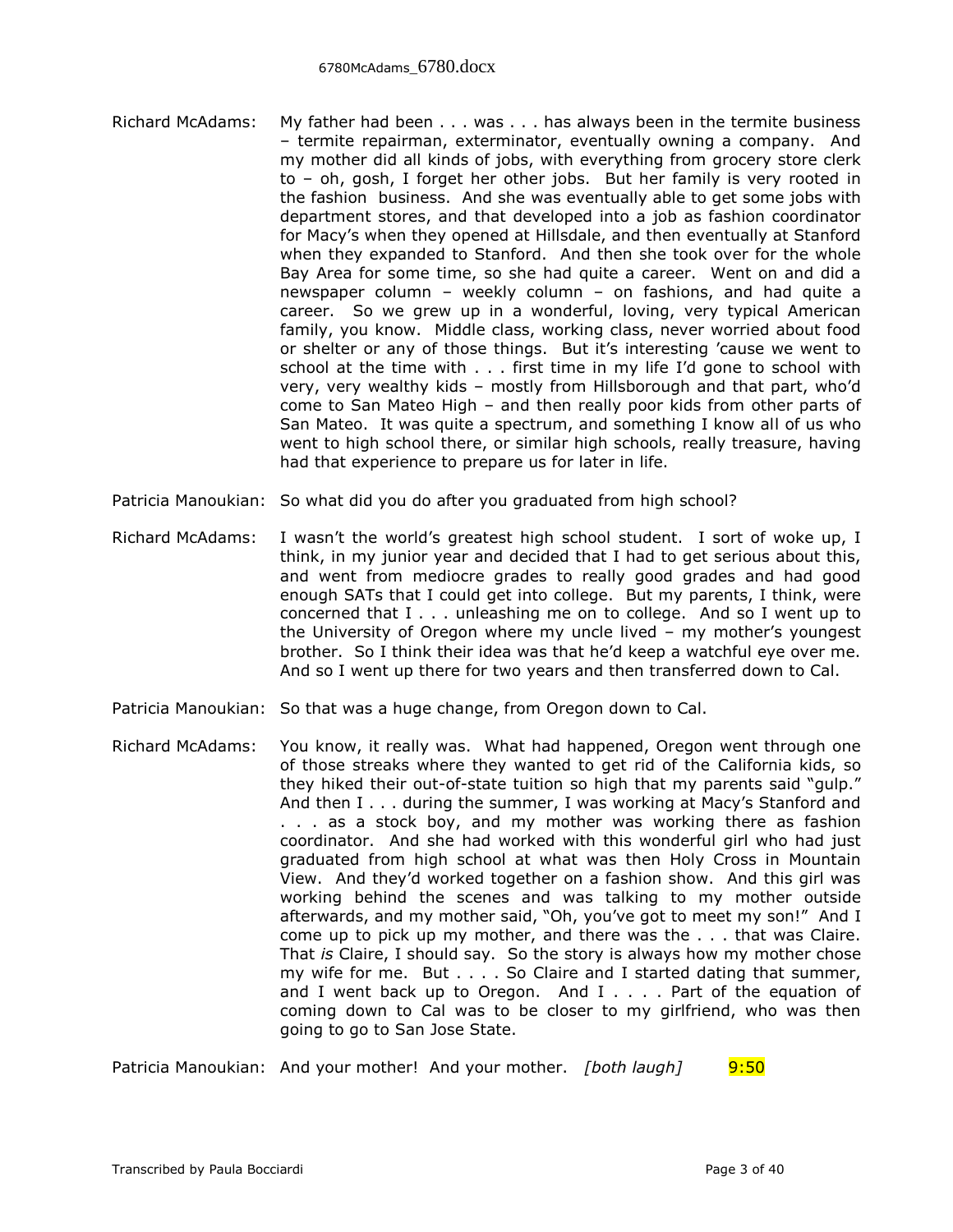- Richard McAdams: Definitely save them a lot of money. But you know, up in Oregon I had so many good friends. And we had a band. In my second year up there, particularly, we had a band that we toured around the state playing every weekend and one or two weeknights a week. A great experience, making good money at the time. You know, it was still peanuts, but still, we were making enough money that I was able to help with college quite a deal, but not enough to cover the tuition. But I still see those bandmates, and we write each other and everything like that; we kept in contact. But it's still . . . . And then I think at that time I knew that I was seriously considering law school and being a California lawyer and felt that being at a California school was the best foundation.
- Patricia Manoukian: So you spent your junior and senior year at Cal, ...
- Richard McAdams: Correct.
- Patricia Manoukian: . . . and did you engage in any musical endeavors while at Cal?
- Richard McAdams: Oh, always, always, yeah, yeah. Playing, you know, here and there. Always trying to find some really good musicians. As I always say, I have mediocre musical talents, but I'm able to somehow . . . . I'm blessed by finding friends who were *very* good musicians, if not eventually professional musicians – like my friends at Oregon became professional musicians – and I can tuck in there and sound pretty good. So I had earned some pocket change at Berkeley in playing in little divey places, but not as much as at Oregon.
- Patricia Manoukian: And when did you marry Claire?
- Richard McAdams: Right after graduation. I think we . . . I graduated in June something and we were married the third of July, a Saturday with a three-day weekend; that was our honeymoon. And back to work.
- Patricia Manoukian: And back to work. And then what happened after that?
- Richard McAdams: Well, then I started law school. That was the summer before law school, and so we moved . . . we . . . when we were married, we rented a flat up on Judah Street in San Francisco, and I went to Hastings. And Claire was working at the telephone company. She'd actually left school and gone back to work once we decided to get married, to start building up some money knowing we were going to be starving students. And she . . . actually it was a great job with the service rep for the phone company. I think all the women she worked with had  $\dots$ . In those days, it was  $\dots$ all the women were working there, and their husbands were in some form of grad school in San Francisco. So they were quite a crew, and those were . . . made for fun years, considering, as everyone knows, how much . . . what a thrill law school is. But . . . . So I was married, settled down, for . . . . Particularly that first year of law school was, I think, certainly the hardest for me, and I think that's common for a lot of us. And Claire was just a great companion in all of the years of law school, and particularly that first year, though, to understand the limited social time that we had.  $12:52$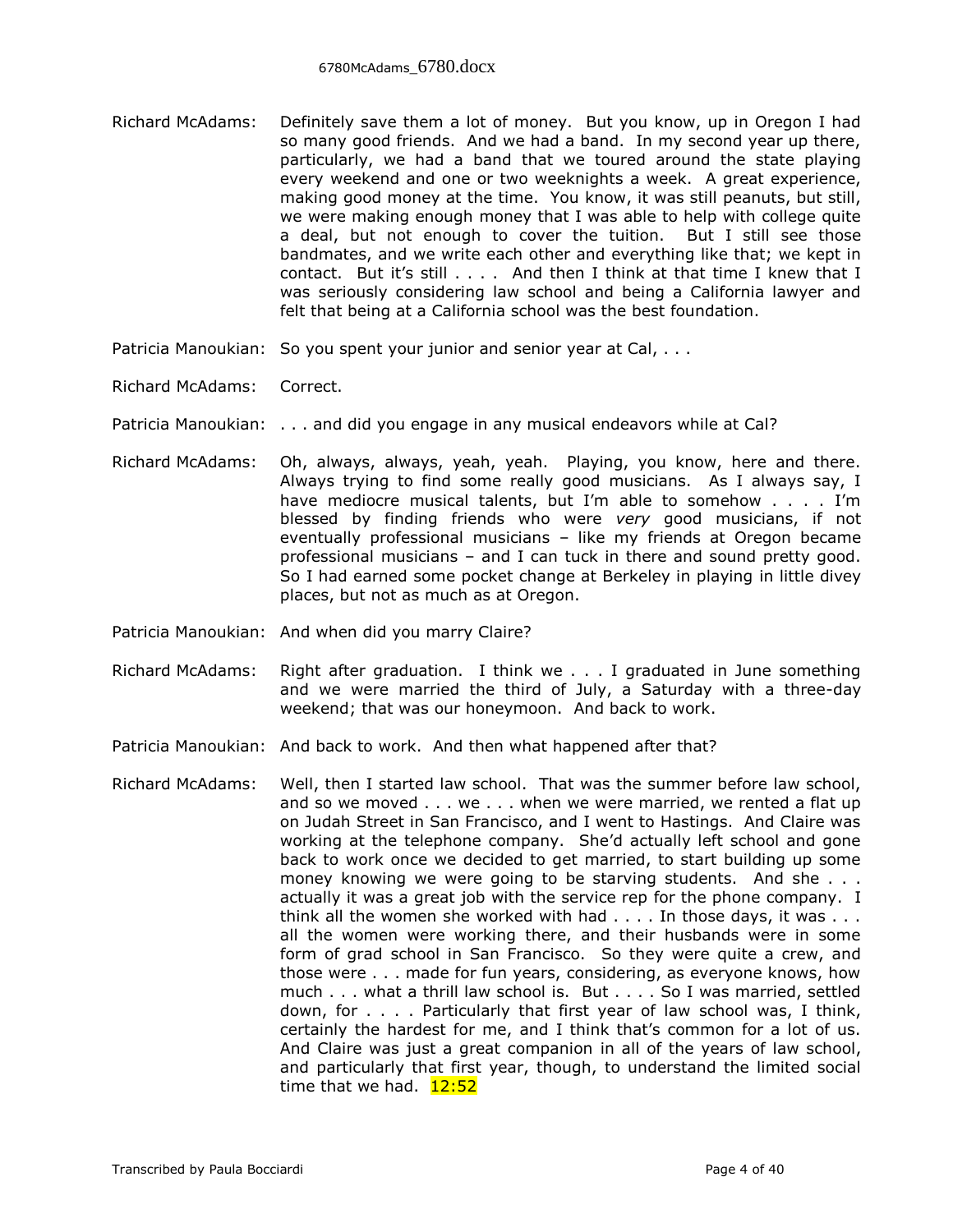- Patricia Manoukian: Did you enjoy law school?
- Richard McAdams: No. *[laughs]* Not the first year. The story is that my second year they were calling for volunteers to do some legal research, so I jumped on it. And it was going to be for free; they were going to be public interest cases. And so I remember it was early in the second year, to my recollection, and I got assigned to a law firm who had a legal problem. Their research was the constitutionality of the . . . I think it was the Fresno County loudspeaker ordinance. The client had been arrested or charged somehow – or enjoined, I forget – with violating the loudspeaker ordinance for standing at the side of the agricultural fields or flying over in an airplane or something and using bullhorns to tell the workers to leave the fields and strike. This young farmworker named Cesar Chavez; I did not know of him at the time. So I did the research on that, and the office was able to get the case dismissed – probably nothing to do with my legal research at all. But it was *so* exciting. It was so exciting to see a legal problem and a research project and something happen. Here it happened to be to the betterment of the client and it turned out to be something of minor historical interest, I guess, as I recall. This was what the firm was telling me; I just did the piece of research. But it so engaged me with the study of law that I always attribute that to sort of be my kickstart to going from a – I don't know – a good law student to a really . . . well, my grades went up, let's put it that way. Maybe it was just that first year. I suffered through Contracts, I suffered through, you know, some of those classes. I was fine for Torts and Criminal Law, to get me ready for the jobs to come. But I struggled through those other topics, I'm not afraid to admit. And then that law firm actually kept me on for paying matters, as well, and I . . . ended up being a great parttime job through the rest of my second year, through the summer, my third year, the summer to take the . . . taking the bar examination, and eventually that's the firm that I joined when I graduated.
- Patricia Manoukian: So they kept you on through law school and after you got your bar results.
- Richard McAdams: Yes.
- Patricia Manoukian: And what type of work did you do at that firm?
- Richard McAdams: That firm, I did . . . . For them, my research work was all in maritime law. Maritime personal injuries: seamen, longshoremen. And the occasional what they would call shoreside cases. They'd have the more typical auto accidents. Then I got to do some research as well, whenever they were taking what we now call pro bono work. They did a substantial amount of that, and they were able to let me participate in that kind of work.
- Patricia Manoukian: Now, other than the work you did there in maritime law, did you ever have occasion to again do research or handle any cases involving maritime law?

Richard McAdams: I'm sorry, after . . . . 16:03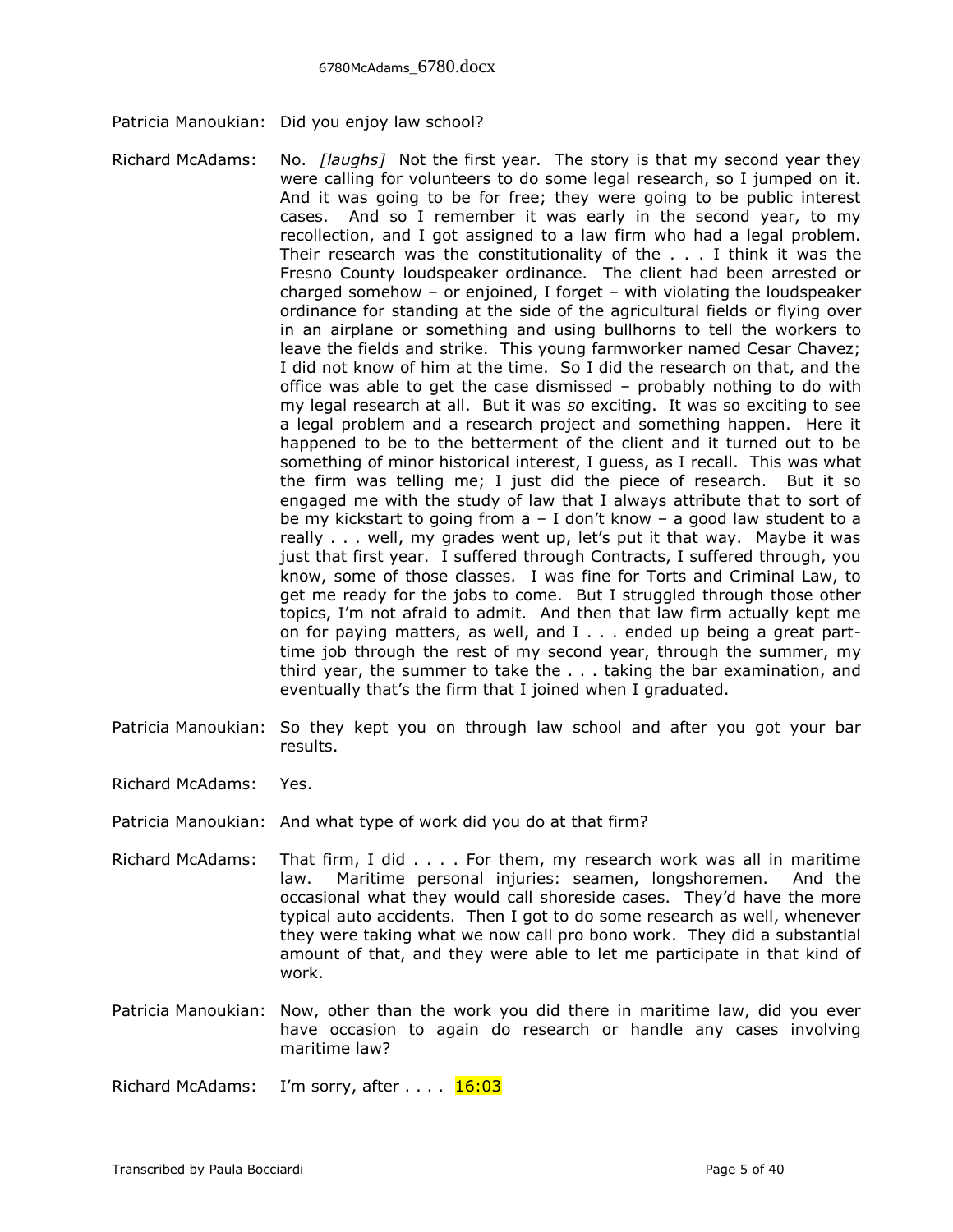Patricia Manoukian: After you left that firm.

- Richard McAdams: Oh, when I left the firm. I actually did, you know, 'cause I still had my card. I was a Proctor in Admiralty. And I . . . . When I eventually . . . . You know, we'll talk about my Santa Cruz experience, but when I went back into private practice on my own, I actually went . . . handled . . . well, I would get cases referred to me that had a federal court jurisdiction as . . . under admiralty laws and be able to come up to San Francisco – before the San Jose court existed – come up to San Francisco and participate and . . . with my old cronies from both sides of the maritime bar.
- Patricia Manoukian: So what is a Proctor in Admiralty?
- Richard McAdams: A Proctor . . . . You know, it's a good question, because they allowed at the time that if you practiced in federal court in handling these kinds of cases, you could call yourself Attorney at Law and Proctor in Admiralty. So I'm still introduced in Santa Cruz as . . . by some attorneys there as the only person they know who was a Proctor in Admiralty.
- Patricia Manoukian: And I've just learned something about you. I didn't know that about you when we worked together!
- Richard McAdams: When I took Admiralty Law my third year, that was my best grade in law school. So even though we didn't handle jetsam and flotsam at our office, that I remember anyway, but I was the person to handle it. But with the firm I did, you know, I did whatever they needed me to do. They would . . . like any junior associate, they'd send me to do . . . I had all the little tiny cases. And my first jury trial was in San Francisco, and it was with a little personal injury case, and it was a poor old guy who was an alcoholic. And we kept him . . . got him dry for the trial, kept him dry. We did the first day of the trial, and the morning of the second day, the judge had a heart attack in chambers and died! My first trial. And we . . . . It was . . . . And that was traumatic enough. And then we went ahead with the trial. I got another judge and continued the case, and my client came in on the third day while I was in the middle of jury argument. He didn't show up, and he came in and in the middle of my argument to the jury I felt a tug on the back of my coat, and he was just completely inebriated. But it was kind of part of the case, 'cause he was kind of a community . . . everybody knew him in the Mission District, and he tried to help out – it's a long story how he got injured – but it played a little bit into my . . . . It was no secret to the jury that he was . . . had alcoholic problems, so . . .

Patricia Manoukian: So what was the case about?

Richard McAdams: . . . I got a verdict in municipal court, San Francisco. It was a fall; he had fallen down some stairs trying to help a . . . in a doughnut shop when the lights went out. And the . . . . And he was sober at the time he was injured, but then his medical complications . . . . Anyway, getting in all the details there. But the jurisdiction of the municipal court then was \$5,000, and the jury came back with a \$2,500 verdict, which was great for this guy. We put it in trust for him and helped him out a bit.  $18:58$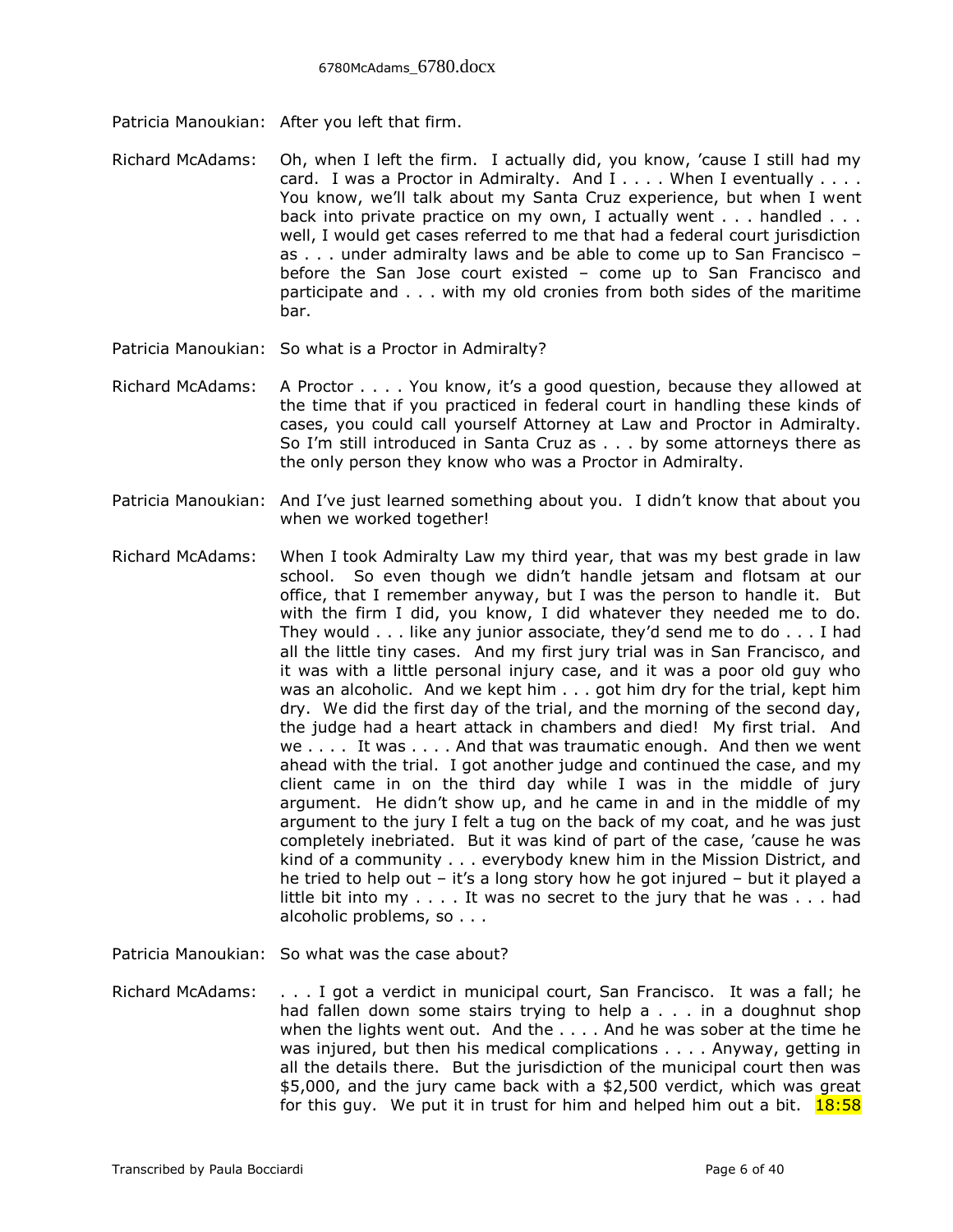But the best thing that happened is the judge who had taken over the case was an old-time San Francisco judge. Before . . . . Between the time I left the courthouse to getting back to the office, he had called my boss – they were old friends from practice in early times in San Francisco – and told him what a great lawyer I was. And he told him, "Give this kid some important cases!" So, a great experience.

The other fun thing I can tell about San Francisco is they sent me down . . . . We had a courier who was a young adult after high school, but he would come in and do a lot of our courier work and just help around the office. And kind of a hard-luck kid from a tough part of San Francisco. And a great kid, though, and everything. But he was arrested for possession of marijuana. Well, this is 1969, and marijuana is a felony. So he's in custody. So the firm says, "Well, you go down to the Hall of Justice in San Francisco and get him out, and get him out . . ." – well, this is before O.R. – but it would be "get him out on his Promise to Appear" kind of a thing. Well, I didn't . . . . You know, they send me down to the criminal court, my first experience of walking in there with, you know, as we all know the halls of justice haven't changed in all these years. And I went into this packed courtroom. It was just absolutely packed with public defenders, and private criminal lawyers, and district . . . several district attorneys all in there. Mass arraignment calendar. And in comes my guy and, you know, I knew "plead not guilty." And so I stood up . . . . His case is called, and I'm standing there up there in the packed courtroom and "not guilty" and then the judge says to me, "Well, do you waive time?" And I just paused. And I said, "I don't know what that means." And the courtroom just stopped, just like that ad, you know. Everybody just freezes. And I remember I kind of turned around to the other attorneys there, and I said, "I'm a civil lawyer. I don't know what it means." And the judge didn't laugh; he didn't demean me, whatever. He just, in two or three sentences, explained to me what a time waiver means for a preliminary examination. And I said, "Of course we waive time," and on we went. But it was a lesson I took away, that, you know, that judge could have made fun of me, could have handled it in a variety of ways, but did . . . gave me a lesson that I carried with me through my legal career, let alone my judicial career. So those are two of my favorite stories of life in San Francisco.

Patricia Manoukian: So how long did you enjoy life in San Francisco?

Richard McAdams: Well, it was a wonderful experience, you know, in terms . . . . I think I stayed with that firm until the middle of 1970, so . . . from law school through a year and a half of lawyering. And it was such wonderful work. And I was doing jury trials, I was doing exciting things. But I had a young daughter at the time – young child. Claire wanted to . . . really was going back to school, wanted to go back to school. And, you know, I just saw that as much as I loved the work and loved the law firm, loved San Francisco, the . . . that kind of work was . . . . I don't know, for some reason I could just see into the future and just see that it was going to be a . . . difficult to be a family person and a commuter – by then we'd moved back down the Peninsula near our folks – and be a trial lawyer in the Bay Area doing that kind of work. I could just see burnout coming. And Claire and I thought long and hard about it and made the  $22:38$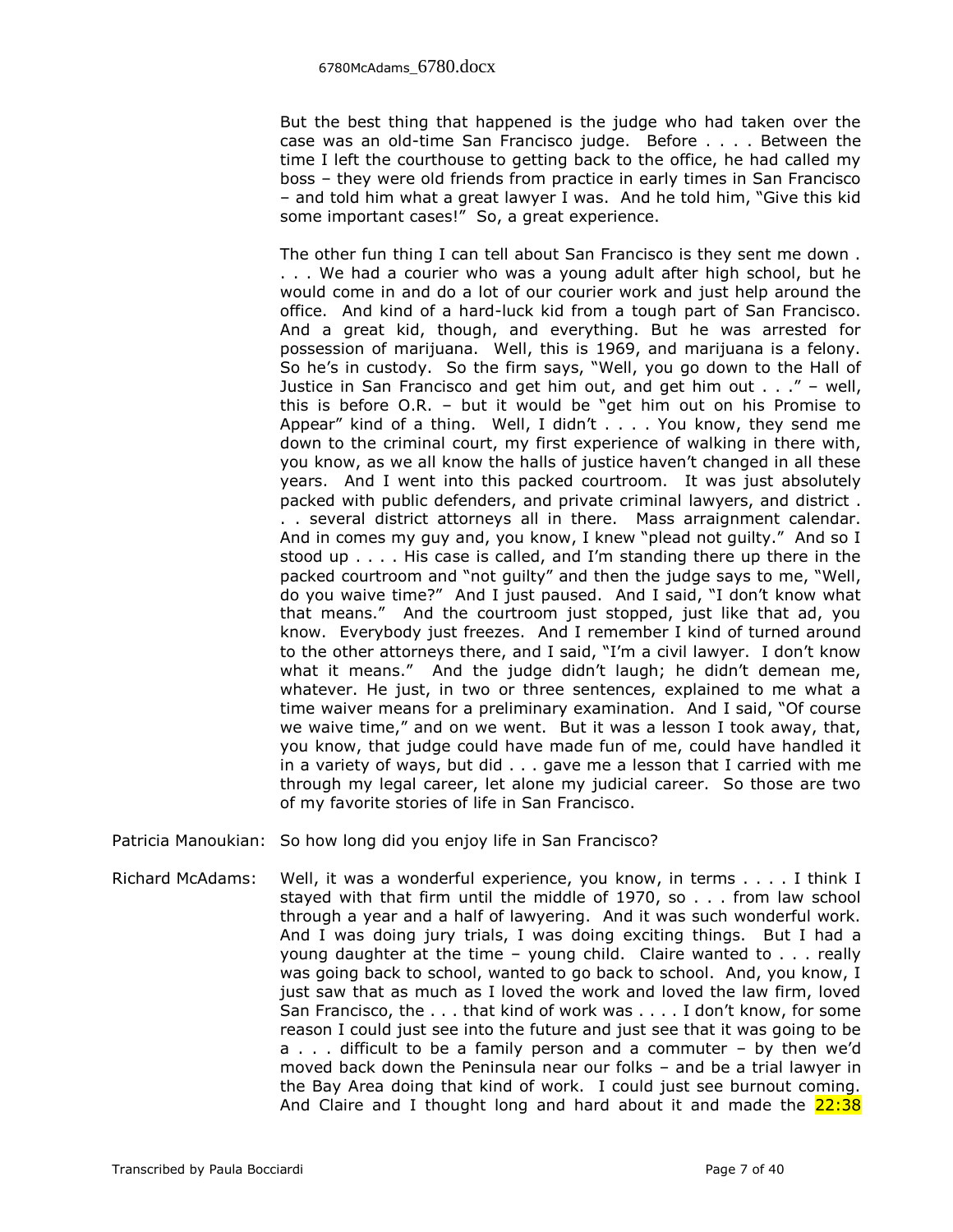decision that we would take a turn. So it was . . . . As I said when I left here, I think I've always left my positions in a positive vein to do something more positive or to leave while I was still enjoying what I'm doing rather than moving away from something because of lack of enjoyment. I'm still close to the members of that firm in San Francisco. They have followed my career all my years, invited me back from time to time to come back and join them, but by then I'd taken that path to a . . . I'd taken a completely different road at that point. But the decision I made at that time was to go into legal services work. That was a burgeoning enterprise in '69 and '70 that was attractive to me.

So Claire and I made the decision to travel, and then I would commit to two years of legal services work somewhere, and then – in my mind – come back into practice in some way, just see where we were at that time. So we started working towards that decision, so that in May of 1970 we embarked from May until October . . . . We sold everything and bought a VW camper and landed in Brussels, Belgium and toured all through Europe for five, five and a half, six months, almost.

Patricia Manoukian: With a newborn baby.

Richard McAdams: Ah, she was a year and a half to two years then. And a great traveler, you know. It's one of our . . . . It became an anchor to our marriage – to our relationship, at least with that child. Definitely a . . . . And of course, you know, the . . . our reputation as having been bitten by the trial . . . by the travel bug – the trial bug, too, I guess – but the travel bug, that was our first time that we . . . . Neither of us had ever traveled with our families beyond the usual Yosemite camping trip or the desert, or, you know, the typical kind of . . . Sequoia National Park, whatever. But certainly not to Europe. And we wanted to do it in grand style where we could take our time. We know that we . . . there'd be no other time in our lives that we could take off this way. And it was no . . . not some hippie adventure or something like that. I had relatively short hair, I had no beard, I might have sprouted a moustache, I think, when I was there. But we were not your, you know, drug-induced hallucinogenic trip through Europe or something like that. It was very stable. Very Catholic. It was a very Catholic trip. And it is one of the fondest memories that we had.

> So eventually . . . . And we didn't know whether we would . . . . Actually what we did is we first went to Chicago, where my brother was living at the time, to visit them for a while. Went to Washington, D.C., to see some . . . a classmate of mine who went to Oregon, then to Cal, and then Hastings. We stayed . . . . We still stay close. And I thought – having thought – well, maybe Washington, D.C. would be interesting. But just a little while there with young lawyers was enough to cure me of that. So . ... But .... And we didn't know; maybe I would find something in Europe to do, or . . . . But it became clear after a while that the best thing to do was to come back home.

> I started writing legal service groups in California while I was still in Europe, saying that I'd be returning. And I think by then it was going to be late September, we said, and seeing if they had any openings.  $26:21$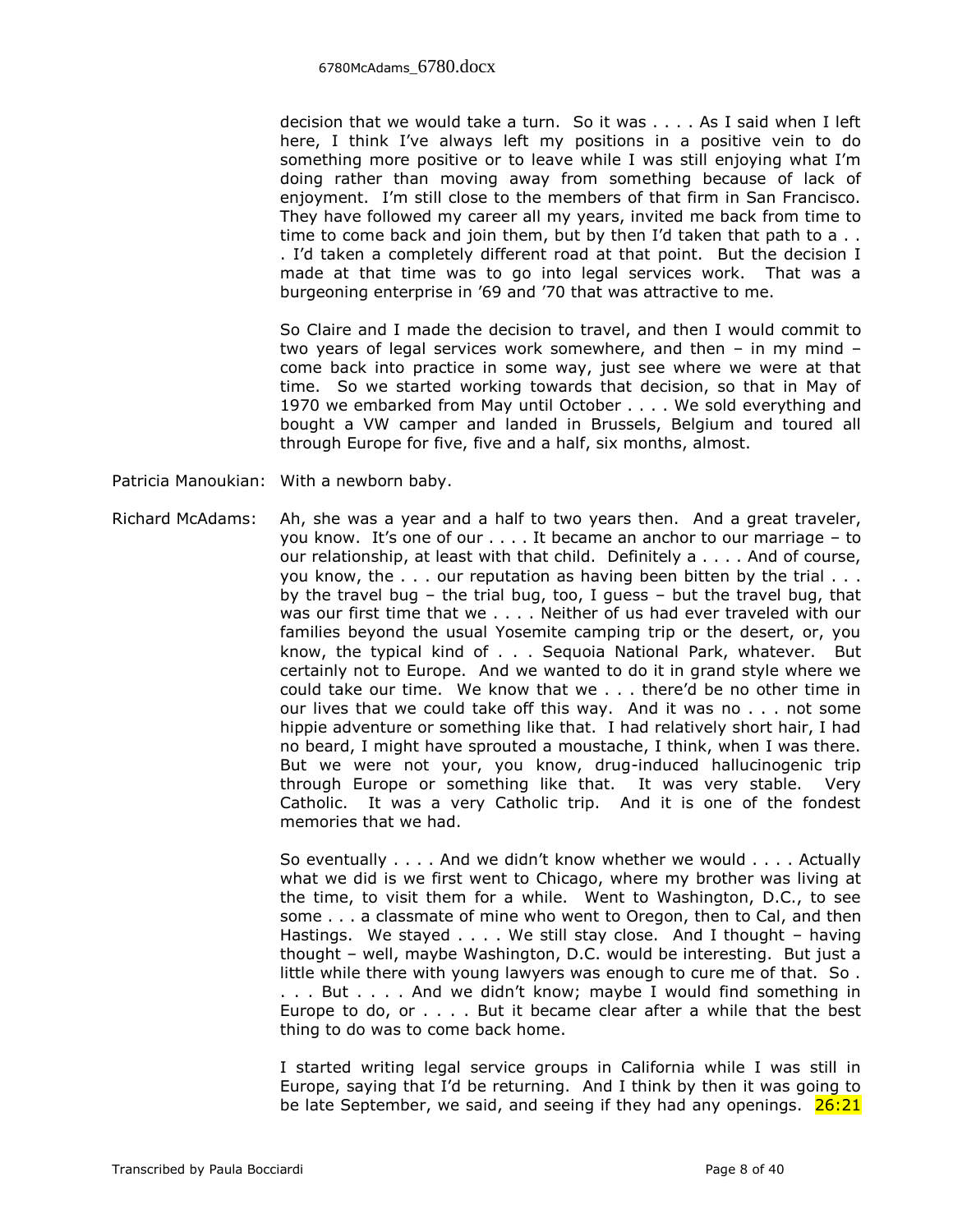And so we arrived back home by late September and I had a lot of letters of interest waiting, because as it turns out, the legal services programs were still relatively new, had . . . . They had great attorneys. A lot of energy there, a lot of youthful energy. And certainly a lot of legal problems. But my sense was that they were discovering that they had nobody with the experience to put something into a pleading. Or maybe they could do a pleading, but to actually bring it to court by motions, to handle motions, to handle trials. And the word must have gone out as to find a trial attorney who is looking for a change of profession for a while, a change in professional life for a while. So I had great interest in my quest. Again, I was . . . wanted to commit for two years. And so I was interviewed. We . . . . Claire and I went to the four corners of California, being interviewed and offered jobs with different legal services programs at the time. And one them was Santa Cruz Legal Aid Society. Well, you know, for any of us who've grown up in the Bay Area, Santa Cruz is the playground, of course, of fond high school memories and college memories. So I went down for the interview of that job, and it just . . . it happened. I was . . . . So by the end of October, I was . . . . I started there just almost into November of 1970.

- Patricia Manoukian: You started working with legal services in Santa Cruz.
- Richard McAdams: Correct.
- Patricia Manoukian: And is it accurate to say that after traveling with Claire, she went on later in life to become a travel agent?
- Richard McAdams: Yes! You know, by then my mother had started a travel agency, in all her . . . . The fashion industry was . . . . She was sort of past doing all that and set up a travel agency. My parents got the travel bug, I think, when . . . sometime around that time as well. And then when we came . . . . Claire had gone back to school at San Francisco State for a bit, but then we went off on this great adventure. And when we got back to Santa Cruz, she enrolled again at UC Santa Cruz, eventually graduating with honors from UCSC. And then went in to set up a child care center for a nonprofit child care center, and then eventually got into the travel business, and eventually opened up her own agency for, gosh, I think 11 years or so. Saw the handwriting on the wall when the Internet was coming in, and now does it as an outside representative with Santa Cruz Travel. So, yeah, we definitely have the travel bug.
- Patricia Manoukian: So you worked for two years at legal services and . . . .

Richard McAdams: Yeah, I ended up two and a half. Yeah.

Patricia Manoukian: Two and a half years.

Richard McAdams: Yeah.

Patricia Manoukian: And what type of work did you do there?

Richard McAdams: You know, it was great preparation for muni court, I always say, because it was a mile-a-minute, you know, interviews. You had 20 29:35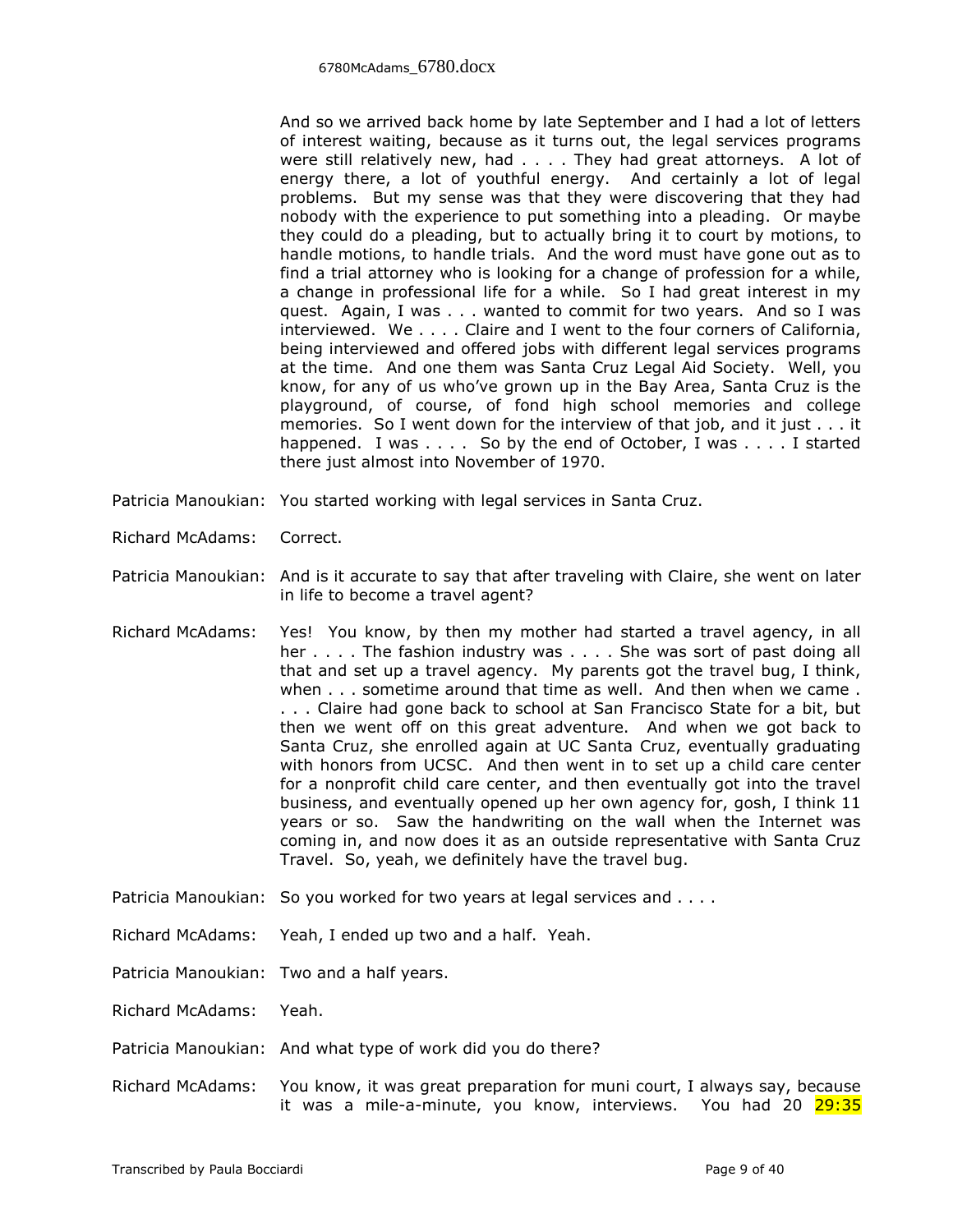minutes? I think we used to do 20-minute interviews of, you know, "Find the legal problem, solve it if you can, and get on to the next person." Rapid-fire legal advice. Pretty . . . . It was exciting stuff. But I had to learn so-called . . . what we called "poverty law" at the time, which . . . . A lot of consumer, certainly landlord-tenant. I had a . . . . We had to do a pile of divorces as well. And other . . . welfare cases, those kinds of things. So I tended to more specialize in consumer, landlord-tenant, and the family law part of it.

- Patricia Manoukian: And did you try cases during that . . .
- Richard McAdams: Yeah.
- Patricia Manoukian: . . . time period?
- Richard McAdams: Sure, yeah. Not a whole lot. No juries. I don't think I ever did a jury there. But a lot of motion practice. Lot of law and motion. Occasional court trials, you know. And the divorces were usually the . . . almost always default divorces anyway, so that you didn't have to get into property issues or whatever. We had private attorneys; if the case had something to it, private attorneys would help out, either pro bono or lowfee or something like that. That was great.

But it was the . . . . I was in the Santa Cruz office, and we had a small little satellite office in Watsonville. Most of the poor people were in Watsonville – the . . . really, traditionally the farmworking community. And the other significant group of poor in Santa Cruz County at the time were the elderly. I mean, surprises everybody now, in 2012, but in 1970 – '60s into '70s – there was . . . Santa Cruz had one of the highest concentrations of elderly poor, mostly out on the east side of Santa Cruz. We were a downtown office. You would come in there, it would smell like patchouli oil and God knows what else. It was this young, hip . . . . This is Santa Cruz, 1970, '71, or whatever. And it was the most intimidating place, if you were an old person over 55, to wander into that office. And, you know, we recognized that, and I said, "You know, we need . . . . We've got to do the outreach to the elderly." And Claire was at UCSC at the time in community studies, so the two of us . . . . I mean, it still was my legal aid job, but the office was able to open a little satellite office out on the east side of Santa Cruz – I mean, *truly* a storefront office. It was a storefront. And we hung a sign: "Senior Citizens Legal Services." We had to pick an age limit, so we decided 55 'cause our . . . I think that was the social . . . significant age of social security at the time, and our parents were probably 55. So these smart little 20-year-old . . . 20 something-year-olds thought that was old. And then what was really interesting is that we hired paralegals, we called them – paraprofessionals, we called them at the time – who were 55 or older, and trained them with the help of other national legal services grants and everything. We trained them to interview clients, to investigate issues of nursing homes, consumer cases, landlord-tenant, social security – those were our main areas. And they'd go out . . . . They'd have all the time in the world to go to a nursing home and chat with people and kind of get a sense of the issue, then bring it back to me and then we'd see where we'd go from there. And I was doing the lawyering, of course, and  $32:57$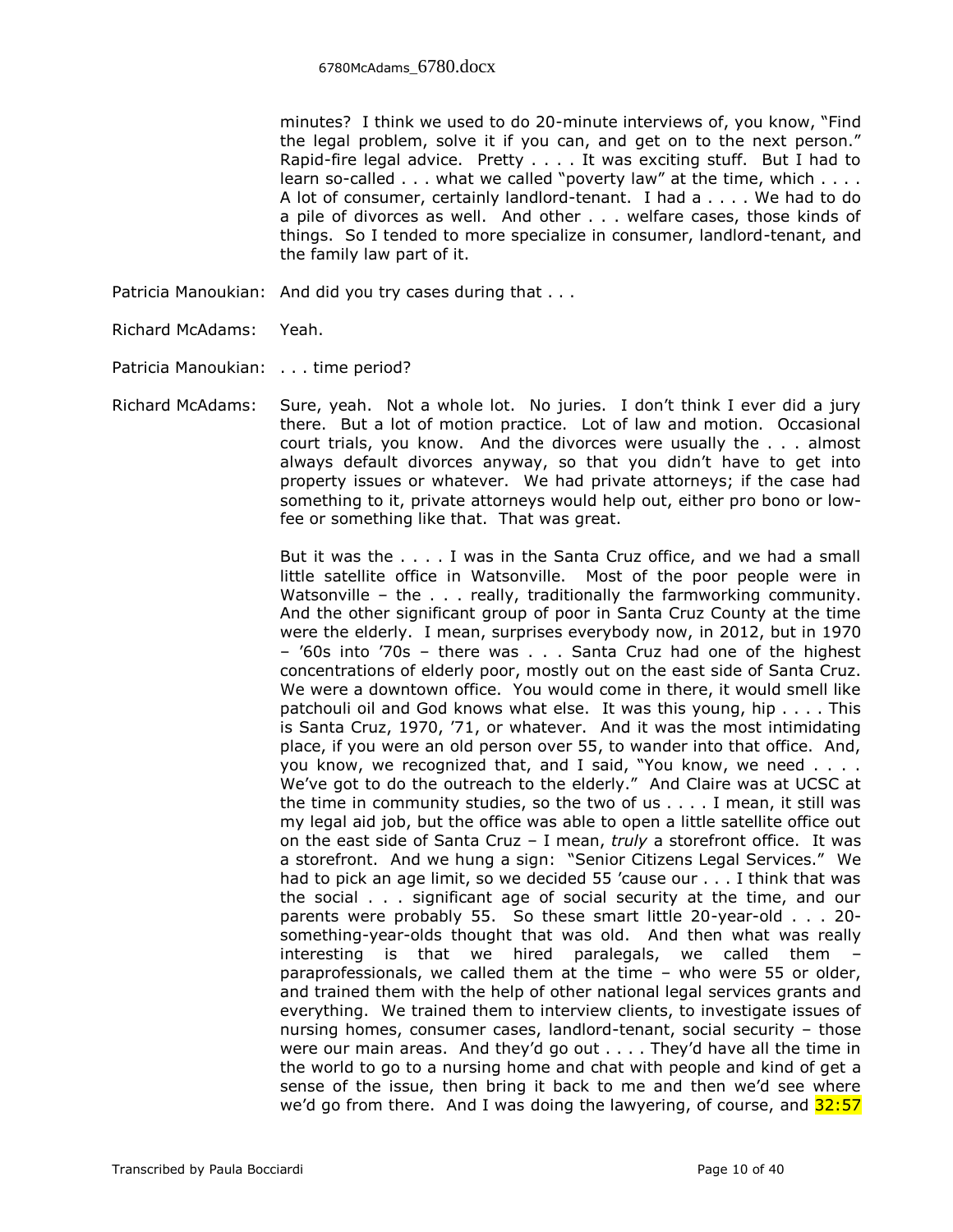they were the fact-gatherers. And I would team the elderly person up with a college student – Claire, or one of the others – so we'd be  $a \ldots$ they'd be a two-person team and go out and be my ears and eyes and arms and legs out in the community, so clients did not have to really come to the office. Well, that model took off. It was just . . . . I was surprised at how . . . . The paralegals were a fairly new concept at the time. A lot of lawyers thought it was illegal practice . . . . The ones who didn't like legal services to begin with thought it was illegal practice of the law. But most of the legal community supported it, and then it just took off. So Claire ended up doing her senior thesis on how we established the office and what we went through, and that . . . it came to be into a pamphlet form, and that came all around . . . it was distributed all around the country, and other programs would come and look at us and model. It was really exhilarating. And I'm particularly proud of it, that – this is one of the things I guess I'm proudest of of my career, among other things – but the fact that we founded that office, it was a novel idea, and it was so right. It was such a great way to reach people. But it's still in existence. The office is still there, and . . . .

- Patricia Manoukian: And it's something that you and Claire did together.
- Richard McAdams: Yeah, yeah, yeah, yeah.
- Patricia Manoukian: You worked as a team to start a . . . .
- Richard McAdams: And so when I retired, of course, one of my first calls was back to that program, saying, "Hey, you know, I . . . can I help out? Can I do something?" And I'm actually, you know, going to help . . . . I've been . . . will help them out with some things that they need. Not really like a lawyer-client relationship. But an example would be if they have a case that I can mediate for . . . as a pro bono case, I'll do that. And I'm helping them with some internal things that may be happening there. So the full circle of . . . . But I'm pretty proud of that, as you can tell.
- Patricia Manoukian: Well, that was going to be one of the things I asked . . .
- Richard McAdams: Well . . . .
- Patricia Manoukian: . . . you about! So I'm so glad you talked about that, because it was innovative, it was creative, and it was obviously long-lasting and certainly served the needs of the elderly poor there, and now, really, in so many other locations. So what did you do . . . .
- Richard McAdams: It was one of the reasons why I stayed on for the extra six months. I mean, I was sticking to my two-year, but I was so immersed, I did not want to leave that project until it was up and running. It was, you know, like having the child that you want . . . you're ready to hand it over to the next daycare provider, babysitter, or whatever. And also the director had left, of Legal Aid. So I said, "I'll be . . . stay but I'll be the interim director for six months until we select a new one. Get the senior program, then I really do want to go and set up . . . hang my shingle and go into practice." 35:46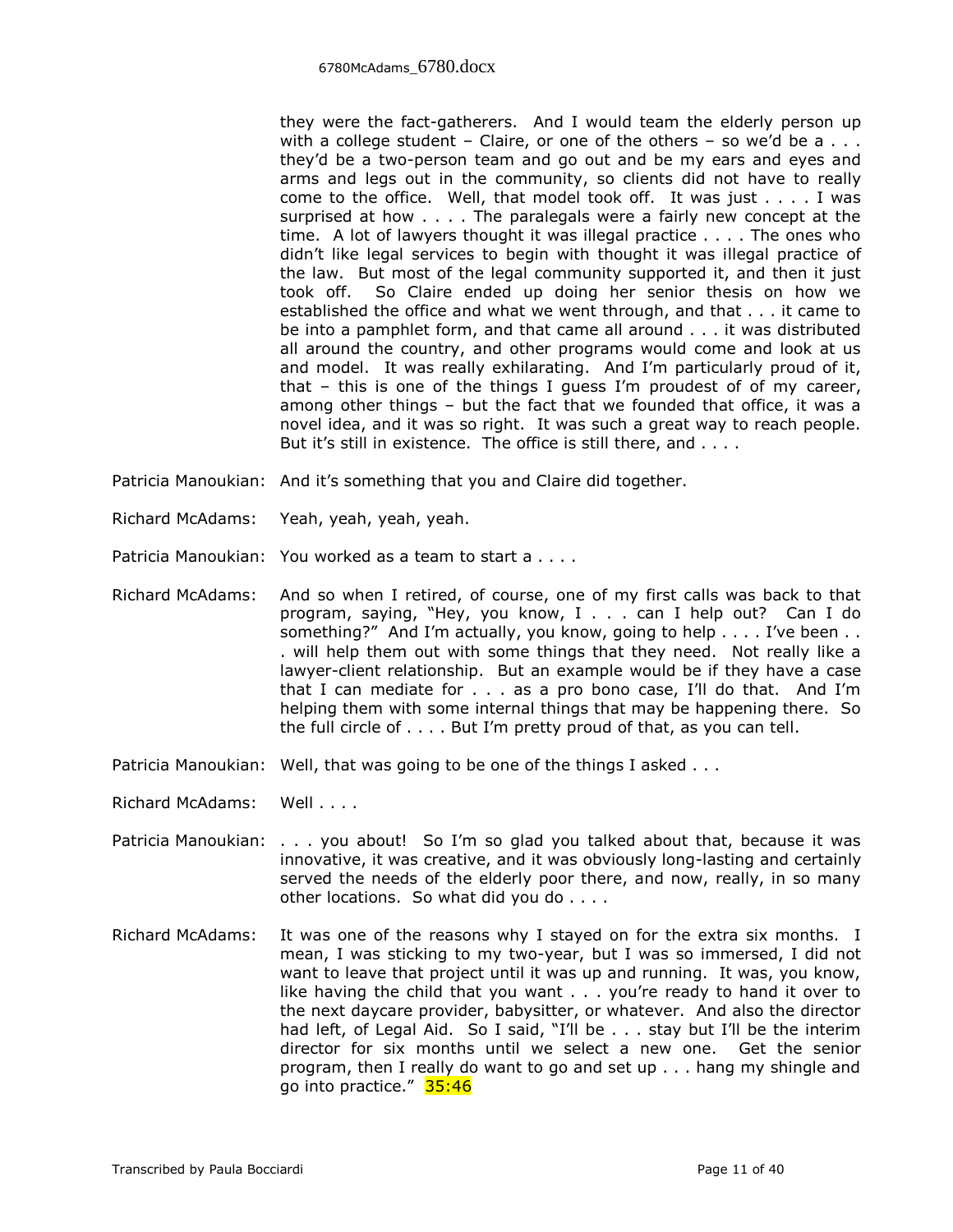- Patricia Manoukian: So, did you do that?
- Richard McAdams: I did!
- Patricia Manoukian: Did you leave . . .
- Richard McAdams: Yeah, I did.
- Patricia Manoukian: . . . and hang up your shingle and . . .
- Richard McAdams: I....

Patricia Manoukian: . . . how did that go?

- Richard McAdams: . . . did it. Well, it was great, it was great. I tucked in with two very experienced attorneys who had some office space in the back, and they helped me with some cases and I . . . cases just started coming in and you started building up the practice of a typical general practice of a little bit of this and a little bit of that. So, I mean, I did some will drafting – now it's called estate planning, I guess. But, you know, simple will drafting. Then eventually into some small business. I did family law, personal injury, criminal law – both by appointment and by . . . people would come in and you'd handle everything. And then sort of building up, and then we . . . my . . . a good friend from Legal Aid who had left Legal Aid – we overlapped for about a year, I think, Ernie Fox – he went to the Public Defender's Office, so when I left Legal Aid I said, "Come on, Ernie, let's . . . . Come on out, let's work together." Well, he wasn't ready at that point, but a year or so later he was ready. So we both came out. We both had babies born  $-$  two daughters born  $-$  I think right around the time of our . . . when we opened up a new office. And we still have the pictures of the office opening with these two tiny little infant girls who are now, you know – what – 38 year old. And so that became the partnership of the two of us, where I'm still doing primarily the same types of work, but  $I -$  type of work – but I'd built up a nice small business practice, and it was building up.
- Patricia Manoukian: So your first daughter got to go on the adventure around Europe, and the second daughter got to help you open the law practice.
- Richard McAdams: Yes. The first daughter doesn't remember the trip to Europe, so I recently did a photo book for her. I took the old slides and got them into a nice photo book – assembled them so she can look back and see herself and all these wonderful locations, with a backdrop of some marvelous . . .

Patricia Manoukian: And know that . . .

Richard McAdams: . . . scenery.

Patricia Manoukian: . . . she was there. Know that she enjoyed every minute.

Richard McAdams: She was there, yes. 38:00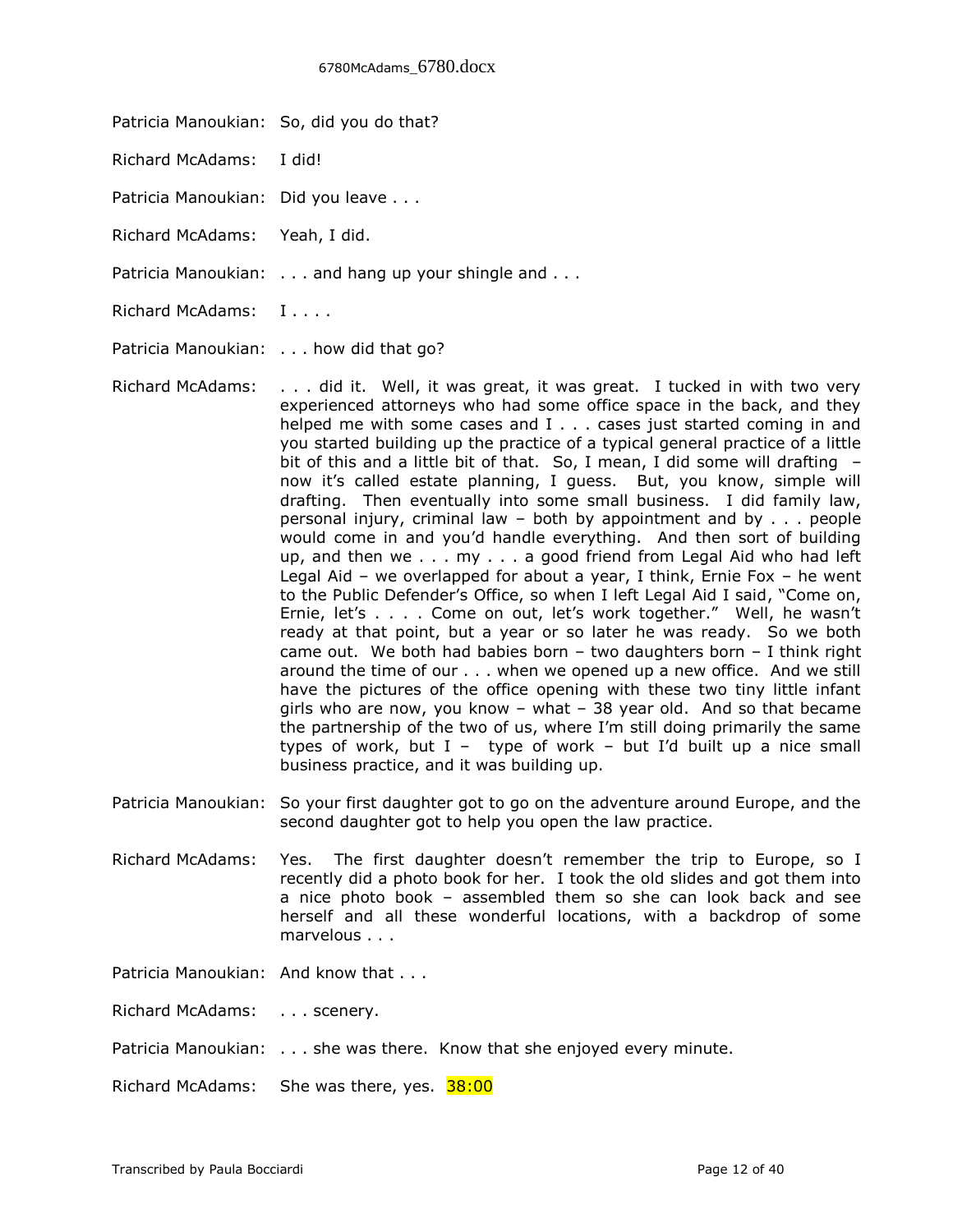Patricia Manoukian: So, how long were you in private practice?

- Richard McAdams: Well, see, okay, so I left in '73. Early '73 is when I went out on my own, and Ernie in '74. Jim Popin came sometime after that. And then in '77 I went to the bench. So four . . . just four years back, I think, after leaving . . . after the Legal Aid.
- Patricia Manoukian: And when did you decide you were interested in becoming a judge?
- Richard McAdams: Well, yeah. You know, I didn't, as I always like . . . I think of it. It was the furthest thing from my mind, 'cause I . . . the practice was really going well, and I'd recently been hired as the attorney for the Port District, because of the . . . . There's the Admiralty . . .

Patricia Manoukian: The Admiralty . . .

Richard McAdams: . . . tie in a little bit. And . . .

- Patricia Manoukian: . . . background.
- Richard McAdams: . . . had some other really . . . not really . . . I guess we would call them start-ups now, but they probably weren't quite . . . you know, that sounds a little too important, maybe, for what they were. But building up a practice to . . . . I was not doing any criminal work, and family law work had pretty well settled in, and I was . . . I could see a good future with that and estate will-drafting, that kind of a thing. And the . . . my partners had . . . when . . . . And Jim Popin came in. Ernie and Jim wanted to apply for the Alternate Public Defender contract. The County of Santa Cruz had decided to do . . . . Instead of getting . . . appointing attorneys randomly to do the conflict cases, they'd bring in two law firms to handle it. They wanted to bid on it; both had an interest in criminal law. I did not. But I was a good sport. I said, "Okay, we'll do it, but you guys have to be the criminal lawyers." And we did – we got the contract. And I was just the . . . . If they had . . . needed a third lawyer and a third place, I was the guy who did that random preliminary hearing or the juvenile court appearance or whatever like that. But once you're a Legal Aid lawyer, you're always a Legal Aid lawyer. Once you do . . . once you're a public defender, you're always a public defender. So I was, you know, *deemed* to be a public defender as well. And that was wonderful criminal law experience, I guess, which I never professed to have.

But there were two vacancies in the court  $-$  in the municipal court in Santa Cruz. And Jerry Brown was the young Governor at the time. And he had . . . . And I paid no attention to the vacancies, or the appointments. He had, actually, two superior court and two municipal court. He elevated Rollie Hall – Roland Hall – from muni to superior court; that created one of the vacancies. There was yet another vacancy in superior court, two in muni. I didn't pay much attention to it. There were . . . . Twelve or 13 people had applied. Governor made one appointment: Bill Kelsay. He was about 36, I think. Well, Rollie's about 38 or 39, Bill's 36. You know, we're used to having judges who were, you know, our fathers' age. So it was pretty . . . it was rather striking. But I went over to congratulate Bill Kelsay. I'd handled one or two  $41:13$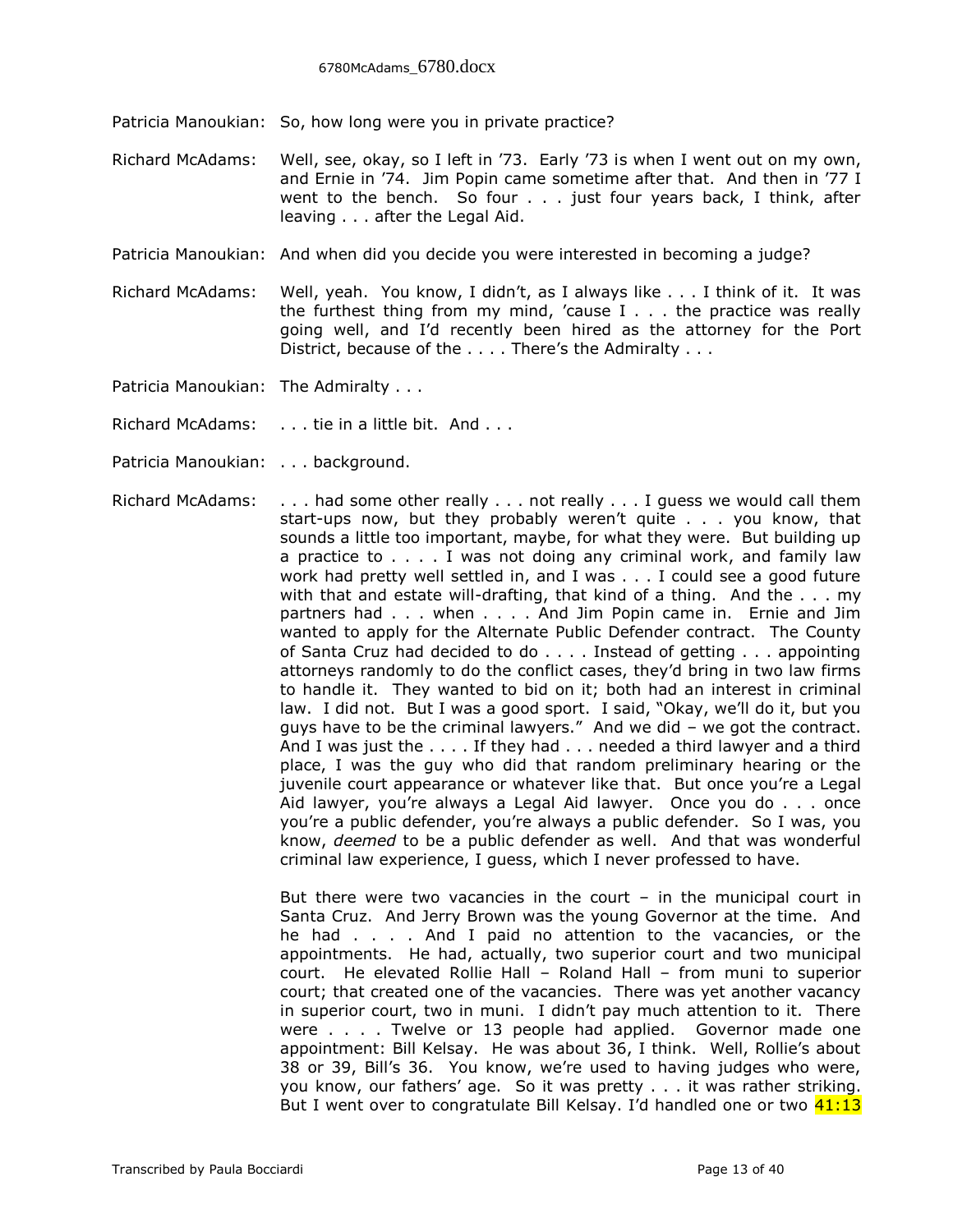criminal cases with him when he was in the D.A.'s Office; I was the defense attorney. And he is . . . was a great, great assistant district attorney. Tough, fair – all the things that you'd want. I went over to congratulate him, and, you know, "Bill! Wonderful! And you're 36 years old!" and he goes, "Talk to Rollie. They want you to apply." I said, "Gee, I'm 32 years old," you know. "I'll be 33 in a couple of weeks." "Go talk to Rollie." So I go in. Rollie says, "Get in your application; they're interested in you applying because the Governor knows all about your Senior Citizens Legal Services work, and the work at . . . that you did at legal services." And that was something that, I guess, rang a bell with somebody there. So, you know, I didn't . . . . You know, we weren't, like, political party activists or anything like that. We're just nominally . . . . Everybody's political in Santa Cruz, of course, but we were only nominally political. But apparently that was . . . the legal services work is what attracted the attention. So I remember it was over Washington's Birthday I did this application, drove it to Sacramento, and dropped it off. And that was the end of February. I turned 33 the next week, and then two months later I was appointed. Two months! I mean, out of the blue I get a phone call from . . . . You know, there was no Jenny Commission and all that. You get a call from the bar association. I got a call from the bar association. I forget . . . . Our representative at the time was that, oh, the appellate attorney from Ventura who was a longtime active bar member. And he called me up and he says, "Oh, I'm at the bar meeting now, and I'm supposed to call," he says, "and check you out for the court." He said, "We hear you're really a great guy. Is this true?" I said, "Yes." Lascher. It was Earl Lascher. I think . . . . Not Earl, but Lascher was the last name. Great guy. He laughs, that was it, you know. And then I got a call from Henry Mello, who was the Assembly member, or Senate, at the time  $-$  I forget  $-$  to tell me I was appointed two months later. I mean, it happened so fast that I had to close my practice down! So I didn't get sworn in 'til June  $3^{rd}$ ; it took me that long to get my . . . .

- Patricia Manoukian: To wrap up all your affairs.
- Richard McAdams: To wrap it up, drop all the boxes on Ernie, as he still tells everybody that I abandoned him and the practice and left him with all these files and everything like that.
- Patricia Manoukian: So there you are, you're 33, and you're a municipal court judge.
- Richard McAdams: Well, another thing about that. I was called on . . . . It was Claire's birthday. And I had just prepared the incorporation papers for her child care center as a nonprofit. So I was going to their board meeting to give them the papers. And remember, you're appointed  $\dots$ . It's still the same way: you can't tell anybody, but you can tell your spouse, of course. So I've got this all bottled up. Call Claire and she's not there because she's at . . . the board is meeting starting at 3:00 or whatever, in anticipation for my arrival with all the papers. And then she and I are going to go out for her birthday afterwards. So I, you know, can't talk. Get to the meeting, you know, "Come outside for a minute!" She goes, "I can't talk." We're in the middle of, you know, "Let's do the papers" and everything. Grr. And I have to sit through this whole meeting explaining the articles and the bylaws and all that stuff, but  $44:31$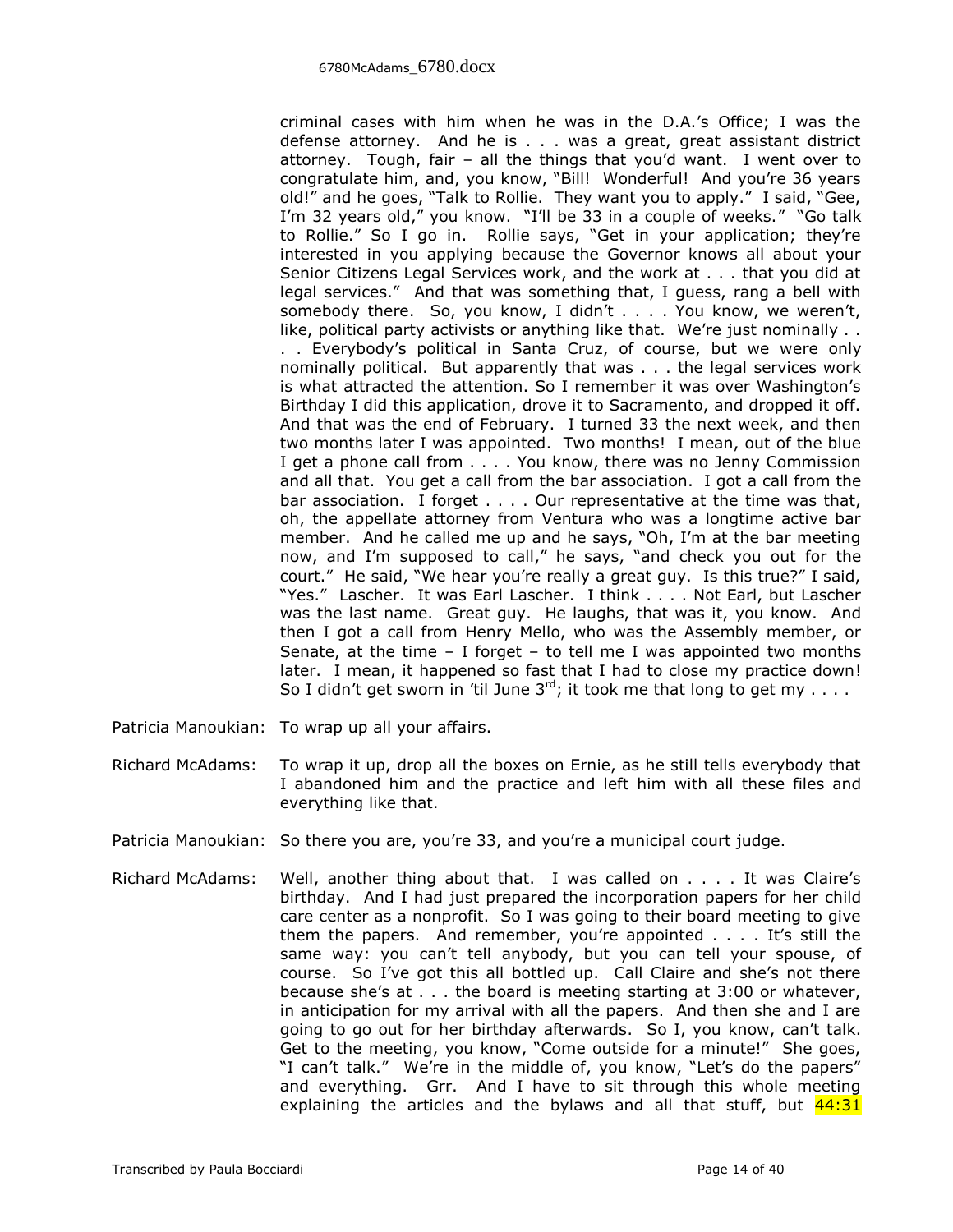bursting and stuff. And *finally* we get out to the car. So it was a grand birthday celebration.

- Patricia Manoukian: Wonderful.
- Richard McAdams: *Her* 33rd birthday.
- Patricia Manoukian: Her 33rd birthday . . .
- Richard McAdams: So, yeah.

Patricia Manoukian: . . . is when you knew you'd be a judge.

Richard McAdams: Yeah, I mean, I would . . . it was so fast and marvelous that I didn't think twice about doing it.

- Patricia Manoukian: So there you were in municipal court at age 33. Can you tell us a little bit about your years in municipal court and how you eventually arrived in superior court?
- Richard McAdams: Well, I had to grow a beard so I'd look older, I think, was part of it, too. Actually, I had the beard at the time and . . . to make me look older. But the experience there in muni court was . . . . I mean, naturally you're thrown into an all-criminal calendar. All criminal, all the time, as you well remember. The . . . . And of course, as I say, where everybody says, "Well, you're a public defender, so obviously," you know, "here's the ... here are the files, go to it." Well, I said, "Okay," you know, "on paper I'm the alternate public defender, but, you know, I . . . in . . . I don't . . . ." So what I decided to do, instead of having Bill Kelsay, the former assistant district attorney, as my *direct* mentor – he certainly always was at the time – but I chose Dick Kessell to be my mentor, 'cause Dick Kessell had been a probate specialist, and he had been appointed by Governor . . . then-Governor Reagan to the muni court bench. So I decided, "Well, I'm going to go to the probate specialist who became the muni court arraignment calendar guy, and have him walk me through what *he* did to prepare himself to . . . for this kind of a new role." And he was great, he was great. So you learn how to take pleas and all those things that you maybe only saw occasionally from the other side of the table. So we did everything. We had a traffic court . . . we had a traffic court rotation. We had small claims, prelims, and buckets and buckets of arraignments and petty thefts. And of course the *[inaudible]* and the DUI calendar, where we'd do probably 40 . . . around 40 jury trials a year. Most of them were DUIs. And that was the life of a muni court judge.

Now, I had the good fortune, though, that – Santa Cruz being a small county, at the time there was eight of us, 'cause they . . . I was there in June and then that summer Chris Cottle was appointed to the other superior court vacancy. He was *the* district attorney at the time and was appointed to the court. So we had four of us who were in our thirties suddenly on a court that only had older folks, shall we say. But when superior court . . . . If I was free, the superior court . . . and a superior court case needed a judge, the attorneys would stipulate to let me handle the trial. So fairly early on, when  $\dots$ . The problem was, we  $47:44$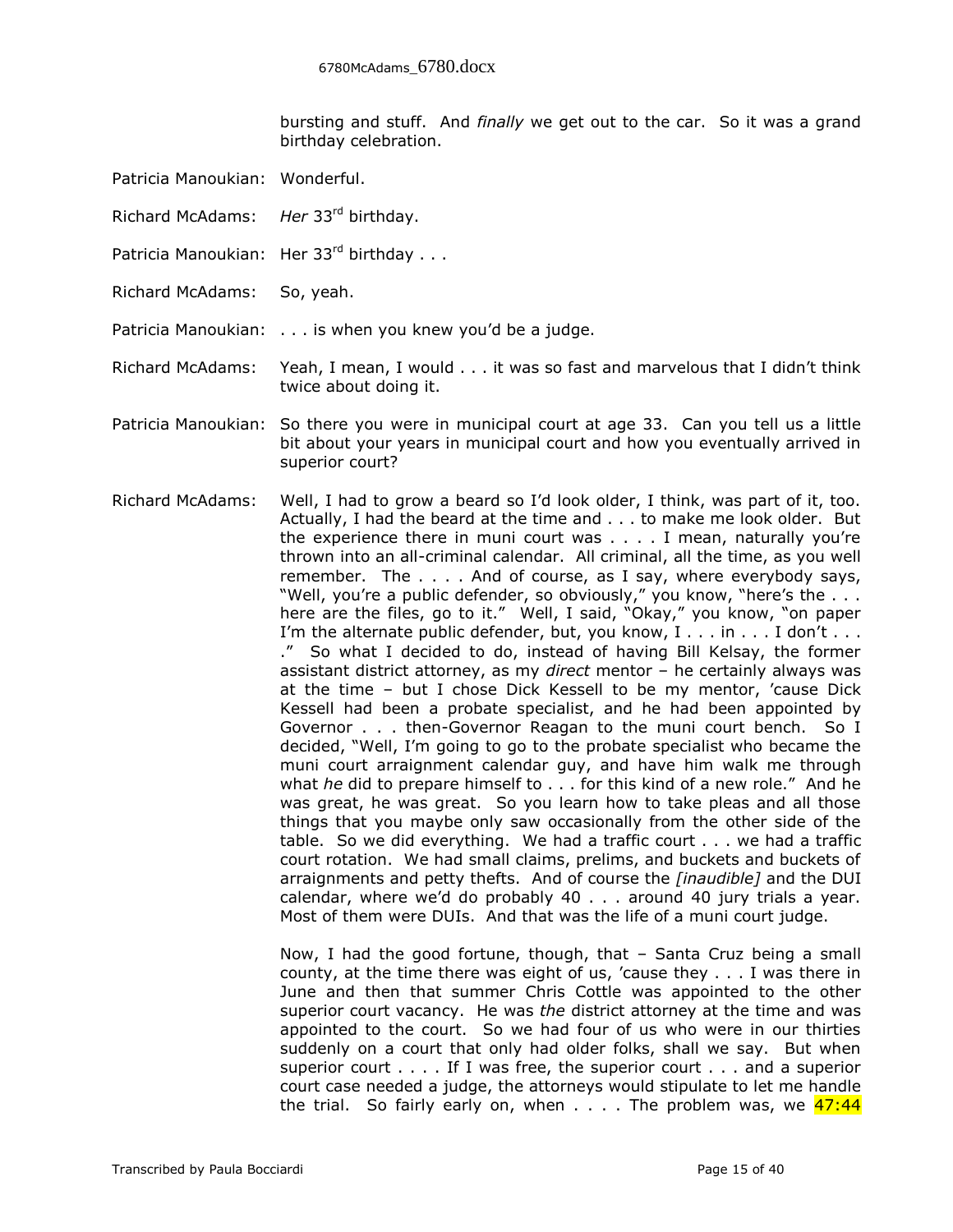rarely had the time. But when I did, I was able to do a little bit of . . . usually it'd be a small personal injury case they'd send over, and attorneys would agree. But it was sort of the start of our courts' coordinating, from a fairly early stage. So . . . . And then you get involved with the administrative side of the court, as you know. With four of us, you were the presiding judge on a rotational basis – whether you wanted to be or not, we always said. So you had to do the administrative stuff.

- Patricia Manoukian: So you learned the administrative side, . . .
- Richard McAdams: Yeah.
- Patricia Manoukian: . . . you tried cases from superior court. And back then, municipal court was separate from superior court.
- Richard McAdams: Very much.
- Patricia Manoukian: And you needed five years admitted to practice to be appointed to municipal court, and ten years admitted to practice to be appointed or to run for a seat on superior court. So how did you transition from muni court to superior court?
- Richard McAdams: Well, interesting. I actually did the transition . . . . I ran for it in 1986 and I lost to a colleague; everybody still describes it as the nicest race that they've ever seen conducted because we both liked each other, we knew each other, we both go to the same parish, you know. We had so much more . . . . Our kids went to school together and all of that stuff. He was the older guy. And he got the job.
- Patricia Manoukian: But it was a very collegial race.
- Richard McAdams: Oh, it was. This is kind of a diversion, but it's worth mentioning now. This is  $-$  we're talking about Jack Marlo  $-$  is that he . . . when . . . . So he won that race by a smidgen, and . . . but we never spoke ill of each other or, you know, the . . . it was just a positive thing all the way. So he goes to superior court, and he encourages me – and I think talked to other people, I forget the sequence – but he had been involved a bit teaching at the Judicial College. And he said, "You know, with your civil background, consider doing some teaching." So at his . . . with his encouragement and help in some ways, I got involved with CJER, is what it was then. And I started doing the civil education and . . . later on in the late '80s. And then that developed . . . beyond the college developed into the Continuing Judicial Studies Program, the muni court workshops we had at the time, the civil procedure workshops, and I became immersed in the . . . in statewide judicial education – again, encouraged by my rival, who . . . . And to not jump too far ahead, but I think a lot of the reason why I was considered for the appellate court was because I had . . . I was known around the state and had participated in both California Judges Association committees and on the board, and then also in judicial education. So, again, it kind of came around again. No, I credit John Marlo a lot with that. 50:44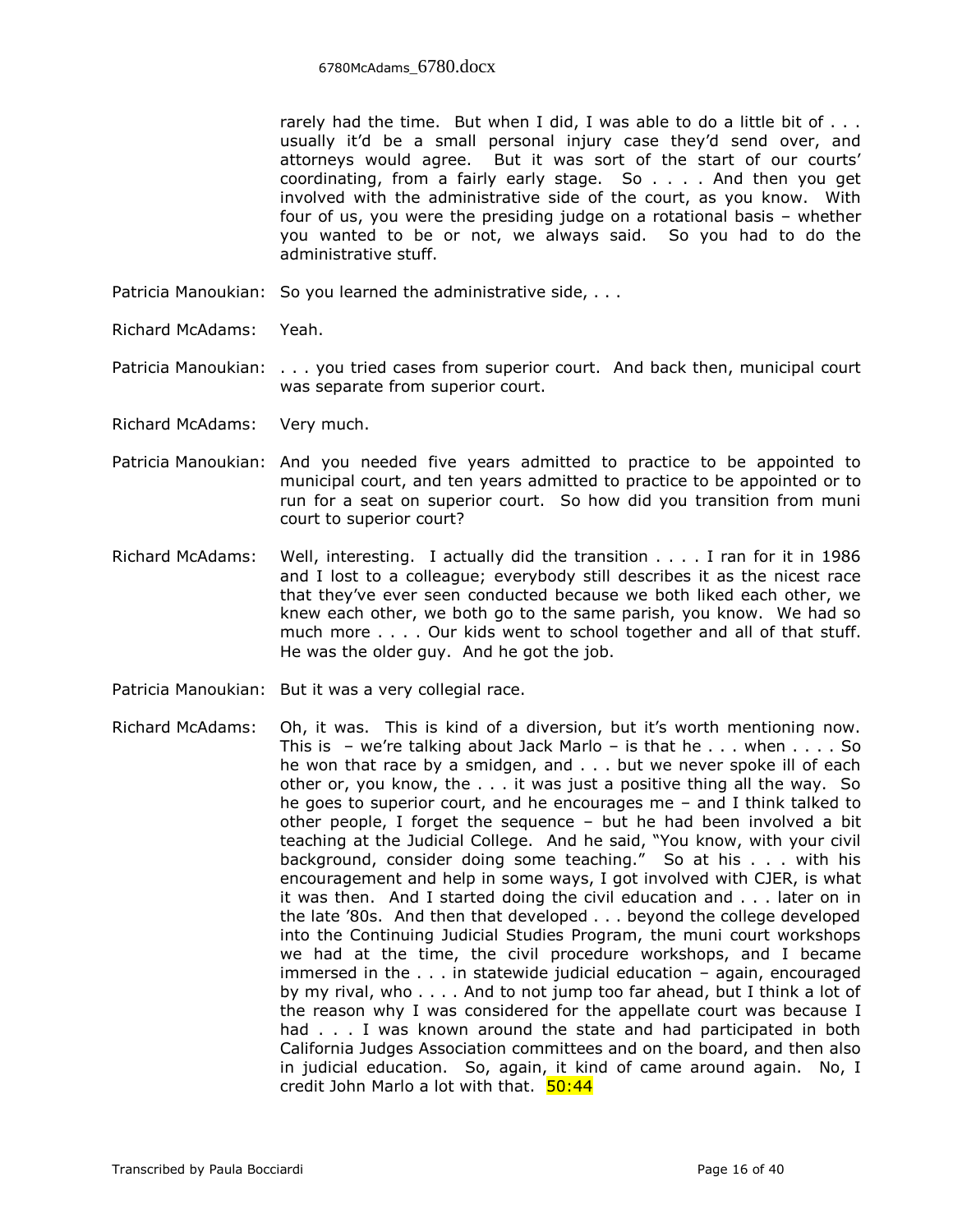But anyway, you had asked about muni court work. The . . . . In 1994, when we were first considering coordinating the courts  $\dots$ . Oh, in the meantime I had applied for superior court through the Governors and got through the Jenny Commission and everything but did not get the appointments. But in '94, to coordinate our courts somewhat, Bill Kelsay elected to take on a misdemeanor arraignment calendar, and then have me take over the family law calendar – still as a muni court judge, but . . . . So I did that for four or five years. Took over family law, and so I was a full-time superior court judge. I did exclusively family law. And then I . . . then a year after that, I did mostly superior court work by assignment, although I was back in municipal court. And then by . . . . then I ran for superior court unopposed, but it was the same year that we coordinated . . . consolidated the courts, in any event. So I had watched, twice, consolidation fail at the ballot, so I wasn't going to take my chances again this time. So I ran, . . .

- Patricia Manoukian: And you were elected in . . . .
- Richard McAdams: . . . this time unopposed.
- Patricia Manoukian: Unopposed.
- Richard McAdams: Supported by John Marlo.
- Patricia Manoukian: And what year was that?
- Richard McAdams: '98.
- Patricia Manoukian: 1998.
- Richard McAdams: 1998, yeah.
- Patricia Manoukian: But you had essentially been doing superior court work for years prior to that time.
- Richard McAdams: Yeah, we all had.
- Patricia Manoukian: Everybody . . . .
- Richard McAdams: Our court jumped into coordination. I was not the only one. We had judges handling felony trials. We would . . . had the preliminary hearing calendar, where we could take pleas, within . . . . And we set parameters with superior court. We would take pleas, do sentencing, we'd keep everything right there. It was . . . . There was so much efficiency in it; it was so obvious. Now, we had the advantages that of the ten . . . bythen ten judges in the county, nine of us were in one location.
- Patricia Manoukian: Santa Cruz has had, for many years, a very small bench, and at the time you were in superior court, there were ten superior court judges. So you . . . .

Richard McAdams: By the time I left, yeah.  $52:58$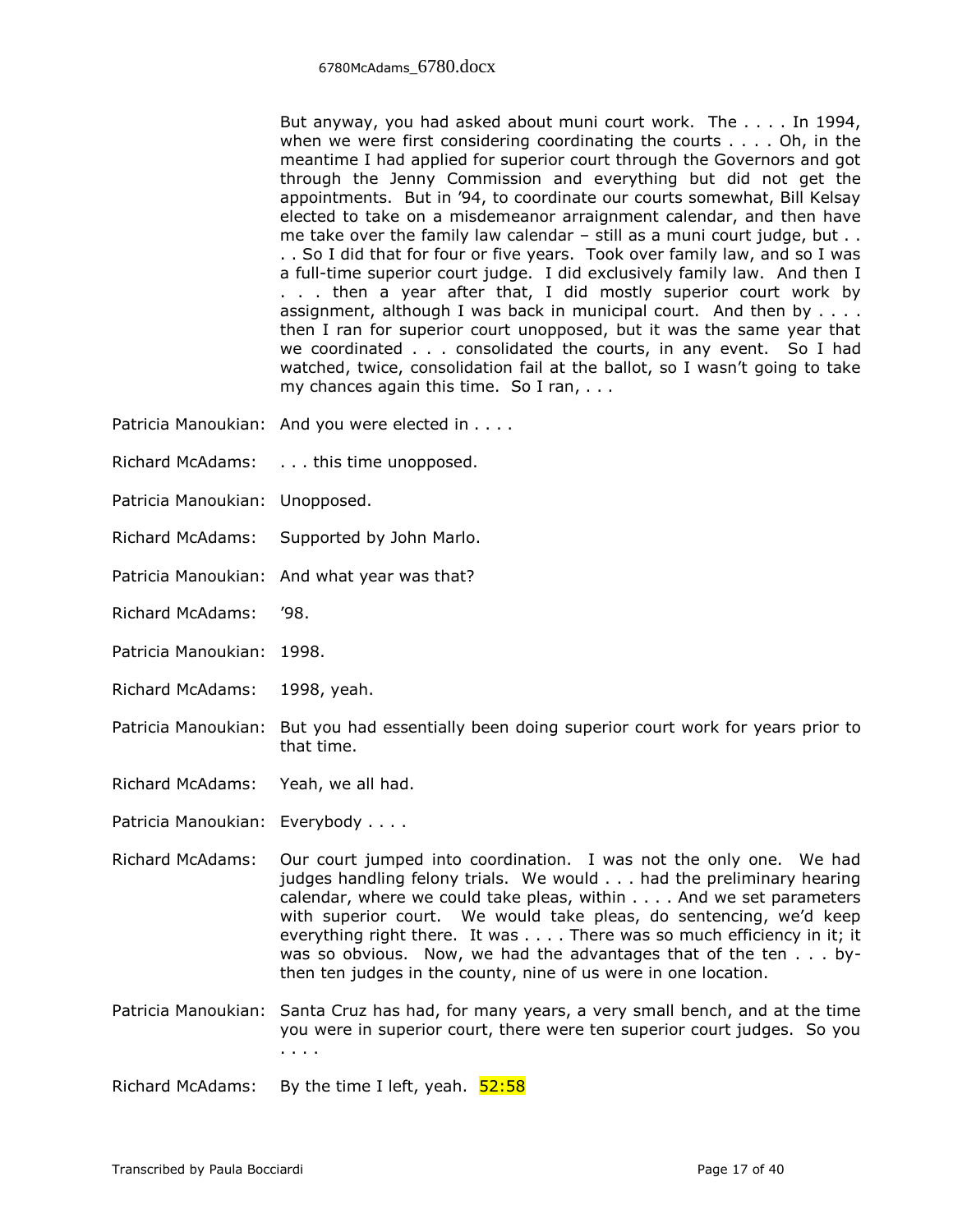## 6780McAdams\_6780.docx

- Patricia Manoukian: By the time you left there were ten.
- Richard McAdams: Yeah, with commissioners and . . . .
- Patricia Manoukian: And that was the unified court.
- Richard McAdams: Yeah.
- Patricia Manoukian: So you had to essentially handle every type of case. You had to do some criminal, some civil, some dependency, some family, some of everything.
- Richard McAdams: Yes.
- Patricia Manoukian: Did that prepare you well for the Court of Appeal?
- Richard McAdams: Absolutely, absolutely. As you know, as you can tell.  $I \ldots$ . It was amazed, because on the trial court, I would . . . . I mean, I had the civil assignment for five years. And even then, if I was freed up I would handle a criminal law case or family law, whatever; we'd fill the time. But essentially I was doing full-blown civil work. Before that, you know, full-blown family law work for all practical purposes. But in the whole career, you're getting around to where you get everything. Then you get here, and in the appellate court you *do* get everything and you don't get the same thing for five years, or whatever, then move on.
- Patricia Manoukian: Everything.
- Richard McAdams: As you know, it's . . . you pick up those . . . that little trolley comes in with your files for the month, and you pick it up and "What have I got here?"
- Patricia Manoukian: That's right. Well, you know, in 1984 the Sixth District Court of Appeal opened its doors with three justices, and there seems to be this "Santa Cruz seat" that was first filled by Harry Brauer.
- Richard McAdams: Right.

Patricia Manoukian: And when he retired, immediately the Governor appointed another Santa Cruz judge – although not to Harry's seat, but right about the same time – and that was your former colleague Chris Cottle, who went on to become the Presiding Justice of the Sixth Appellate District. And it was my great pleasure to work with him and to . . .

- Richard McAdams: Great judge, great judge.
- Patricia Manoukian: . . . spend so much time with just a wonderful judicial leader, a great judge, and a tremendous human being. And while we . . . .
- Richard McAdams: We can refer people to *his* interview that you did, too, which is definitely viewable.
- Patricia Manoukian: It was a pleasure, pleasure to interview him. But while I was working with him, he kept talking about this judge Richard McAdams,  $55:00$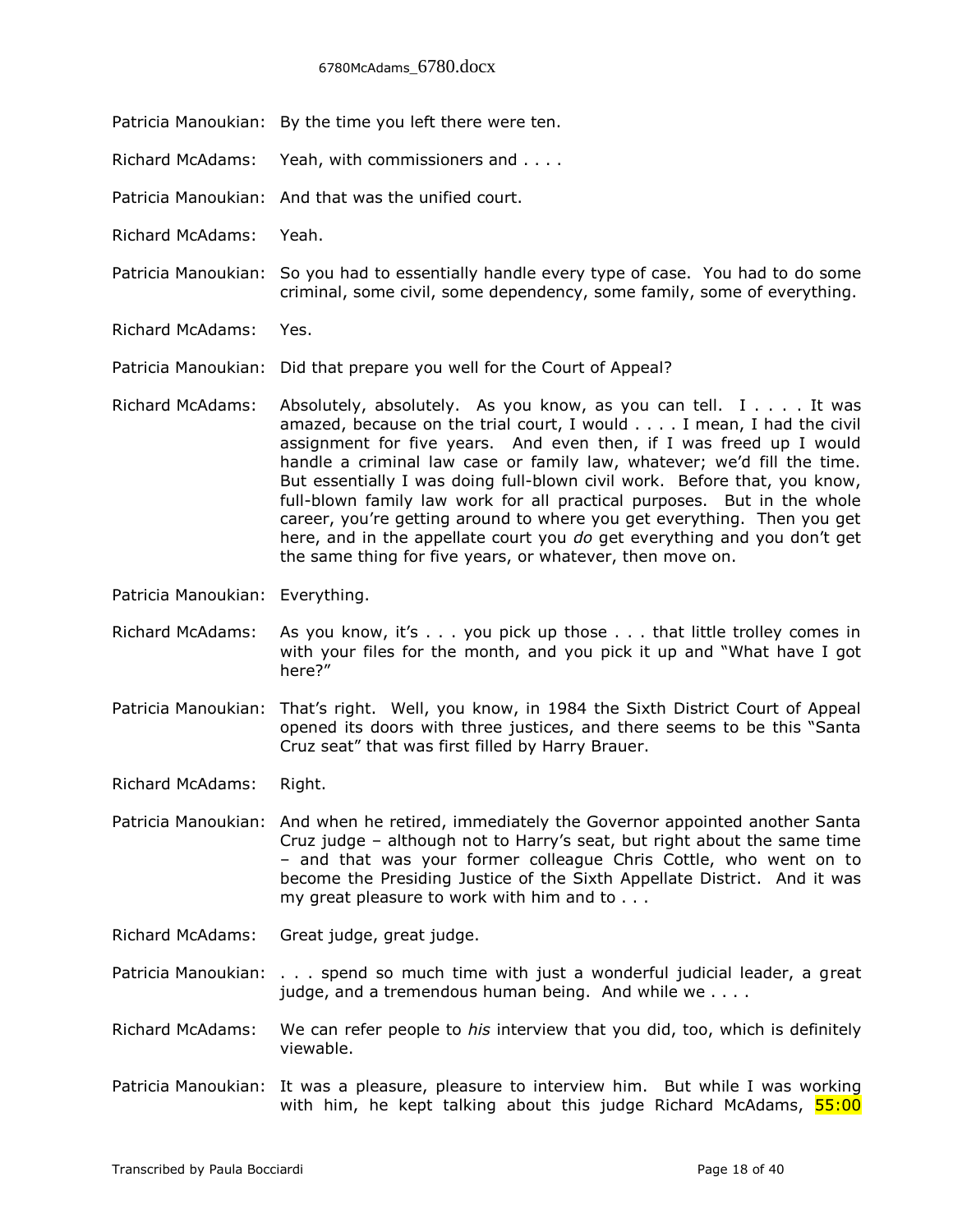Richard McAdams. "He has to come to the Court of Appeal. Richard McAdams. He would be wonderful." So I'm sure he talked to you a lot about coming to the Court of Appeal. And so when was it, and how was it, that you got interested in the Court of Appeal and submitted your application?

- Richard McAdams: Well, it was definitely him buzzing in my ear that, you know, that someday he would retire and he'd let me know when he was thinking about it because he thought it would be a good fit. We knew each other well enough that he knew this would be a good fit. And it wasn't exclusively encouraging me. I'm sure he  $\ldots$  . I know that he encouraged other people as well. But he knew that I'd especially enjoy the work. I think it had a lot to do with . . . . Because we did work together, even though we were in seemingly different courts. But, I mean, he was there when we . . . our courts really did work together. And the . . . . And then the judicial education work that I did seemed to . . . . He knew that that would be a good fit as well. I wasn't so sure. I mean, I loved the trial court as . . . in a . . . . I know all of us who've been there loved that trial court work. As I said, as much as I loved the private . . . I loved being in practice, I loved the time in Legal Aid, I loved the time in San Francisco, I loved the time in the solo work, but again, by this point I was 20-plus years – well over 20 years on the bench. I'd handled everything. I was sitting in the civil assignment, which is the . . . my dream assignment. I mean, I was in judge heaven. And . . . . But, you know, 20 years. I still was not 60 years old, but I was in my . . . in . . . by then I was in . . . 55-plus, and well over my 20 years. And so part of it was, well, something new and different, but I worried about the . . . leaving the "stage," so to speak. I mean, the trial court is a marvelous place to be, in terms . . . there's never a dull moment, in my view. Oh, once in a while during jury selection or whatever, or with some particularly terrible attorneys, or whatever. But for the most part, . . .
- Patricia Manoukian: But certainly . . . .
- Richard McAdams: . . . the work was just, you know, fun.
- Patricia Manoukian: But certainly at the Court of Appeal, you would never have an inebriated client come up and tug the back of your coat as you were arguing to the jury!
- Richard McAdams: Or come out of the back in custody and start yelling at . . . and swearing at the judge. Or any of the things . . . . I mean, I think I wrote . . . . I have . . . just took a collection of all of these . . . the crazy things that would happen in the trial court that would never happen. But, I mean, at 25, or going on 25, years, or whatever, you *have* handled pretty much every assignment, you've maybe seen every type of a case, there's all kinds of lawyering or whatever, and you start looking towards other options, I think. I had the same thought process I went through here, as you start thinking of, like, are there other options in my life that I want to look at. And I thought, "Gee, the chance to contribute to the law, the chance to find a legal issue that interests you deeply, and then to be able to spend the time that it deserves to resolve it." I mean, I loved the law-and-motion calendar, but I never had enough time. I know  $\frac{58:19}{2}$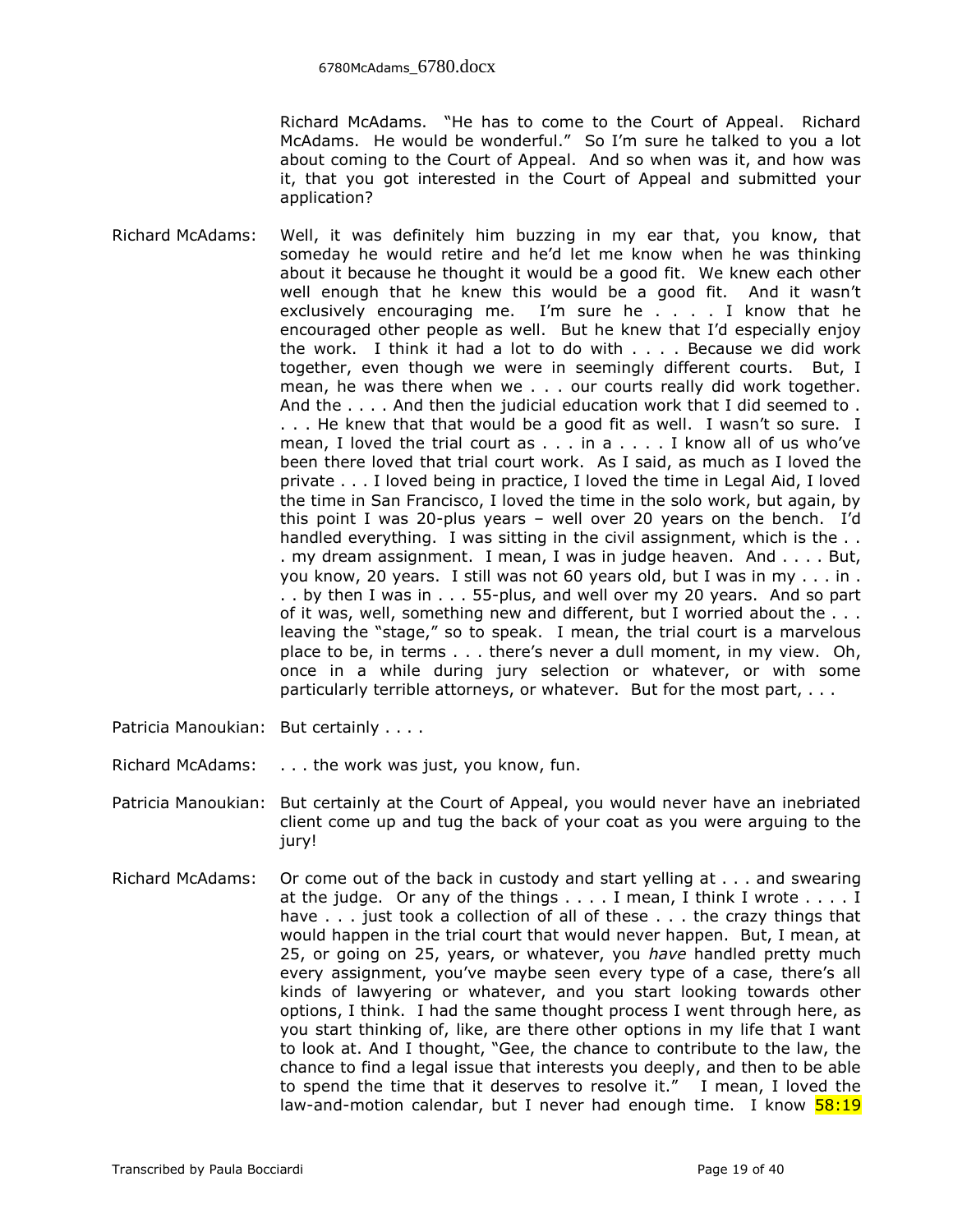every judge who handles the law-and-motion calendar, it's like, you look back on it and think, "How did we make so many good decisions with so little time, adequate research help but still very limited, making those snap decisions all the time?" I just . . . . I marvel at how good the trial court judges are. Hopefully I was in that category as well. But now the chance to work on a legal problem with not *all* the time in the world, but certainly more time than we had. *And* to work on it with chambers assistants and then to work on it with colleagues.

- Patricia Manoukian: To work with wonderful colleagues.
- Richard McAdams: Wonderful colleagues. Even when we disagreed, you know.
- Patricia Manoukian: You made our work better, Rich.
- Richard McAdams: Well . . . .
- Patricia Manoukian: You improved the quality of our cases and our decisions.
- Richard McAdams: Well, you're kind, but I put that right back to you and my colleagues here, is that . . . is a wonderful . . . . Why would I ever want to leave something, I've been asking myself for a year or whatever now? It's just . . . .
- Patricia Manoukian: Such a pleasure to work with you. But before we get . . .
- Richard McAdams: Yeah, yeah, yeah.
- Patricia Manoukian: . . . to the Court of Appeal . . . .
- Richard McAdams: We're getting ahead.
- Dave Knight: Take it from there, whenever you're ready.
- Patricia Manoukian: So Rich, before we start talking about your work at the Court of Appeal, I wanted to ask you a few other questions about different events in your life. In doing my research for this interview, you have been called "The Traveling Judge." And you talked a little bit about that, in terms of your first adventure with your daughter. Could you share with us your other . . . just briefly your other adventures, including those with your grandchildren recently?
- Richard McAdams: Gosh, I'll summarize them, because we do have the travel bug. That's our estate plan – something we learned from other couples years ago. We thought if we ever have grandchildren, when they're age ten, was our goal, we will take them on a . . . some kind of an adventure. Well, it's turned out, now, that we've taken three of them, starting in Rome and ending in London, so they get a real Western civilization history course. The last ones got a little bit of Asian history, too, 'cause we got as far as Istanbul and Ephesus with them. And with our girls, we traveled occasionally. One major trip to . . . that is memorable to them was to the United Kingdom. Also the East Coast – we did the traditional Washington, D.C. to Boston and New York trip with the kids, and  $1:00:59$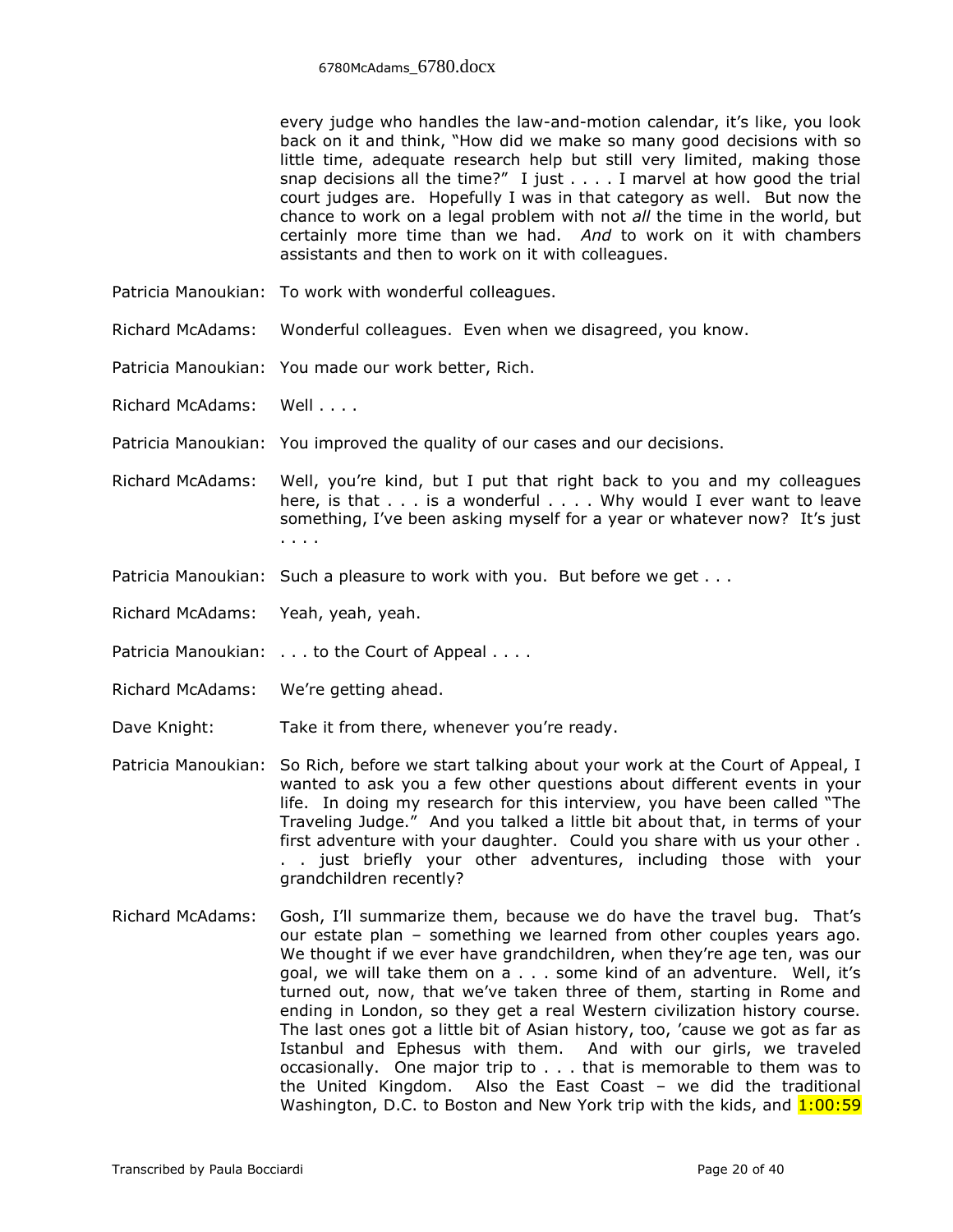some Caribbean and Hawaiian adventures – really nice, great family vacations. Just  $a \ldots$  We  $\dots$  . Just a way that  $\dots$  to spend time together. And again, it doesn't have to be exotic locations. We would have wonderful trips to nearby lakes, or southern California, or places like that. So, yeah, we still have the travel bug. You know, it's the first thing I did when I retired. I left two days later for six weeks through southeast Asia.

- Patricia Manoukian: Got on the plane, got on the plane. Why don't you tell us a little bit about your two daughters and your six grandchildren, 'cause I know you're very proud of them, and I know they'll be watching this . . .
- Richard McAdams: Yeah.
- Patricia Manoukian: . . . interview.
- Richard McAdams: Victoria was the little baby traveler back in 1970. She was born in '68. And then Emily was born in 1974. And they . . . . Tori went on to San Diego State and then started in the telecommunications industry. I remember her calling up and saying, "I'm going to go with this little company that makes those phones that those guys carry around that don't have any wires." And I said, "Well, are you sure this is a good idea? You know, contractors carrying those bricks around? This is . . . . There's a future in this?" She says, "Yeah, it's a company from Finland called Nokia, and I think it's where to go." And I said, "Well, okay." She was going to leave Sony and go to Nokia. "Are you sure this is what you want to do?" So, you know, she proved me the fool there; don't listen to your dad. And then so she stayed with them until I think her second child was born, and then been raising the kids but is back doing real estate now, very successfully, in Newport Beach.
- Patricia Manoukian: And she has four children?
- Richard McAdams: And now it's four, yeah, three boys and then along came the little girl.
- Patricia Manoukian: And their names are?
- Richard McAdams: Nicholas is the oldest, now, he's 13-1/2, just seventh grade. And then Johnny is fifth grade. Richie, the third boy – they ran out of names; they had to use Richard – and Richie's in third grade. And then along came a little girl while I was still here.
- Patricia Manoukian: Yes.
- Richard McAdams: The little girl was when I was here.
- Patricia Manoukian: Yes.
- Richard McAdams: Genevieve. They call her Gigi.
- Patricia Manoukian: And she is how old now?  $1:03:12$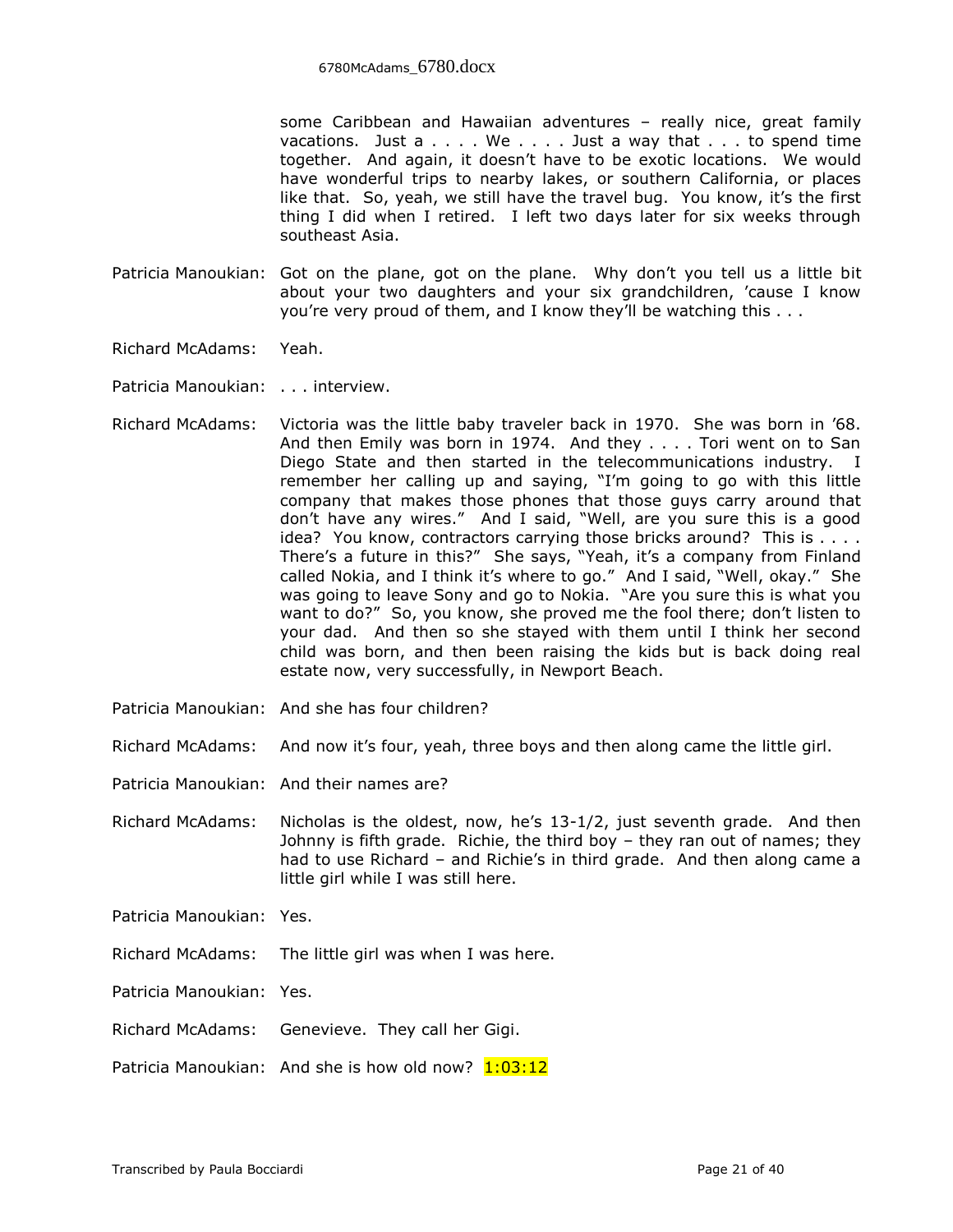- Richard McAdams: Gigi's five! She's going to start kindergarten next year, so she'll have three at Newport El and one at the Ensign Junior High School down there.
- Patricia Manoukian: All right. And what about your other daughter?
- Richard McAdams: And then Emily went to UC Santa Barbara and then decided to go to law school. When she was thinking about it, I had her come work for me for a summer, for 20 hours a week for free. I was doing family law, and I made her go visit everybody: all the D.A.s, the public defenders, the family law attorneys, the trial attorneys to see everything. And she did a paper for my and helped me with how the court was handling domestic violence cases. Now, this is 1995 or '96, somewhere in there, and she helped me craft a better calendar that handled those cases. It was a . . . just a wonderful piece – of course, it was my daughter – but it was a wonderful piece of work that she did. And I said, "You'll spend a summer doing this, and you'll either love the environment and think about law school that way, or you'll hate it and think about something else." Well, she loved it. Went to USF Law School. Told me at one point, "Dad, I'm sorry, but I'm not going to be a trial attorney; I want to do transactional law." "Well, okay, that's good." So she went with Hanson and Bridgett after USF and stayed with them – wonderful years there, wonderful firm. They treated her so well, and I know she gave back to them. But with her second child, she and her husband made the decision that she would be a stay-at-home mom for a while. She's still an active bar member, but . . . and coming back into the law now, but so . . . . And then she has two daughters.
- Patricia Manoukian: And their names?
- Richard McAdams: Oh, gosh. Jacqueline Jacqueline Claire, who is in fourth grade. And then Alexia, or we call her Lexi, is in second grade. I think I did pretty . . . I think I got 'em all.
- Patricia Manoukian: I think you did very well. So we've covered "The Traveling Judge" and .. . .
- Richard McAdams: So, see, Nicholas got to go on the . . . with the trip with us. He was the groundbreaker back in 2009. And then in 2011 we took the boy-girl cousins, Johnny and Jackie, who've always been close – we took them on the trip, and it was great.
- Patricia Manoukian: Fantastic.
- Richard McAdams: They did great. It's our estate plan. So we'll have nothing left, but by golly, these kids . . . .
- Patricia Manoukian: But you'll have enjoyed every moment . . .
- Richard McAdams: These kids, you know.
- Patricia Manoukian:  $\dots$  of your children and your grandchildren.  $1:05:35$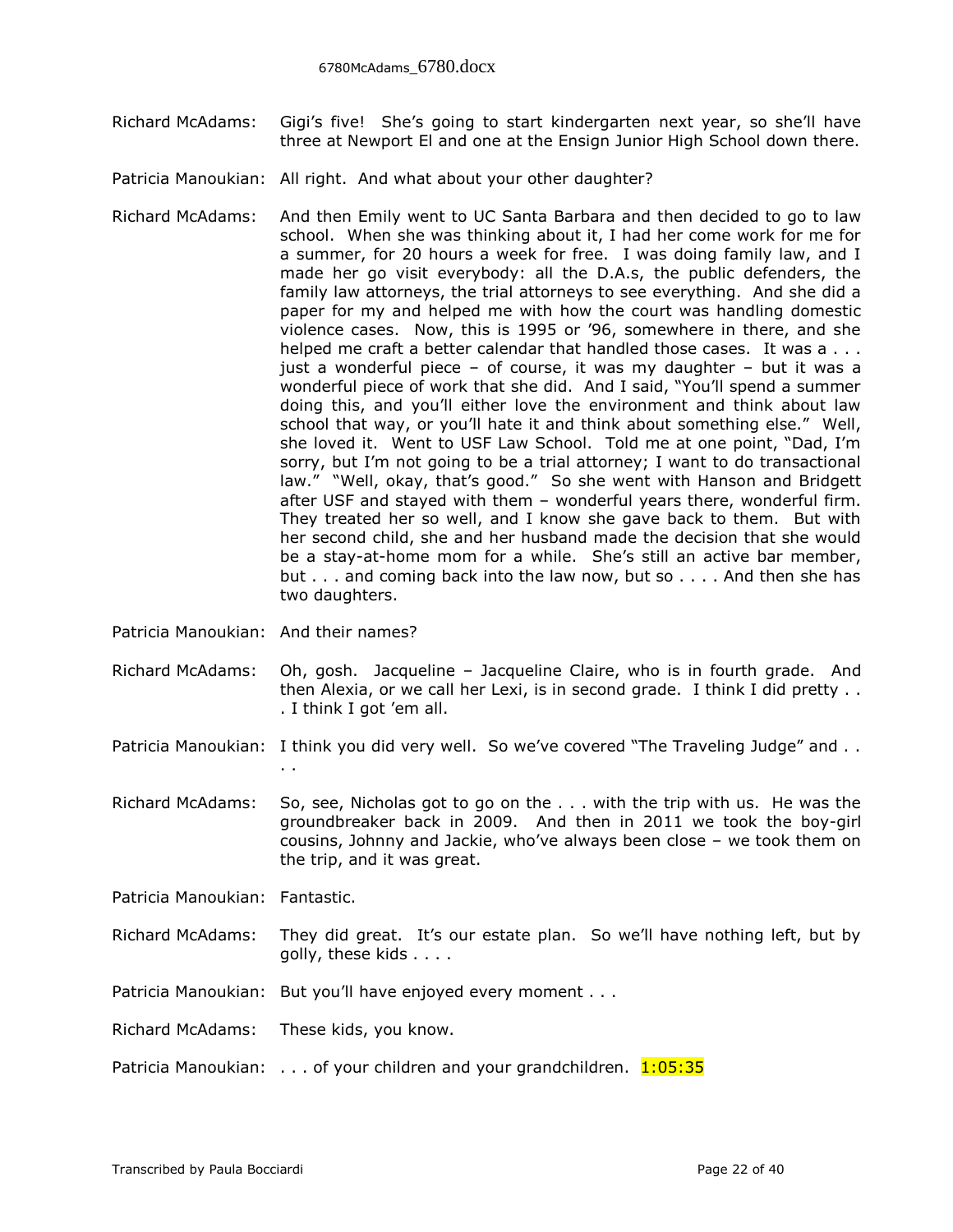- Richard McAdams: Well, we're blessed that way. I tell grandparents, "Do it, you know. Go to Yosemite, go to San Francisco. It's the time with the grandkids that's priceless. And ten is wonderful because it's less expensive at that age – 'cause they're not twelve yet – for travel, and they're just wonderful. They're still children, but they're old enough to absorb all the history if you help them with it. We have a little plan, and they read ahead of time. Nothing too heavy, but just . . . . And they're just kids. It's *so* much fun, so I can't wait for you to do it.
- Patricia Manoukian: I'm hoping I get to do that!
- Richard McAdams: You will do it, you will do it.
- Patricia Manoukian: So we've covered your "Traveling Judge," where . . . we've covered your "Grandfather Judge." Now, in an article they wrote about you, they said, "When asked for the secret to a successful and happy life, McAdams just flashed a warm smile and said, 'Achieving the right balance between your personal and professional life.'" And . . . .
- Richard McAdams: I know, it's . . . . Yeah. I don't know how long ago I said that, but it still holds true, I think for all of us. It's just . . . . One of the things . . . . The common thread, I think, among the really good people I've worked with is that they were multidimensional people rather than one-dimensional. And so hopefully I've done that. We . . . . I've had a lot of fun, between travel and music, the grandkids . . . .
- Patricia Manoukian: And that's what I have down. You're a . . . .
- Richard McAdams: Exercising when I, you know, when I could.
- Patricia Manoukian: I have down you're a fun judge, too, so you brought that up! You're a musical judge, a fun judge, a family judge, a grandfather judge, a traveling judge, but also when you were in the lower court you were known as "The Marrying Judge."
- Richard McAdams: "Marrying Judge." That's what I thought when you started giving me the judge titles.
- Patricia Manoukian: Okay, so, tell us about that.
- Richard McAdams: Yeah, well, I decided that there was a need for doing weddings at the courthouse. I probably picked it up at a . . . one of the CJA classes or something like that. And so set up the wedding calendar on Friday afternoons. The goal again was whatever kind of work you're doing as a trial court judge, you've had a full week and not always the happiest people coming in to see you and the happiest of . . . under the happiest of circumstances. It's tough, pressured work. So you end the week with this – especially when I was doing family law – this upbeat, wonderful, positive experience of doing two or three couples. They'd sign up and come in and I'd do a little simple civil ceremony, with some witnesses sometimes, sometimes just the two of them. I had to get a clerk to come in. And sometimes they were on their way to the . . . to deliver a child! I remember one case, in particular, she was doing her  $1:08:19...$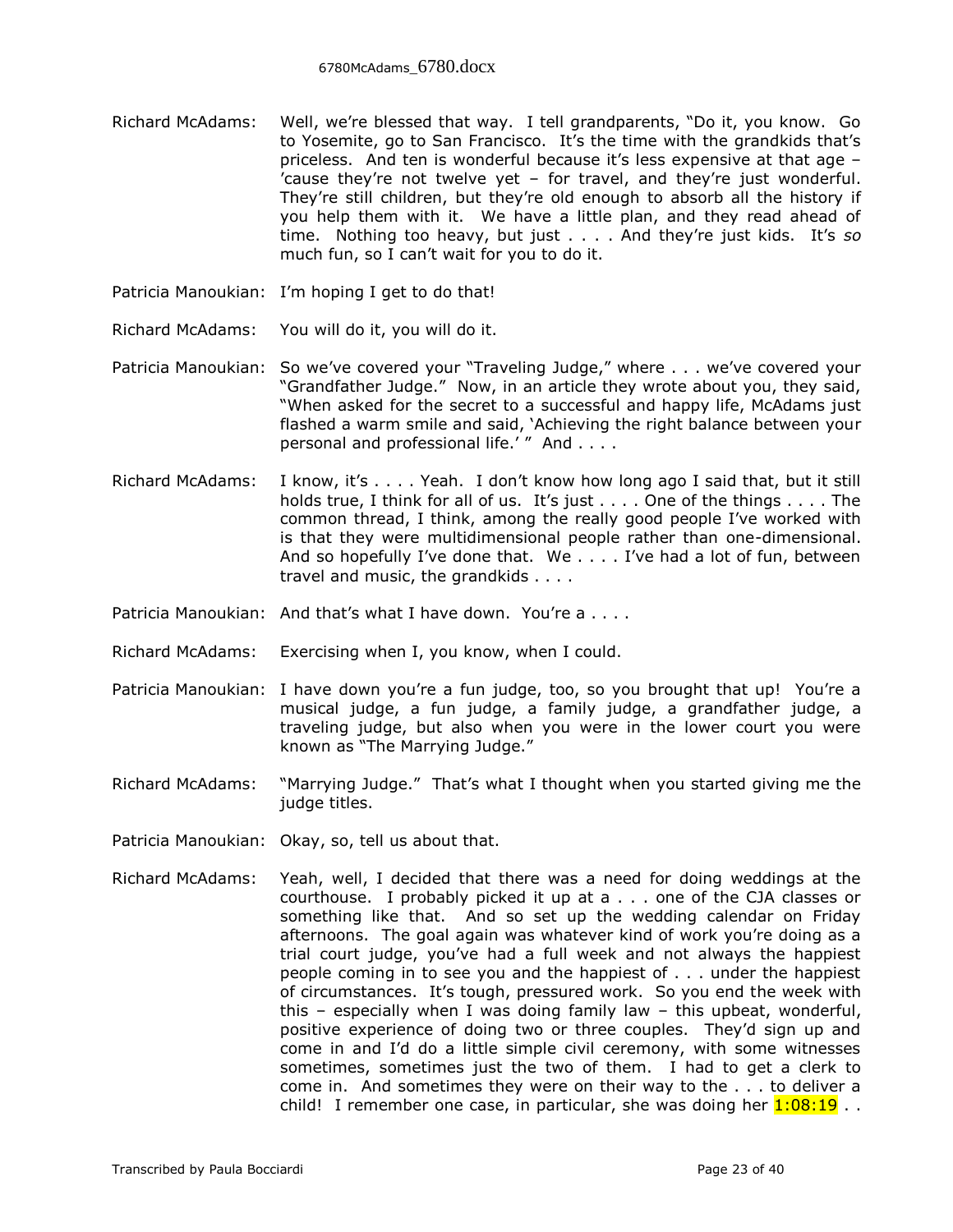. they were timing her contractions as we performed the wedding ceremony. But . . . .

- Patricia Manoukian: You successfully completed that . . .
- Richard McAdams: We . . . .
- Patricia Manoukian: . . . one, and . . .
- Richard McAdams: Yep, yep.

Patricia Manoukian: They got married?

- Richard McAdams: You know, and I still ran . . . . I mean, as early as just last weekend, two couples came up to me to remind me how many years they've been married. And, you know, for all of us who do wedding, it's fun to do. But we kind of institutionalized it, and I believe the tradition stayed on after I came to the appellate court. But more and more judges started doing it so we could provide a real service. Because at that time  $-1$  think this is before the clerk could do it, or you could easily deputize people – so a lot of people had no place to go to . . . for a simple wedding ceremony.
- Patricia Manoukian: So you started another tradition in Santa Cruz, to provide an opportunity for individuals . . . .
- Richard McAdams: I would bless them along the way. You know, they got that extra blessing in a sense, too, as some of my friends suspect.
- Patricia Manoukian: You're also known as an education judge, in that you've been involved in local and statewide education really since the beginning of your legal career. And you've talked a little bit about that. Would you tell us a little bit more about your interest in education? And certainly on the appellate court, you were most engaged in appellate educational projects, mentoring law students, helping young lawyers. Can you provide us a little insight into . . . .
- Richard McAdams: Well, you know, thanks. And I'm not the only one. I only picked this up from everybody else, 'cause when I became a really young . . . *truly* a young judge, I went to the Judicial College. It was only a month or so after I'd been sworn in. Up to Berkeley for two weeks and met all of these wonderful, experienced judges who were there because of their love of judging and their willingness to convey . . . give you some ideas. Not tell you how to rule or tell you how to do things, but just help you with the process. Help you how to be a good, fair judge. And then again, I go back to that courtroom scene where the judge in three sentences took me through what I needed to know. That's what I wanted to learn how to do. And if you learn it from somebody else, then you want to turn around and help somebody. It's the classic pay-as-itgoes, whatever the phrase is.

Patricia Manoukian: Pay it forward, pay as you go, yes, yes.  $1:10:46$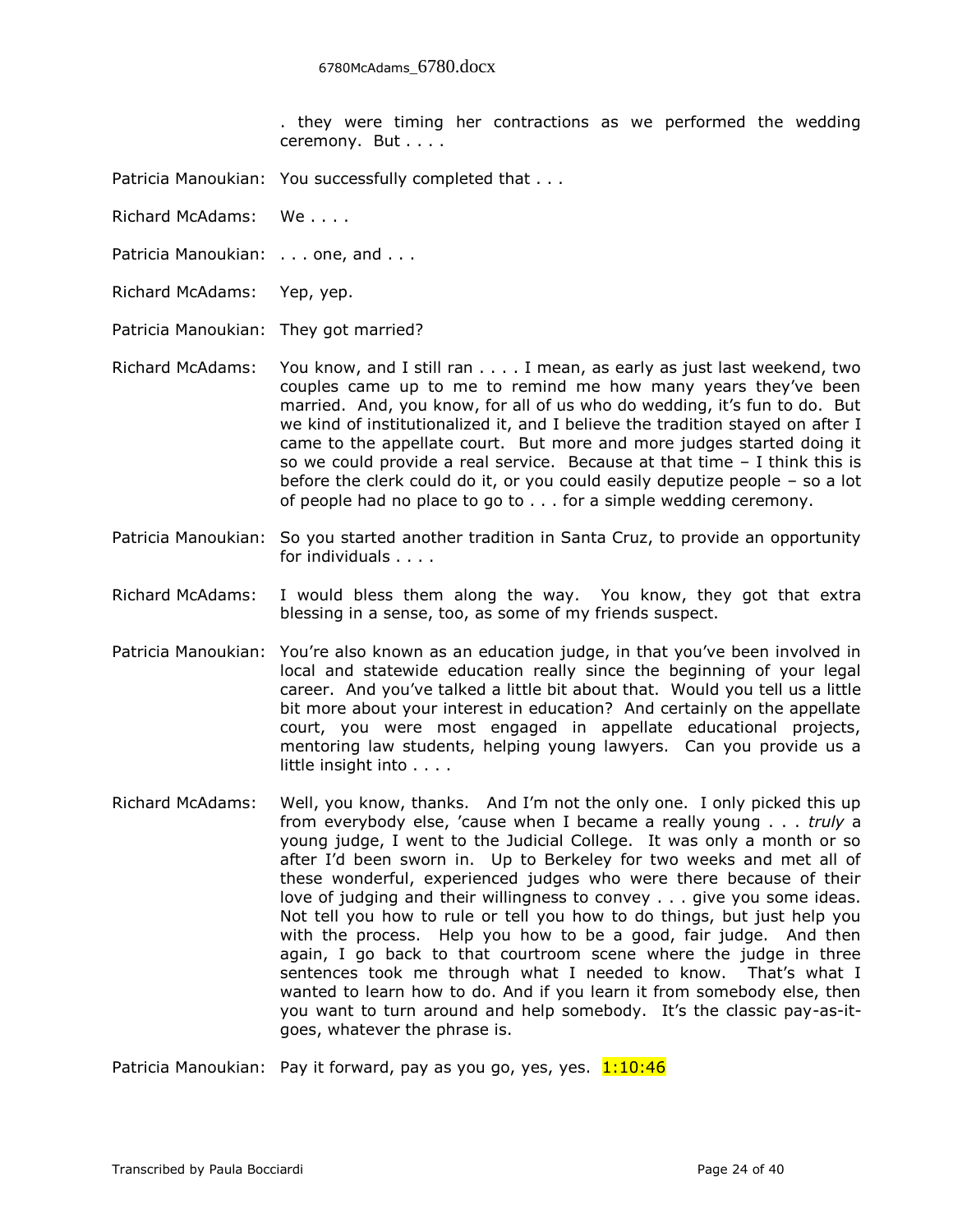- Richard McAdams: Pay it forward! It's just the whole "what goes around, comes around." All these things are true, that only because of other people who mentored me – the attorneys I worked for in law school and then in my early years of practice, the attorneys when I came back into practice, the attorneys in legal services who had been there longer – and all that mentoring process is so vital to all of us. But particularly law. I mean, we get our law degree, and you pass the bar, and you get sworn in, and you can go out there and do everything. Unlike a doctor, a doctor grad school . . . medical school graduate, you know. We're entitled to go out there and do anything. And I always tell law students, "When you get out, get a mentor, or mentors. Get somebody there to go to." So that's what interested me. It really was not because I was so great, had all the answers, or whatever, but that I had something to give and that I could convey it on to others. And with law students, I had occasionally had students work for me in the trial court, but it wasn't as easy to do then. But here, the summer students are . . . . What a wonderful experience. But again, I saw you do it, I saw others in other districts and here who were doing it, tying it in with the tremendous Santa Clara County Superior Court program for summer students that we had. I had at least . . . I had nine students come through while I was here, three of whom are studying for the bar. My last three are studying for the bar as we speak.
- Patricia Manoukian: And hopefully they'll have . . . .
- Richard McAdams: And I keep up with them. I know their mothers, you know. I know their . . . . I know . . . . Two of them I know their mothers, and one I know his wife. And so we keep tabs, and they're all doing . . . they're going to do great. So, yeah. It's giving back. It really is.
- Patricia Manoukian: It's the process of being mentored and then mentoring others, and helping others along the way, which you did all through your trial court career and your appellate court career. So let's go back to: your application is pending for the appellate court. You've now filled it out . . . .
- Richard McAdams: And pending, and pending, and pending.
- Patricia Manoukian: And pending. And then what happens?
- Richard McAdams: Well, eventually . . . . Of course, the joke was always that when I applied I had one grandchild, and when I was there at my confirmation hearing, I had four, and one on the way. So the . . . . You know. And I have just the two daughters. And you know, from their ages, you can tell that it took some time there. So the . . . . I remember telling that to Governor Davis when I saw him some years later, that when he was recalling that it was a long process, I said, "Well, yes. Here's . . . . You want to know how long it was?" But no, it just happened that way. But it was kind of funny. The . . . . Yeah, I mean, I was keenly interested by that point. I thought it would be the . . . for all of us, I think, it would be a culmination of a career and a wonderful honor. But just a way of giving back – another way of giving back – to the law and the community through appellate work. So that was a process, and eventually I  $1:14:03$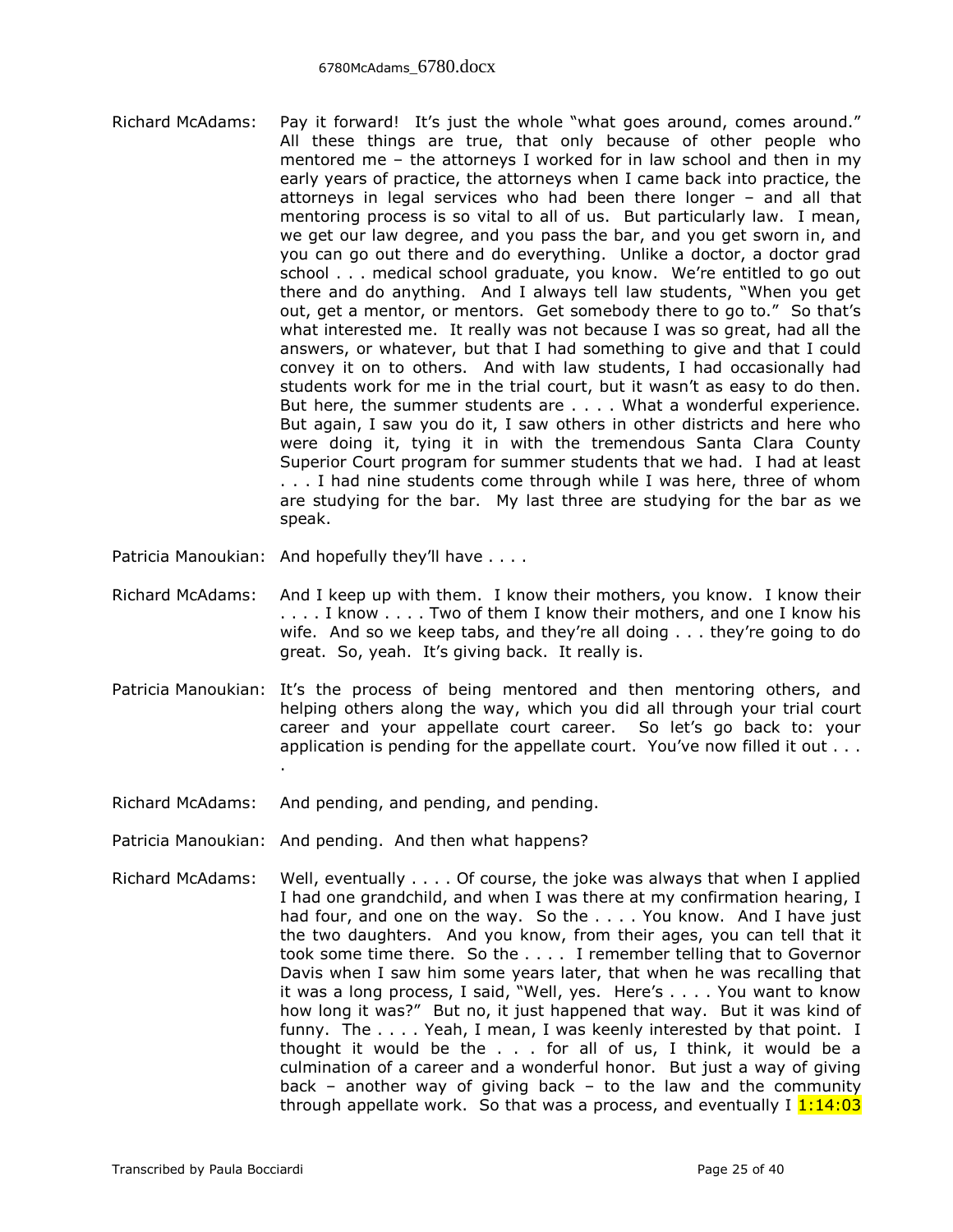was . . . went up for the interview. And it was hard. I mean, Santa Cruz County is a small county, Santa Clara County is a very large county. There's no statutory obligation that there be a Monterey County seat and a Santa Cruz County seat and the rest can be Santa Clara. San Benito gets left out of that equation all the time. So there was the . . . . There were plenty . . . . There were some good candidates up, and I just was in a wonderful position that I loved what I was doing, I was blessed with what I was doing. But one funny story is I got . . . it was taking enough time that I had approached my  $59<sup>th</sup>$  birthday, and everybody said, "Well, when you're 59, and you've got your 20 years"  $-$  I was way past my 20  $-$ "but if you got . . . around your 20 and you're 59, be sure to go to the Retired Judges Conference in Monterey." Which I did. I got a call Monday, essentially kind of through the circles of . . . that would affect the appointment process, saying, "Are you still interested in the appointment, because we understand you were at the Retired Judges Conference." And I said, "Oh, my goodness, it's something you *must* go to." I didn't want to say, "You know, I applied when I was, what, 57 or something like that. You know, I got to take care of business here." So I let them know that I was still interested. And even then, it went on until the fall, when I was really blessed to be called and get the appointment.

- Patricia Manoukian: And that was in 2003.
- Richard McAdams: Fall of 2003.
- Patricia Manoukian: So you transitioned from the trial court after serving in the trial court for how many years?
- Richard McAdams: It was 26-plus.
- Patricia Manoukian: Twenty-six-plus . . .
- Richard McAdams: Twenty-six.
- Patricia Manoukian: . . . years . . .
- Richard McAdams: Yeah.
- Patricia Manoukian: . . . to the Court of Appeal. And how was the transition and what do you remember, and . . . .
- Richard McAdams: Well, as I expected, and as I described when . . . . My first day here was . . . . I mean, again, for all of us who've been through muni court arraignment trials and civil law-and-motion trials and crowded courtrooms, it was . . . . I'd open up the door in the hallway here and look up and down, and it was . . . everybody's here, everybody's working. But it's so quiet, they said, you know. It had been described to me once that it was . . . . Jim Ford said this to me – a wonderful, you know, he passed away but from Sacramento – who saw me at one conference or another and heard that I'd applied. He says, "You know, I've gone up there; I've pro tem'd up there." He says, "You know, it's awfully quiet." He says, "You'll be working in there and the phone rings and you jump." *[laughs]* It was a great description of the work. **1:16:36**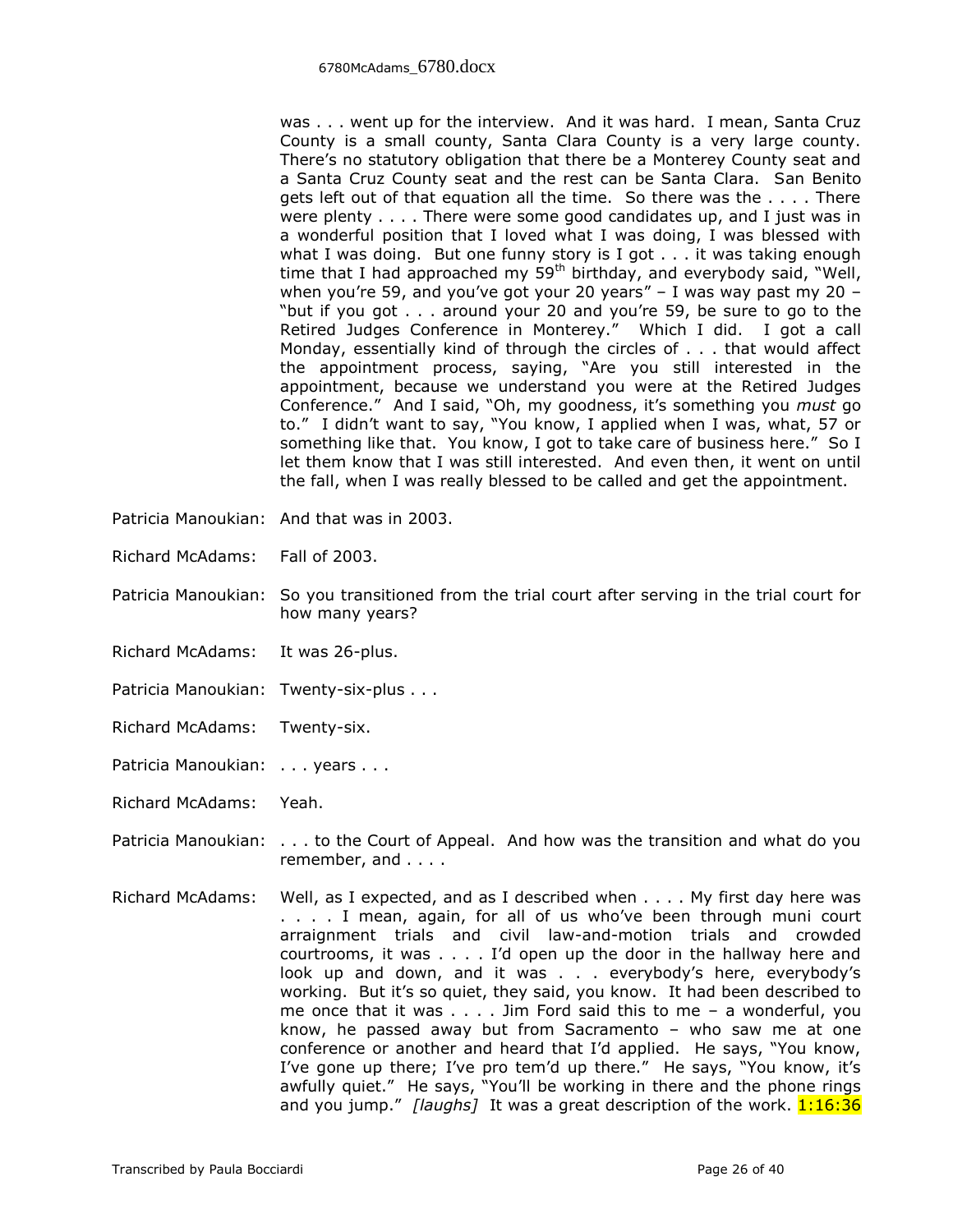And . . . . But again, that was, you know, . . . in a sense it was fine. I'd had my sense of noise and the hubbub, and it fit perfectly well to be in a nice quiet setting where we'd just focus on the legal problem at hand. It's a rare treat.

Patricia Manoukian: And did . . . .

Richard McAdams: And of course a wonderful staff. I assembled a wonderful staff: Alyce Prudden, with whom I'd worked in Santa Cruz in years past, or at least known her work through when she . . . a member of the Santa Cruz County bar. She was here working for Justice Wunderlich, and Justice Cottle before him, and then at some part-time arrangement. But I asked her if I came if she would stay on. I was assigned Janet Kulig from the central staff, and we were an immediate good fit. And then I looked around and thought I really needed somebody who would bring to me the kind of criminal law experience that I knew that I needed at this level. Sure, I'd had . . . on paper I've got all this criminal law experience, but I had not . . . I really have not handled a felony assignment, for example, in the way that I'd handled family law, civil, muni court cases. And at the appellate level, with the . . . everything but death penalty cases, I knew that I needed that extra help. And then fortunately Renee Torres was introduced to me, because she had worked here during the maternity leave for one of the attorneys; she was able to take a leave from the First District Appellate Project and work here, so everybody knew her. Well, she was also just a great fit. She accepted, even with a horrible commute to get down here. And so . . . . And then Robin was the . . . was here, actually, in the writ department, and I was able to ask her to be the administrative assistant. She and I had worked together in Santa Cruz when she was in the clerk's department there. So that was another great Santa Cruz fit. So I could hang a picture of the Cooper House – the old Cooper House in Santa Cruz – on the wall, and most of us knew what it was.

> So there was . . . so it was the staff as . . . for the first part, and then the greater office, too, working with Mike Yerly and everybody downstairs, and the kind of support that they give you. Working with the writ department and the professionals there, grinding out this . . . volumes with no time at all. That's the most pressured, I always . . . I thought the most pressured part of the job here. And then of course all of you and the other staffs. The work environment was a dream. It really is.

- Patricia Manoukian: So you had just an excellent and outstanding staff: two very experienced lawyers, a wonderful central staff lawyer, and an outstanding judicial assistant. You seemed to transition with ease into the Court of Appeal, and when they wheeled the cases in every month, you seemed to devour the cases that were assigned to you. So  $\dots$ .
- Richard McAdams: Yeah, I admit . . . . I mean, one of my regrets is that we really did have a backlog. I battled that all the time.  $I \ldots$ . We worked .... I sat very satisfied with the quality of the work that we did. If anything that kind of got to me all the time was the fact that I always felt like we . . . working uphill against a backlog. And not the kind of pressure we had at the trial court level . . . **1:20:16**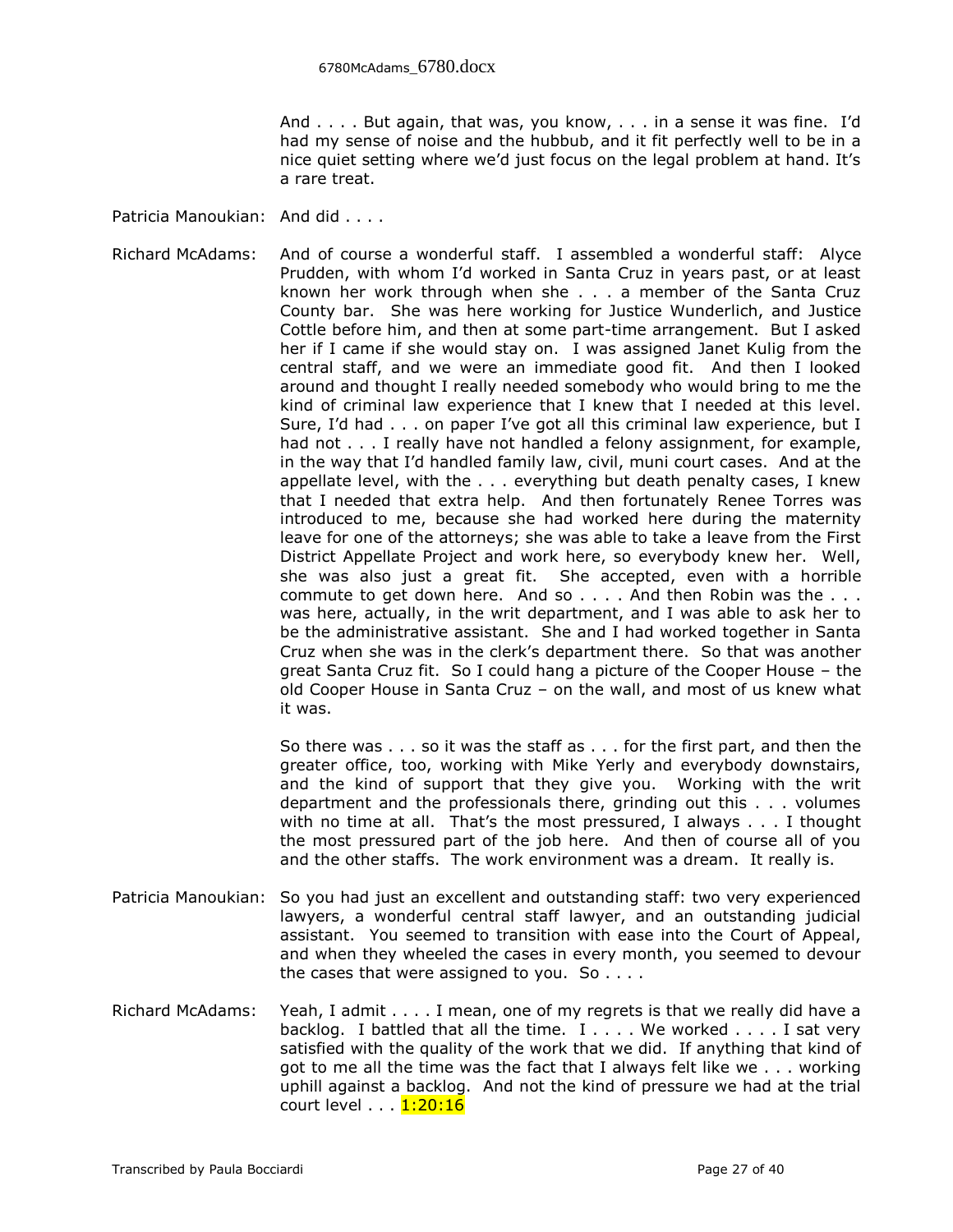Patricia Manoukian: Right.

Richard McAdams: . . . but still, you know, the "justice delayed is justice denied" – that ate at me, to be candid. But . . . .

- Patricia Manoukian: But you handled . . . .
- Richard McAdams: Kept, we just . . .
- Patricia Manoukian: Kept working.

Richard McAdams: . . . like everybody else, you just keep at it.

Patricia Manoukian: Kept working. But you handled so many huge, major cases, particularly civil cases, that had voluminous records. And I know I was on many of those. I wanted to ask you, what are . . . .

- Richard McAdams: We did our share.
- Patricia Manoukian: Well, you did . . . .
- Richard McAdams: We weren't alone. Everybody, you know . . . .
- Patricia Manoukian: Everybody did.
- Richard McAdams: Yeah, yeah.
- Patricia Manoukian: But you had some of the huge, monumental, published, policy-changing significant cases. So I wanted to ask you, what are your most memorable cases, or cases that you'd like to share during your . . .
- Richard McAdams: Yeah.
- Patricia Manoukian: . . . interview?

Richard McAdams: I mean, it usually comes down to . . . . It's always . . . . The published cases are the ones that I think, you know, you always get your name tagged to them. But kind of the experiences, I think . . . . One of them . . . . Because they're kind of great stories, too, besides the law. But we had . . . . After I arrived here, this ended up being one of my first published cases, because there's that lag time, of course. I came here late September, and then you build up, and oral argument, whatever. But I  $\ldots$  for my 60<sup>th</sup> birthday in February, then – after I'd come at the end of September and in February I turned 60 – and Claire and I went for our 60th birthdays to Tahiti. So I had this long trip, *wonderful* trip, relaxing, turned 60, ran for 60 minutes or something, we did it  $-$  you know, did the whole  $60<sup>th</sup>$  birthday thing. I came back in and I think we got home Sunday night – it was a long flight and everything – because Tuesday we had oral argument at the University of Santa Clara, and I had one or two cases on that calendar. And one of them was a criminal law case that happened to involve the use of the statements that were made by the alleged victim in the case who had later passed  $1:22:16$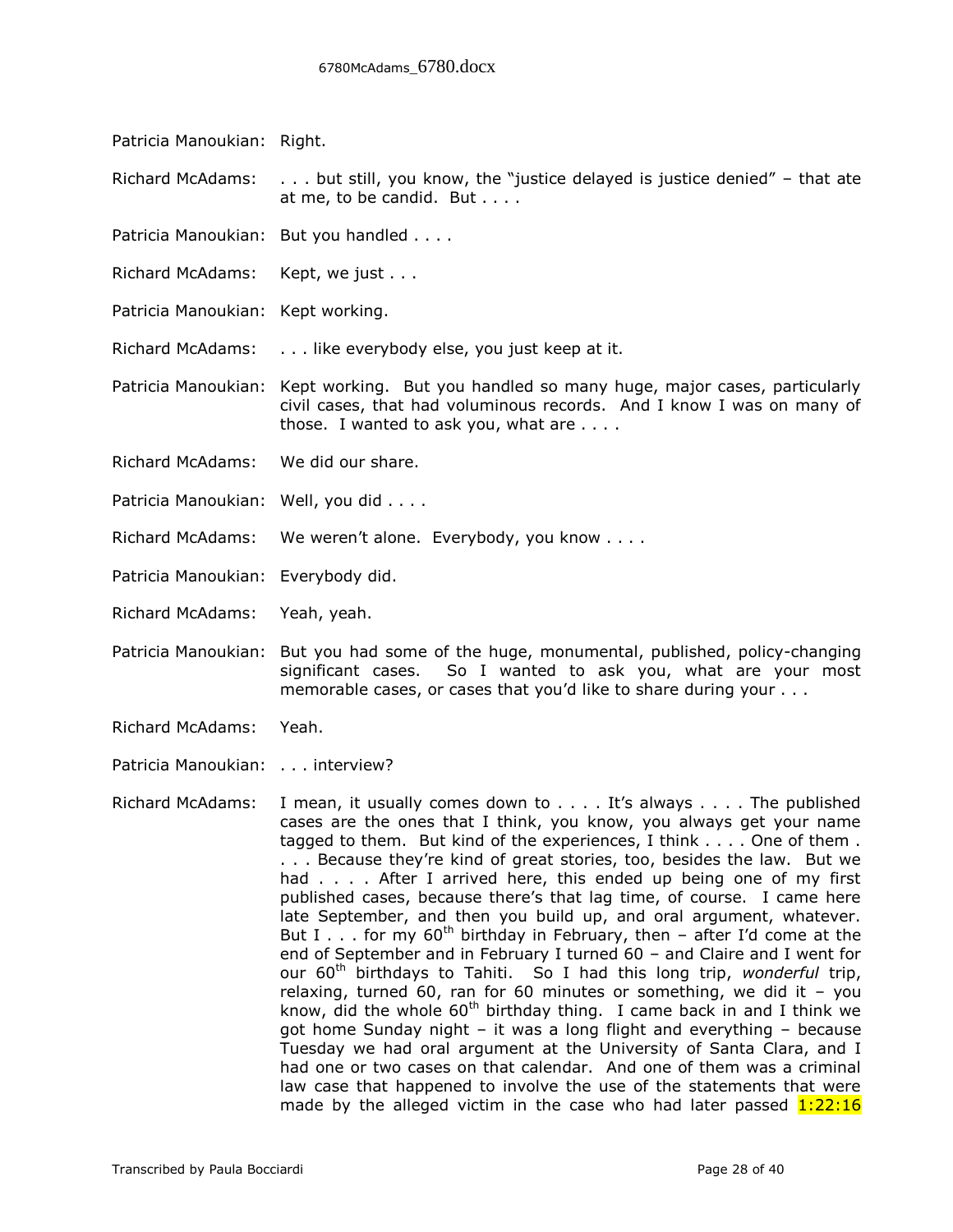away – not as a result of any criminal conduct, but just in the  $\ldots$  as time had passed. By the time the criminal case was prosecuted, she'd passed away. They used her statements. And we had a prepared draft for that day that dealt with the trustworthiness issues and whatever. But I came in that Monday morning, a bit jet-lagged, knowing I needed to prep for the oral argument coming up the next day. And Renee Torres is standing at the door – hearing that I'd pulled into the parking lot – standing at the door, and she hands me the U.S. Supreme Court *Crawford* case and said, "Before you do anything else, sit down and read this case." Well, it was . . . you know, it stood the law of use of testimonial evidence on its head, so to speak. And it was on the next day for a hearing, and it was . . . . So that was a rather memorable moment, because the next day at the hearing, the A.G. who was there arguing the case, when we asked, you know, "What is your response to *People v. Crawford* that was decided, what, this . . . yesterday morning?" and he said, "You know," he said something to the effect of, "I haven't the foggiest idea; I haven't a clue." He says, "This is so recent, we haven't even had a chance to have a meeting in the office about it." So, "Would you like some additional time for briefing?" So eventually we published one of the first cases on the . . . in that area, but following the U.S. Supreme Court decision. So that was memorable.

I remember the . . . having some cases that were *so* complex. Remember the *Voices of the Wetlands* case, which . . .

Patricia Manoukian: I have that one marked here, yes.

- Richard McAdams: . . . the California Supreme Court has since decided. But, you know, without going into that one, we'll burn too much videotape and lose an audience. But . . . . If we haven't lost them already. *[chuckles]* But the . . . that was so hard; that was so difficult to . . . because of the federal law aspects of it, as I recall, that we all . . . we really struggled with getting our arms around that one. You always want . . . . You want to completely . . . . The goal was always to completely understand the factual issues, completely understand the legal issues and their interplay. And then . . . . For that, though, we brought in – beyond California law – brought in these other aspects, including review of administrative decisions. That was a *very* hard case. Of course, I am pleased that the Supreme Court affirmed our decision all the way up – as pleased as I'm sure the trial court judge was. But the . . . .
- Patricia Manoukian: Obviously an excellent job by . . .
- Richard McAdams: That was . . . .
- Patricia Manoukian: . . . everybody involved in that.

Richard McAdams: Alyce Prudden worked on that.

Patricia Manoukian: Yes.

Richard McAdams: She was . . . did the drafts on that with . . . . Your office was . . . . I think Justice Mihara was our third on that  $\dots$   $1:25:06$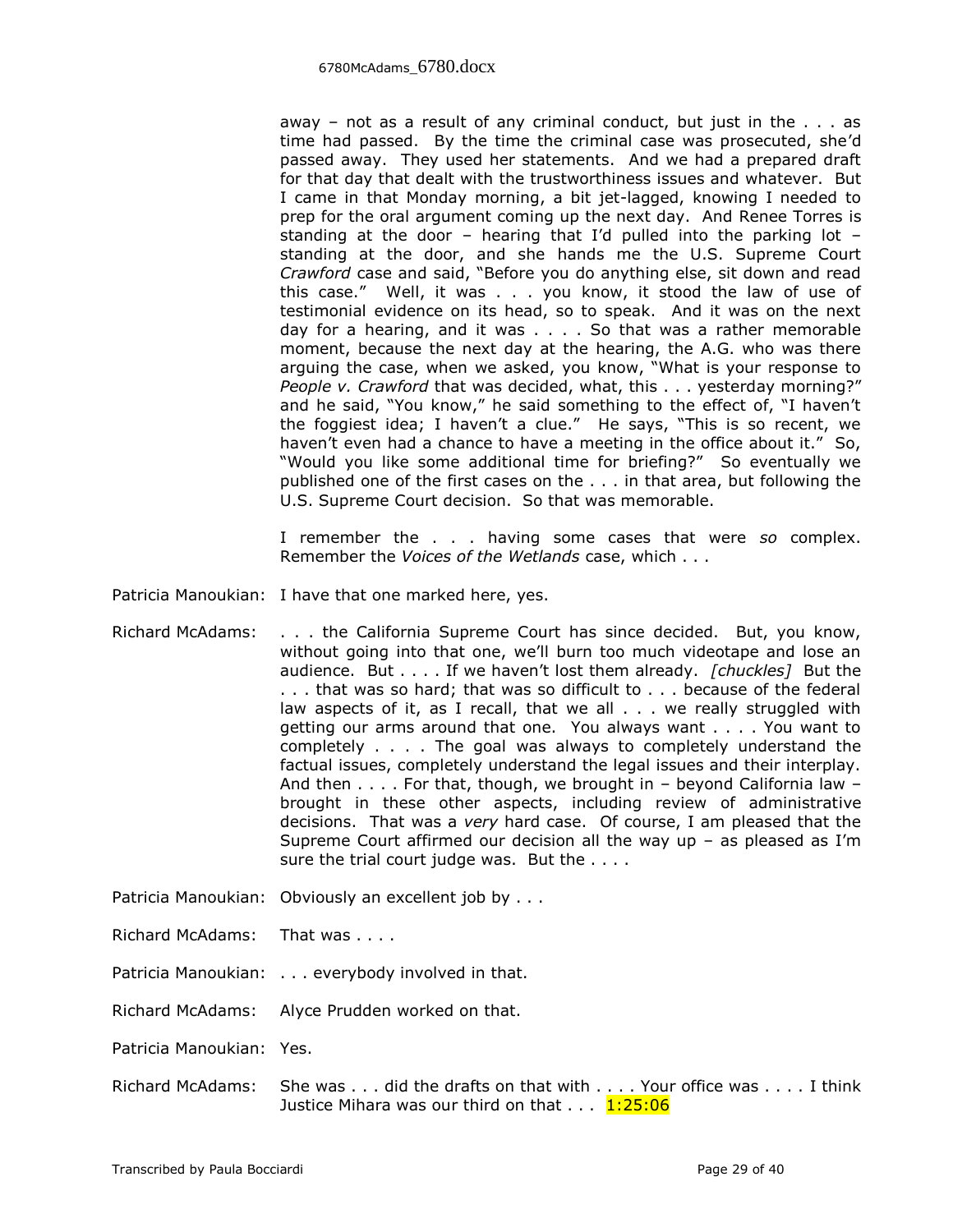- Patricia Manoukian: I can't remember . . .
- Richard McAdams: . . . but our three offices really worked hard on that case.
- Patricia Manoukian: It was a very strong collaborative . . .
- Richard McAdams: Yeah, yeah.
- Patricia Manoukian: . . . effort on that case. And another case that comes to mind that I want to ask you about is the *County of Los Angeles v. Glendora Redevelopment Project,* which was a change of venue from southern California having to do . . . .
- Richard McAdams: That's always the first question, is what are we doing with this, you know?
- Patricia Manoukian: Yes, what are we doing with this case here with this huge humongous case with multiple boxed records, right?
- Richard McAdams: I was down with . . . chasing my grandsons around to a big southern California water polo tournament that took us through Glendora, I think, just after that decision came out. And my son-in-law says, "Well, why would you be handling a case from Glendora?" I said, "Well, just . . . it sometimes works that way." But that was our first reaction. We picked up this huge case, and it was like, "Los Angeles? Well, how did this get to Monterey County?" Which is where the . . . where it was heard. It was sent up there because it was a city and a county having a battle. But, yeah, that was . . . that's interesting, in light – that was the "blight" case – in light of the  $\ldots$  where, as we sit here today, where the redevelopment agencies . . . what's happened to them. I don't think that case had anything to do with it, but it  $\dots$  I remember, it did really  $\dots$  it challenged the notion of what is blight? What was the whole purpose of redevelopment and was it achieved by the . . . was a city achieving that at the expense of the county and probably some other agencies?
- Patricia Manoukian: And it helped to define what blight is and was and how it was contemplated to be. So . . . .
- Richard McAdams: Yeah, we came up with this great decision, and now there's probably no redevelopment agency left to apply it.
- Patricia Manoukian: It was memorable! It was very memorable!
- Richard McAdams: Now, one memorable case, though, was where I have to raise is my . . . where I dissented, for as long as I was here, and then finally wrote a majority opinion, only to have the California Supreme Court reverse me and agree with you and the others. But that was my view that juvenile adjudication should not be used as "strikes." And that was a great microcosm of work here, because, you know, we couldn't have disagreed more than that issue – you and others. I think only Justice Rushing and I took the view that challenged the adjudication. And we worked hard on that, we worked hard on that. It isn't as though you had a snap  $1:27:41$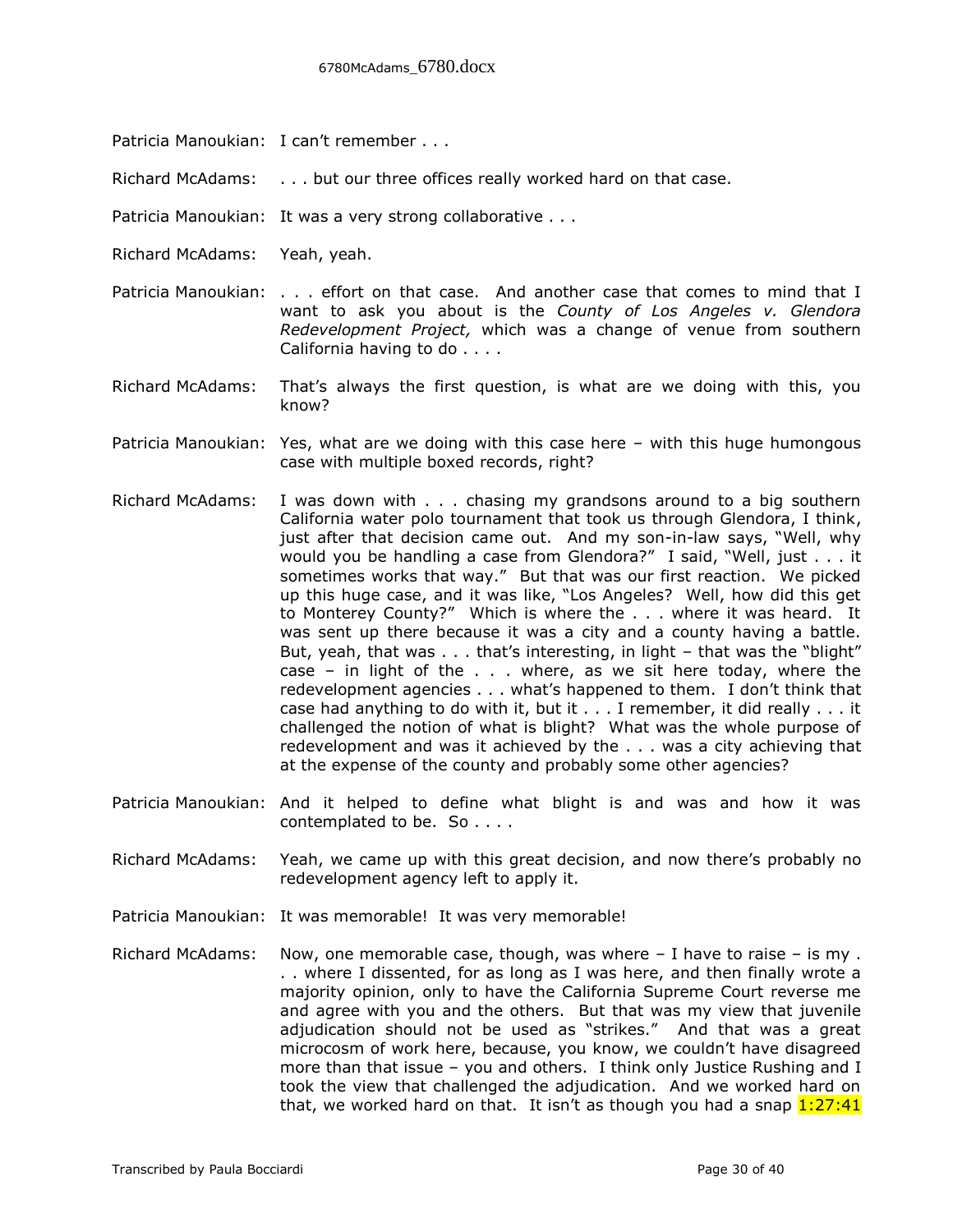view or the others had a snap view and I had a snap view. We really anguished and worked the way through where I think each side respected the other side's point of view with saying, "Well, here's our . . . let's put it forward and ultimately the California Supreme Court's going to have to decide that." Now, maybe the U.S. Supreme Court. They almost took up a case last week to reconsider that, and then they were rereconsidering their grant of . . . their writ of certiorari and decided not to. But it's still an issue that's percolating around. But . . .

Patricia Manoukian: And that case . . . .

- Richard McAdams: I remember, not because it was . . . I was right and you were wrong or something like that, but just the process of it was another example where we respectfully disagreed with each other. And again, the "we" is just not the two of us here, but the majority of this bench. And . . . .
- Patricia Manoukian: I will say, I was always excited when I got a huge civil case and you were on it, because I knew I would need to send you all the pleadings, the entire record, you would look at every page . . . .
- Richard McAdams: Oh, it's the old trial court judges that, you know, if it's a summary judgment motion you don't want to read the whole thing. But, you know, I always would come over and pick up the . . .
- Patricia Manoukian: Everything. Everything.
- Richard McAdams: . . . summary judgment or a demurrer.
- Patricia Manoukian: A demurrer. Everything!
- Richard McAdams: I loved . . . . I had to read the complaint. I had to read the complaint.
- Patricia Manoukian: Always such a great help.
- Richard McAdams: Once a trial judge . . .
- Patricia Manoukian: Always so careful.
- Richard McAdams: . . . always a trial judge.
- Patricia Manoukian: Always just a great contribution . . .
- Richard McAdams: Well, thanks. Yeah.
- Patricia Manoukian: . . . to all of our cases, and a great sense of support and helping to make our draft opinions better and better. Now you're also known as "The Mediation Judge," and you did something great here at the Court of Appeal.
- Richard McAdams: Well . . . .
- Patricia Manoukian: Can you tell us about that?  $1:29:15$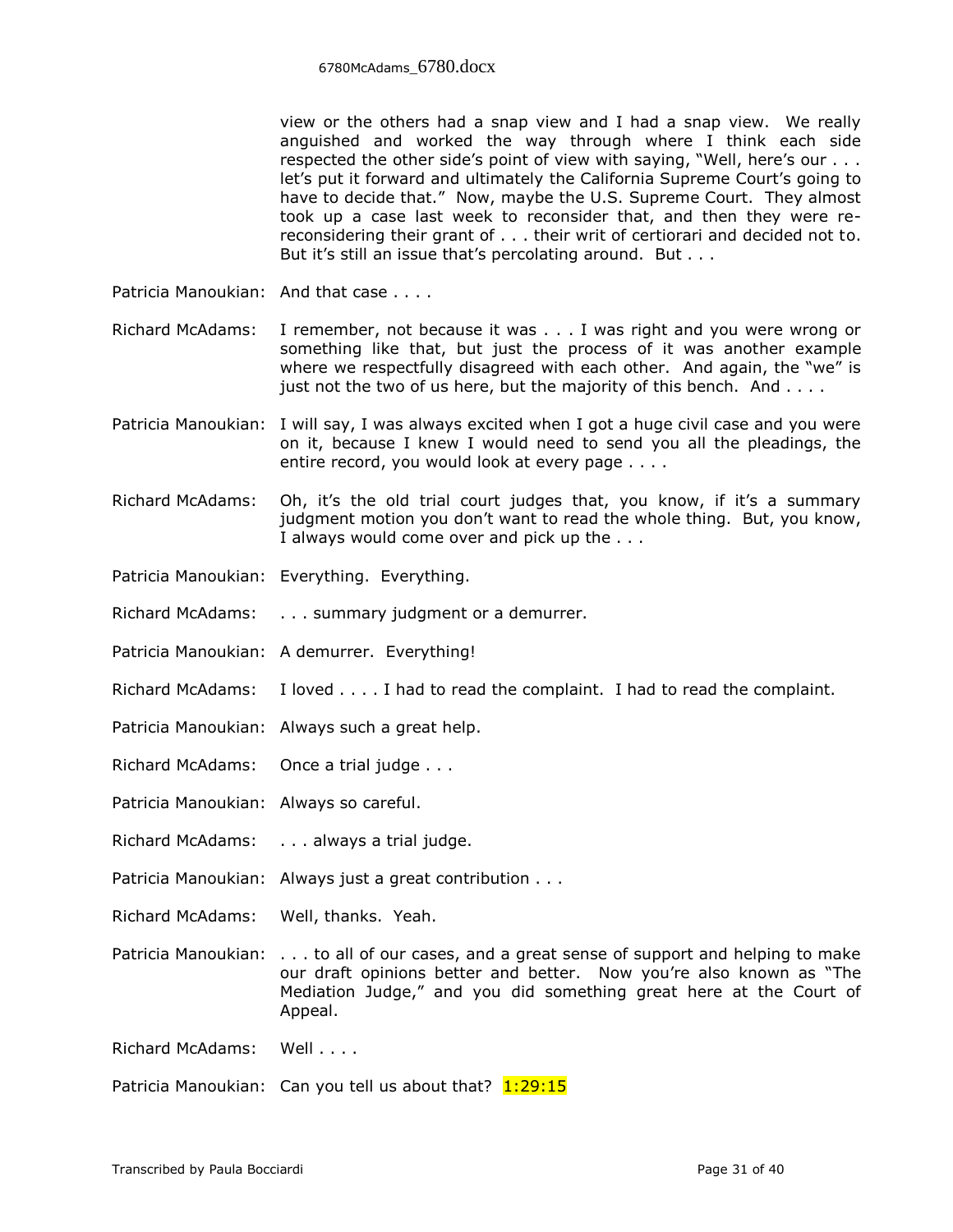Richard McAdams: Yeah, and again, not alone, not alone. Actually starting in Santa Cruz, the colleagues there were *so* supportive of mediation that they let the two civil judges have one week . . . each of us had a week off a month to do judicial mediation, and others would do our jury trials that week if we had them. Great commitment by the bench that they've carried on. Highly successful program, settled lots of cases. So now I've come to the Court of Appeal and I'm going to be handling the crème de la crème of the civil cases, in my view. And criminal, of course, but the civil is going to be . . . . Now I'm here in Silicon Valley and the high-tech world and leaving Santa Cruz and I'm going to be handling the best, with the best attorneys, right? Well, the first . . . . And there are plenty of examples of that happening. But the first civil case I picked up when I arrived here was one of those, "*How* did this case ever get this far?" It was just, you know, the amount of money involved, the issues involved. And I'm sure the trial court system did everything it could to try to settle this case, but it was just a pitiful, pitiful example of a case that could have been resolved at an early stage. Every . . . all of us would agree.

> And so I felt there's a dedication at the court here to have a mediation program, and other districts had started up their programs, and with . . . very well funded, separate facilities, staffing. And we . . . . By the time we were interested in mediation, there was great interest in mediation if not strong encouragement from the AOC that we should have a mediation program, but it was clear that we were not going to get the facilities and the staffing anywhere near comparable. But eventually all of you were willing to delegate to me the task of seeing what we could do. So we went around and visited the other programs – borrowing the best, I think, of the other programs – with no budget, and set up a mediation program here. Our motto, remember, was, "It's never too late." I think we did a session on "It's never too late" in terms of mediating cases that are on appeal. Because it's true; it really is true. So we . . . . Eventually we were able to get some funds to remodel and provide a mediation center here and bring in volunteer attorneys, on a very small scale just to get started, where both sides agreed. And early on – early in the stages before initial briefing – stop the clock for a minute and bring them in. And we've been able to  $-$  at least on a small scale – create a successful program.

Patricia Manoukian: So it was . . . .

- Richard McAdams: But I take . . . . I will take some . . . . I'll take as much credit as the . . . everybody else on it, because it really was a joint endeavor. I did some of the legwork and visited the programs or whatever, but again, it's the commitment of the court that matters the most.
- Patricia Manoukian: Well, it has been said that on the day you were leaving us and retiring, that you were mediating a case. Is that correct?
- Richard McAdams: *[laughing]* Well, I was. No. I'd actually . . . . And it was the Friday . . . . No, it was the . . . . Well, I forget where I was, but it had . . . it was within days of my departure, because I remember I did oral argument on a Thursday. And I actually had retired on Monday, but I had to come back and do an oral argument on a Thursday. But also that  $1:32:56$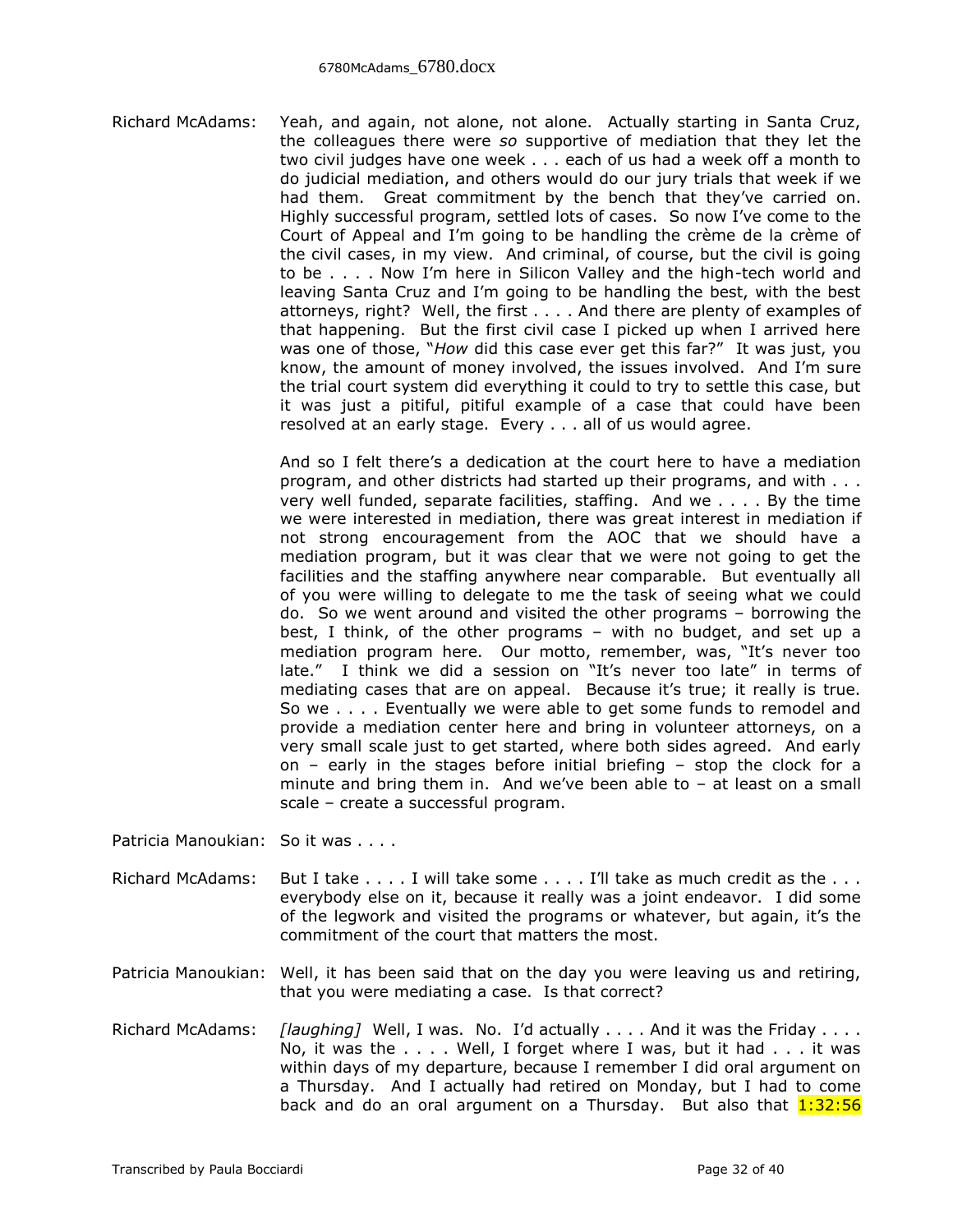week I was doing the mediation, the attorneys kept pressing me. It had to be . . . . It was the Friday after that, come to think of it. Because the attorneys said, "Well, can we come back on Monday." And I just kept saying, "No, we have to resolve this today," which is what mediators always say anyway. But . . . . You know, "We have to resolve it today." But I was *emphatic.* There was no Monday. And then I did not want to tell them that because I'm leaving . . . . At the time, I knew that I was going to retire and go to JAMS. But, as you know, that . . . you cannot publicly announce that. So I was refraining from telling them anything about anything. And then finally, though, when pressed and saying, "Judge, we've got to come in Monday; we can do this on Monday," and I said, "I won't be here. I'm retired," you know. "I'm out of here." And then one of them, I remember, left; he goes, "I bet you're going to JAMS," or something like that. Or "I bet you're going into private mediation." And I said, you know, "I'll let you know if I do," or something like that.

Patricia Manoukian: So did you settle the case?

- Richard McAdams: Well, I did. So I left, and then off I go. I'm on a plane to . . . landing in Bangkok within, you know, three days after . . . you know, with the time difference and everything like that. It's probably . . . . Monday I'm in Bangkok, and of course with e-mail, I keep writing to them and pushing them along. So they don't know where I am, and there's quite a lag time in my responding. And finally they . . . when they wrote me back to say, "We've got it, we've . . . we're signing the papers today. And by the way, where are you?" and I said, "Well, I'm on a small ship off the coast of Vietnam." So "it's never too late."
- Patricia Manoukian: It's never too late.
- Richard McAdams: Never too late.
- Patricia Manoukian: And you did . . . .
- Richard McAdams: And that was . . .
- Patricia Manoukian: . . . settle that case.
- Richard McAdams: . . . a big appeal case. I mean, I kept it as a pro bono case . . .
- Patricia Manoukian: Yeah, yeah.
- Richard McAdams: . . . of course. And I've come back and I've done a few for you since then. But . . . .
- Patricia Manoukian: Yes. And I know that we appreciate that.
- Richard McAdams: Yeah, yeah. I and others, I and others.
- Patricia Manoukian: Yeah. So why did you leave us? 1:34:49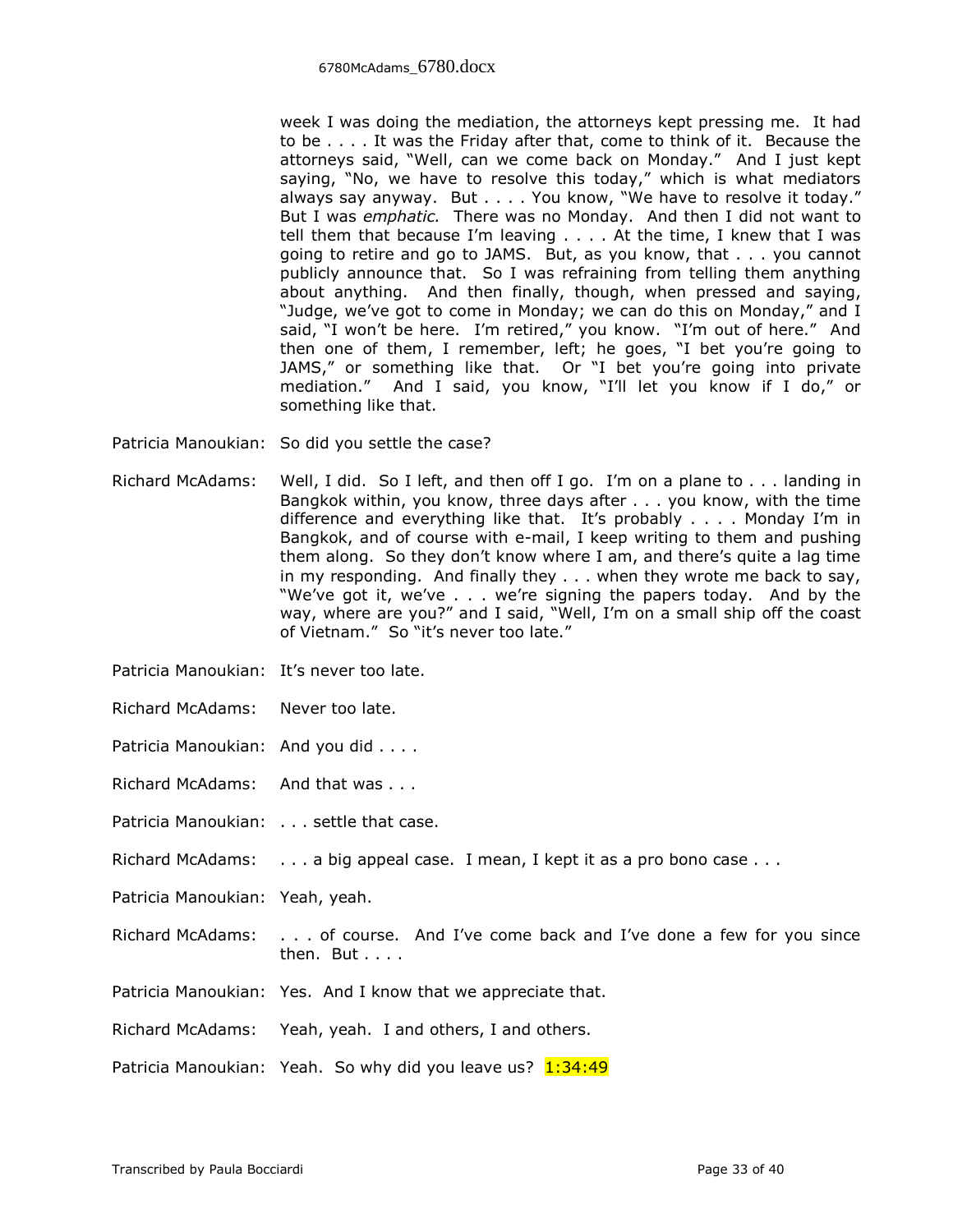Richard McAdams: Good . . . . You know, it's a good question. I'm still asked that, as early as yesterday by the person appointed, or nominated, to fill my vacancy. And I just don't have a good answer, I guess, other than the point is that I liked what I was doing but I'd . . . at a point where I could consider my options. It's my old . . . . Every birthday I look to see, you know, where am I going kind of a thing. Not quite that philosophical. But I think the birthday before, at 66, I was thinking about it and . . . because I told my attorneys that I was – secretly, privately, because they're at-will people (except for the central staff person). I wanted them to know, well in advance, that I was thinking about it. I did the same thing six months before, saying, "I really think I'm going to leave" at a time when I thought I'd have all my options open to me. I could start a rock and roll band, I could become a deacon at church, I could certainly do mediation work, go back into private practice with my daughter. I mean, all the options were open. Go be a Legal Aid lawyer again. Be a D.A. or a public defender. I mean, all the options that we . . . because I had such a full legal career. So I was mulling it.

> I was given the . . . . I was informed that I was going to receive the Justice of the Year award from the trial lawyers here in town. And when I was preparing my remarks for them, it's the first time that it struck me that I'd spent half my life as a judge. And as I told them, I said, "You know, that's including nursery school, kindergarten, I mean my whole life" – almost  $\ldots$  by then it was 33-1/2 of 67 years I'd been a judge. And I thought, "Well, that's kind of a nice time to go out." Now, as it turned out, as you know, as I was making the decision in the fall, some health issues came up. Nothing life-threatening or that I should be that disturbed about, but that I need . . . and I have addressed, and addressing. But that, even when it's not life-threatening or whatever, it does make you re- . . . makes you think about what you're doing, where you're going, what's your time. Well, that sounds a little too . . . you know. But just what are your priorities, I guess. And as much as I love this, my priorities would be – now as I was going to, you know, go on to 67-plus – is the grandchildren, travel, music, just taking it easy for a break. And like most of us, I started working with . . . doing little summer jobs at, what, 14 or 15. I mean, really, really as young as you can get. And it would just be a nice time to take a break. So it kind of all came together and was not really an easy decision to do. But once I made it, I felt pretty good about it, I really did. 'Cause I've got . . . . Look at how blessed I am. You know, how much more blessed . . . . And then also, somebody described it . . . it was . . . described it to me, saying, "Oh, is this your one-person stimulus program?" In other words, I leave, so I can give the job to somebody else who could then have their job filled by somebody else. I thought, okay, I'll go with that. But . . .

Patricia Manoukian: Now you . . . .

Richard McAdams: . . . you know, it's great. I mean, the nice thing now is . . . I mean, as much as . . . and I'm working and keeping as busy as I want to be, and that's my goal. But it *is* really nice that . . . . My daughter called this morning and Gigi, the little one, is going to be Little Bo Peep in a play some Thursday night hence. Yeah, I can get in the car, we can drive to Newport Beach or fly down there, go see Gigi in  $\ldots$  playing  $1:38:38$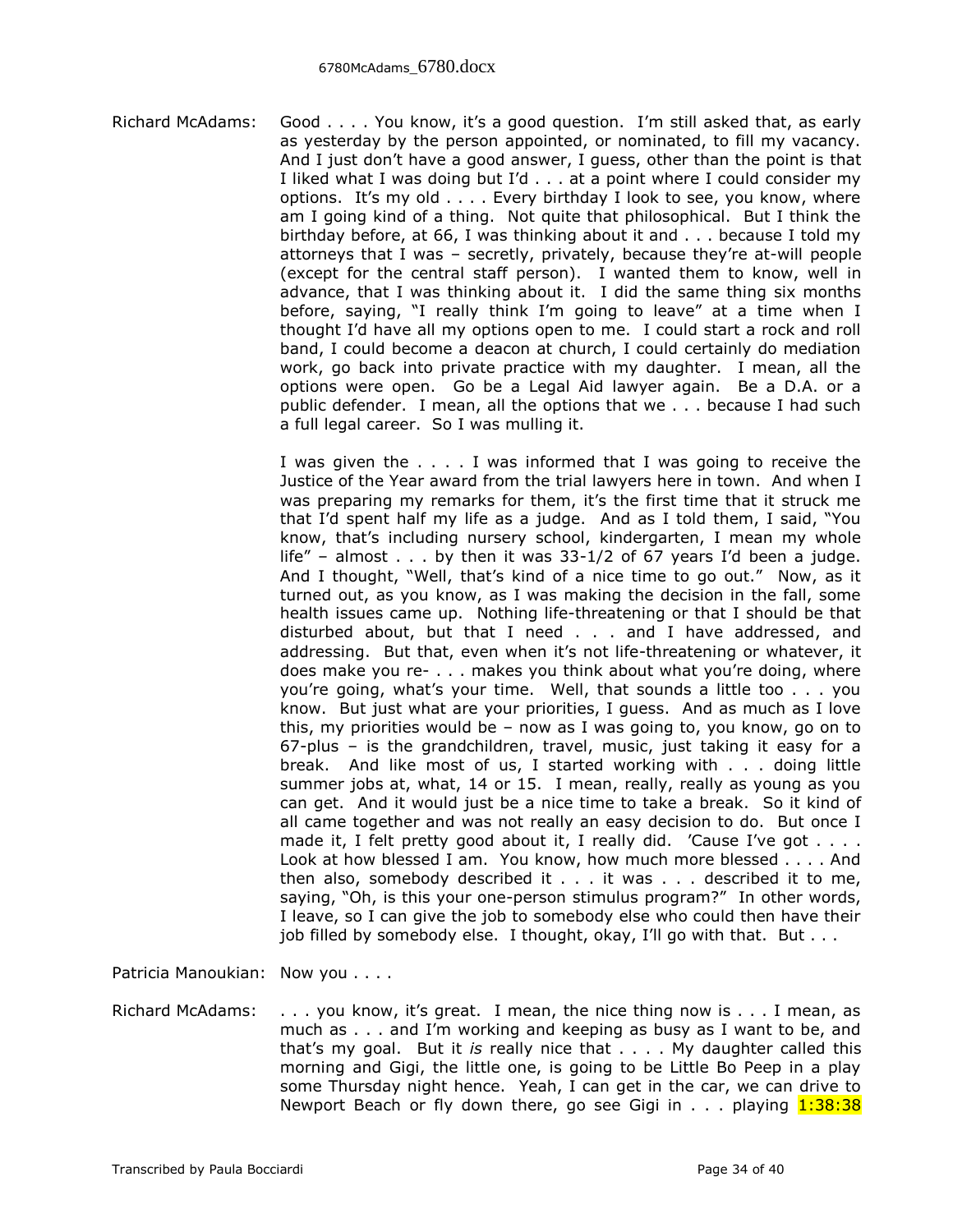Little Bo Peep. Not that I couldn't do that here, but certainly it's pretty hard to, at a moment's notice, say, "I'm going to miss oral argument today because, you know, something really important has come up in my family." "Oh, what is it?" "Oh, I'd rather not say." "Oh, Little Bo Peep, huh?"

Patricia Manoukian: But you're continuing to stay engaged in the law. You have more time for your family, your grandchildren . . .

- Richard McAdams: Yeah.
- Patricia Manoukian: . . . continuing to travel, do music, be involved in your church.
- Richard McAdams: Yeah.

Patricia Manoukian: But you're also engaged in the law in that you're now working at JAMS?

- Richard McAdams: Yes. Just down the street. I can . . . . We can see each other from our building. So I'm two blocks away, now, at the JAMS Silicon Valley Resolution Center is the official title now. And there with some, you know, old friends and colleagues from judicial education days – mostly Santa Clara County judges, as you know, but two former colleagues from Santa Cruz. And just a nice environment where I really can . . . . Now, I've spent some . . . . I've done work in San Francisco, Orange, Los Angeles. And I plan to work around the state if I can. Now, they've opened up an office in . . . offices in Rome and London and stuff, which . . .
- Richard McAdams: Now, that might be . . . .

Richard McAdams: . . . . which I asked . . .

- Patricia Manoukian: Yes.
- Richard McAdams: . . . you know, I asked about. But, yeah, I decided . . . . When I went again to the Retired Judges Program to really think, "Okay, now I've *really* got to think what I would like to do," I knew that I was going to spend at least a year – which I really have done – without rushing out and joining boards and picking major commitments because I wanted to keep things open. It was something I learned from my brother – who retired from Silicon Valley high-tech business at a comparatively young age – to not make commitments right away because you can fill your time. And then you kind of worry about breaking commitments. So I've been very careful, but I'm slowly, now, looking at different things such as senior citizens legal – helping them if I can. And  $\dots$ . But I wasn't really decided about private . . . . I didn't know whether I really wanted to do that. But the more I thought about it, as much . . . . I really *did* love mediation. And I might as well put myself out there and see, because for all of us who've done litigation – trial and appellate level – and dealt with conflict, we, you know, we know how rewarding it is to be a part of people settling the case. We know the advantages of it. You never have to convince any of us who were doing this  $\dots$  1:41:16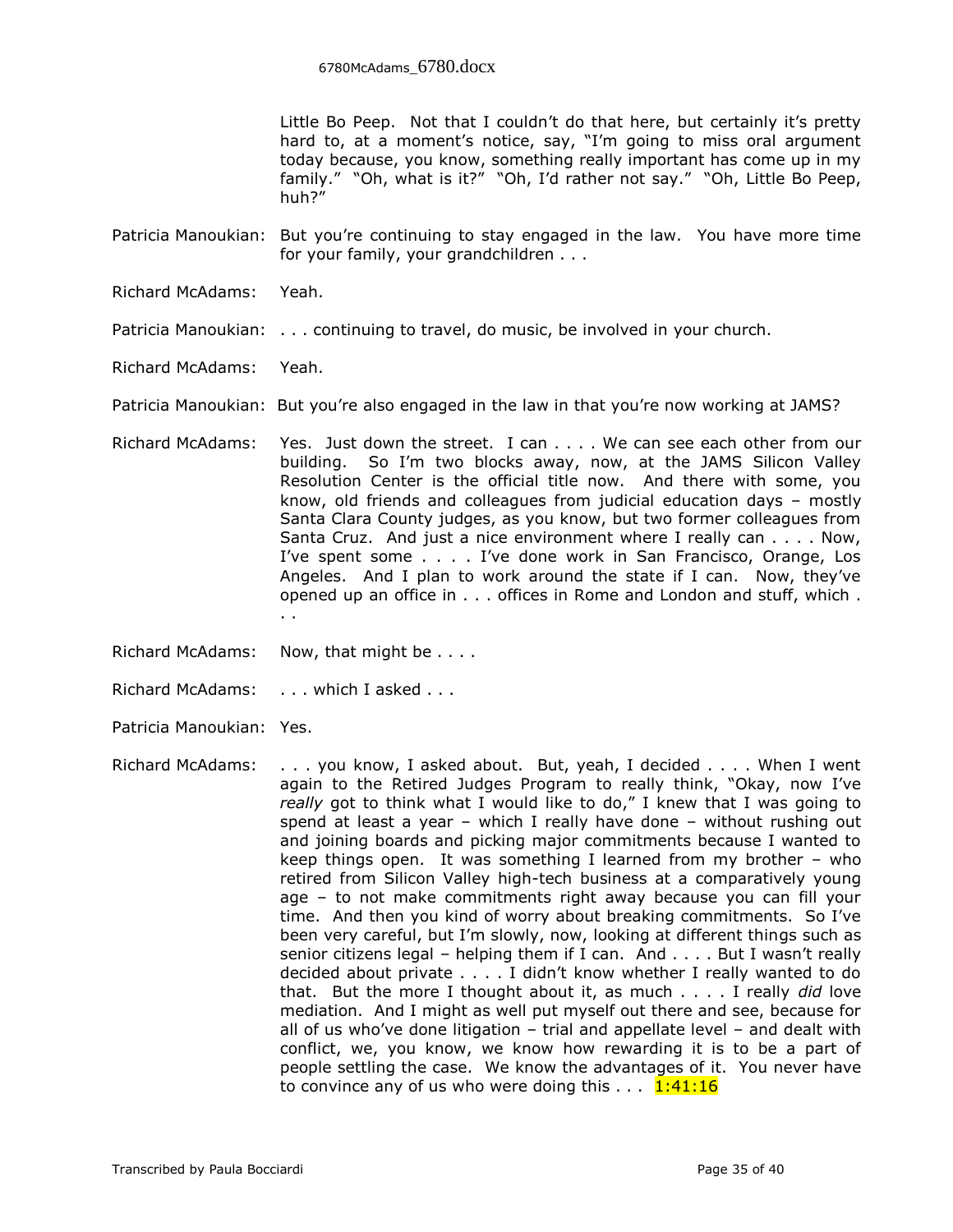- Patricia Manoukian: Right.
- Richard McAdams: . . . about the advantages.
- Patricia Manoukian: Right.
- Richard McAdams: So to be able to do that, be handsomely rewarded for it, and then be backed up by a professional staff, professional facilities, I decided, "Let's do this." And I'm still free to do whatever I want. Also, I really liked their commitment to pro bono work – the encouragement that we have to do pro bono work. So I've done work for the Law Foundation over here, Silicon Valley. I volunteer down at Monterey County Superior Court; they send cases occasionally. I offered at Santa Cruz, but their . . . they have good . . . their civil cases are in good shape. So that's rewarding, too, to be able to still do pro bono work. And then of course I'm on the panel here.
- Patricia Manoukian: You are, you are. And I know you've helped us out. Well, what do you see as your most . . . as your achievements that you're most proud of?
- Richard McAdams: Well, I mean, it starts with the appellate court. I mean, that is a crowning achievement for a . . . I think for any of us to be called up to handle the most important cases that . . . as a practical matter, the 95 percent most important cases in the state. That stands head and shoulders above. I'm really proud of my, I think, my family life – you know, to be blessed by wonderful *[choking up]* parents, grand . . . . You know, my parents worked *so* hard. They struggled. My grandparents – my mother's parents – immigrated from Italy, and it was a hard life. They had really a hard life: Depression, the wars. Really a hard life. So to be surrounded by them . . . . Now, my parents were married for 60 plus years before my dad passed away. And I always tell the story, too, that my – you remember me telling this – that my  $\ldots$  the greatest fan for me getting this appointment – I think she must . . she probably called the Governor's Office every day – was my mother, who was in . . . living in assisted living in Saratoga. Because it was a joy; I was over here every day . . . .

Patricia Manoukian: So I think . . . .

- Richard McAdams: Ten-minute phone call away from her to take her to the doctor, to . . . besides visiting. So that was one . . . . So blessed . . . . I'm blessed by that family, and that strong . . . . Claire is such an anchor of the family – definitely the matriarch.
- Patricia Manoukian: Well, I know how close you were to your mother . . .
- Richard McAdams: Yeah.
- Patricia Manoukian: . . . and I know how often you visited her, and . . .
- Richard McAdams: Yeah.

Patricia Manoukian:  $\dots$  what a great  $\dots$   $1:43:46$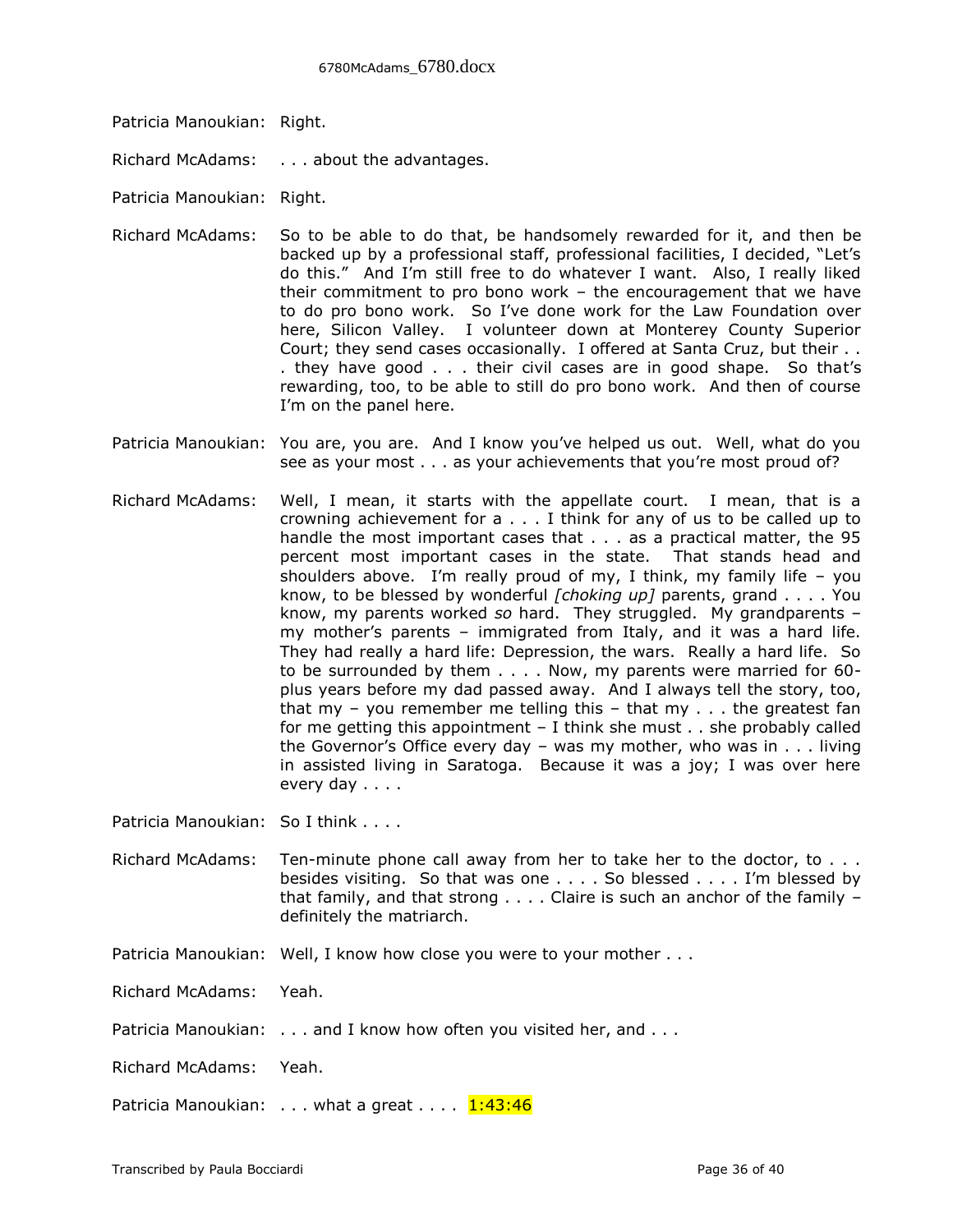Richard McAdams: Both of us have lost our mothers. It's . . . . You don't get over it. I just had a neighbor lost her mother last week, and I said, "You know, it's hard."

Patricia Manoukian: It is.

Richard McAdams: Fathers, too, but . . . .

Patricia Manoukian: Fathers . . . .

Richard McAdams: Now, on the other side, my father's twin brother . . . . This is . . . . I focus on this person, 'cause my mother lived till 93 or so, but my dad's twin brother turned 97 a few weeks ago, so . . . . He's still in Pasadena – Richard – going strong, so  $\dots$ 

Patricia Manoukian: I know how important your family is to you and how much support they gave you and you give to them. You have a *wonderful* wife, beautiful daughters . . .

Richard McAdams: Well, thanks.

Patricia Manoukian: Fantastic grandchildren.

Richard McAdams: Both of us were blessed with these wonderful families. And our faith foundation, I think, is a large part of that. You know, again, something I don't boast or brag about but constantly remind myself how fortunate I am that I have a faith and a faith community that is such an instrumental part of my life. I think just this week we were laughing because we ended up doing music and church events – "Music at Church" events – for, I think, four days in a row besides Sunday mass. But Tuesday night was . . . . the bishop came for Confirmation, with 51 kids from three of the parishes around our area. And then Monday was Memorial Day, and just every day was something, because we have this wonderful faith community that is such an important part of our lives. And then our . . . . Of course, the children and grandchildren are all part of that global blessing that we have.

> Achievements, I go back again to the Senior Citizens Legal Services because it was such a great idea that we conjured up and that we made happen, and that it still exists. It still has survived and still serving the elderly. I'm always proud of that.

Patricia Manoukian: Well, your legacy really includes that, your family, your work in the trial court, your many cases, both published and not published. Is there anything else you see as your legacy? The mediation program here?

Richard McAdams: Well . . . .

Patricia Manoukian: Your constant pro bono work?

Richard McAdams: Yeah, I mean hopefully . . . . I guess I'll leave others to try and maybe fill in all those blanks. But just things  $\dots$ . We're talking again, the  $1:46:02$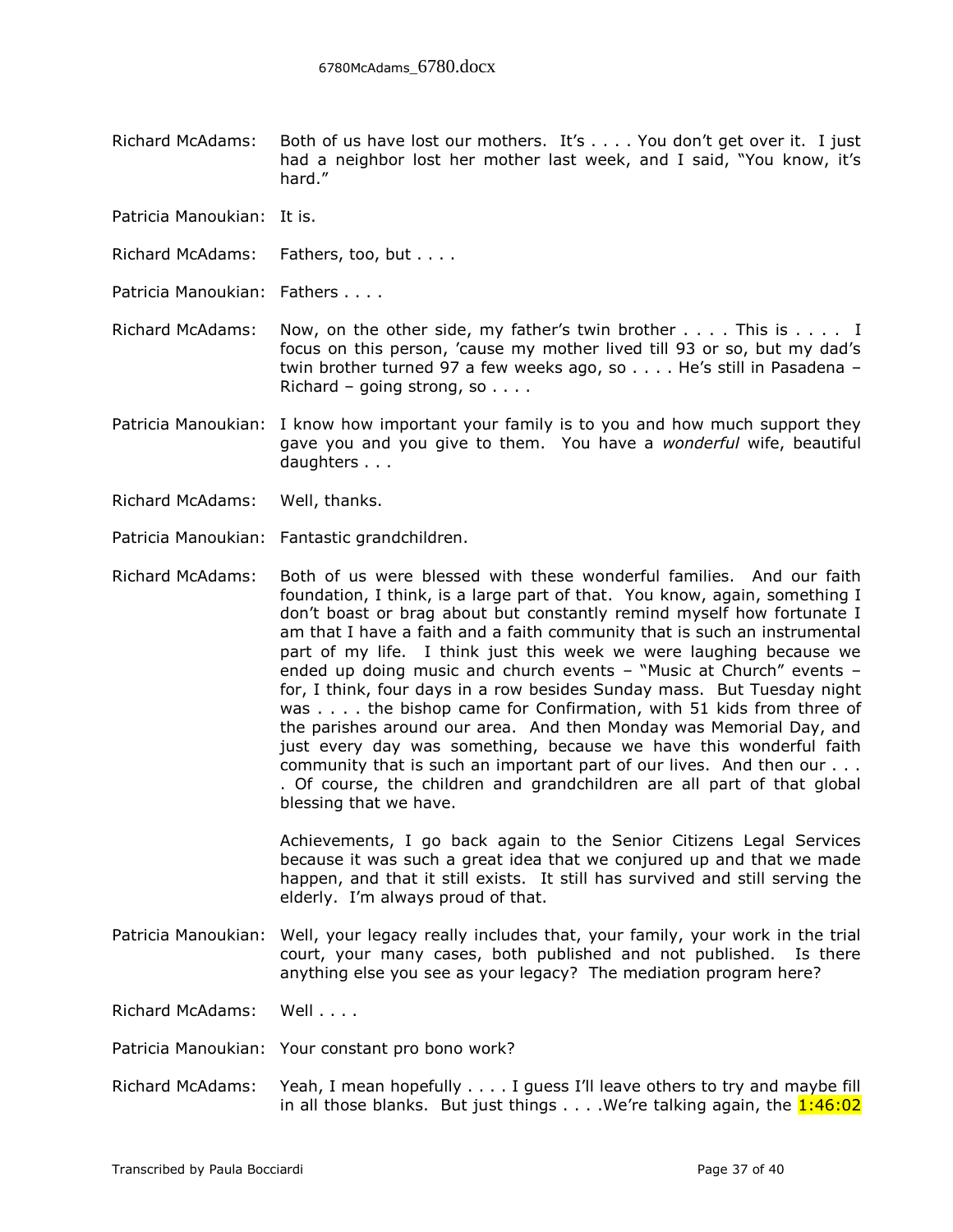gift that I've had . . . gifts that I've received all along the way. I mean, law school with the law firm, the mentoring along the way, the teachers. I mean, an  $8<sup>th</sup>$  grade teacher who came to my muni court swearing-in because she and my parents . . . . I was not the best of kids in junior high – not that any of us were, but . . . . I wasn't *that* bad, I wasn't a . . . . Because Claire and I were talking about it this morning. I wasn't like a bully or anything like that, but just a goofball. A total goofball. But this teacher had faith in me and always saw me through. So those people along the way. My parents, grandparents *[chokes up]* – those are gifts that people have . . . you know, they've made me what I am. I wouldn't be here. We wouldn't be having this interview but for that string of people, you know.

- Patricia Manoukian: And the strength . . .
- Richard McAdams: . . . Yeah, yeah.
- Patricia Manoukian: . . . . and the foundation of those wonderful people.
- Richard McAdams: Yeah.
- Patricia Manoukian: Well . . . .
- Richard McAdams: You don't think about it too much. You sit here . . . . For others, wait until you're sitting in the chair thinking back about this, as I well up from . . . . There's some good people along the way.
- Patricia Manoukian: So obviously your heroes . . . . I was going to ask you about your heroes. Obviously your parents and grandparents, your wife, your children.
- Richard McAdams: Sure.
- Patricia Manoukian: Other heroes that you'd like to . . . .

Richard McAdams: You know, I remember thinking about that in terms of – besides the list that I'm giving there in terms of personal heroes  $-$  but in terms of  $\ldots$ from . . . in the law, there are a lot of great characters of . . . people with great character, judges and lawyers through all the history that I took a lot from. They weren't necessarily . . . . I'll first start with the not necessarily heroes, but just the interesting things that I learned along the way, I guess. Because people perceived to be heroes . . . . For example, at Hastings we'd go over and watch the trial courts, because if somebody like Melvin Belli was trying a case, you'd go over as a law student and go watch them. And I watched some of these great trial lawyers in San Francisco, who . . . with this great reputation, very heroic personas, who . . . . And you watch them try a case, and what I learned from them is not their bloviating personalities or attention-grabbing egos or anything like that. *They were prepared.* Behind all that façade or whatever, they knew their cases inside and out. So that *concept.* If not Melvin Belli or some other character like that – Perry Mason, or whatever like that – were the heroes to us when we were thinking about law school. Because I wanted to be like those guys. "I want to go into a trial, and I want to be the trial lawyer." So that was kind of heroic in a  $\dots$  maybe a  $1:48:51$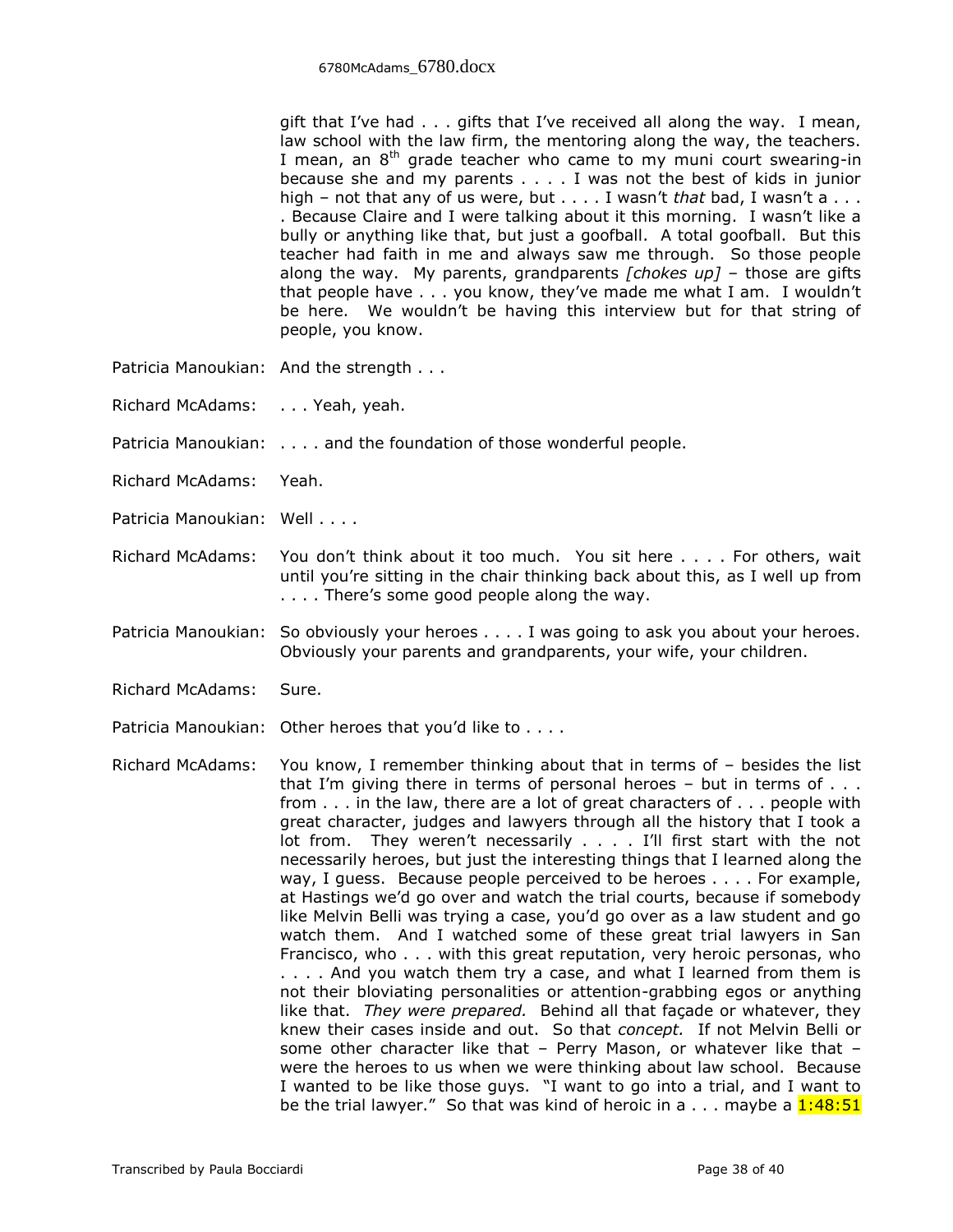little bit of a comic book sense. But the other part I learned is that they were prepared. They were not just bravado.

But in terms of the . . . what I looked at at the hero, what I've cited before is, what I thought were judicial heroes were the judges who really had to make the most difficult decisions. And  $I \ldots$ . Not just the lifeand-death decisions or Supreme Court decisions or something that I greatly respected. But I was . . . I always have thought of the judges, particularly in the South, who had to make decisions, say, in civil rights areas. Some decision that was . . . that the vast majority of the population would be displeased with the . . . if not out angry and threatening. And yet they had the courage to make those decisions. That's remarkable. I like to think I could do . . . could have done that, but . . . and could . . . and did do that in some ways, but those are pretty remarkable people.

Patricia Manoukian: Well, I think having served with you on so many of these cases, you *did* do that. And your work is published and unpublished and well respected for years and years to come.

You know, in closing this interview . . .

- Richard McAdams: Well, thanks.
- Patricia Manoukian: . . . I'd like to ask you to share your thoughts or tell us what you'd like the legal community and the general public to remember about you as they watch this interview, and as your great-grandchildren and greatgreat-grandchildren watch this interview. What thoughts would you like to share?
- Richard McAdams: Oh, gosh. I guess you always want to be known for fairness. That probably stands out the most. And that you were hardworking, that you worked hard to get the right result. That your goal was always to do justice to get the right result. It's something that I know that we have talked about all the time here. You want to get it right. So hopefully . . . . Not that we . . . I always got it right, but that that was the prize out there – that was the goal that . . . to be achieved. I would hope that. I hope that people felt that they got their day in court. One of the nicest compliments one can receive as a judge is, people would come up, within a small community, to say, "You know, you were my judge in a case back some years ago, and, you know, I didn't win, but I thought you were fair. I thought you gave me a . . . you gave me my chance to present my case." That's a . . . . What a great compliment from some person off the street. It's a . . . . I think we . . . . Hopefully to be remembered by. To be remembered by at least that you didn't act in a way that . . . where you felt that you were better than other people, superior to other people. I mean, there are unfortunately some judges and public officials, other people in positions of power, that it may go to their head a bit. All of us have that danger. All of us have the risk, I think, when we're here. But hopefully one is able to be remembered for being a good listener and being approachable and not being a person who's haughty or removed or treating people like  $\dots$ . Well, you know, the classic: treating  $1:52:27$